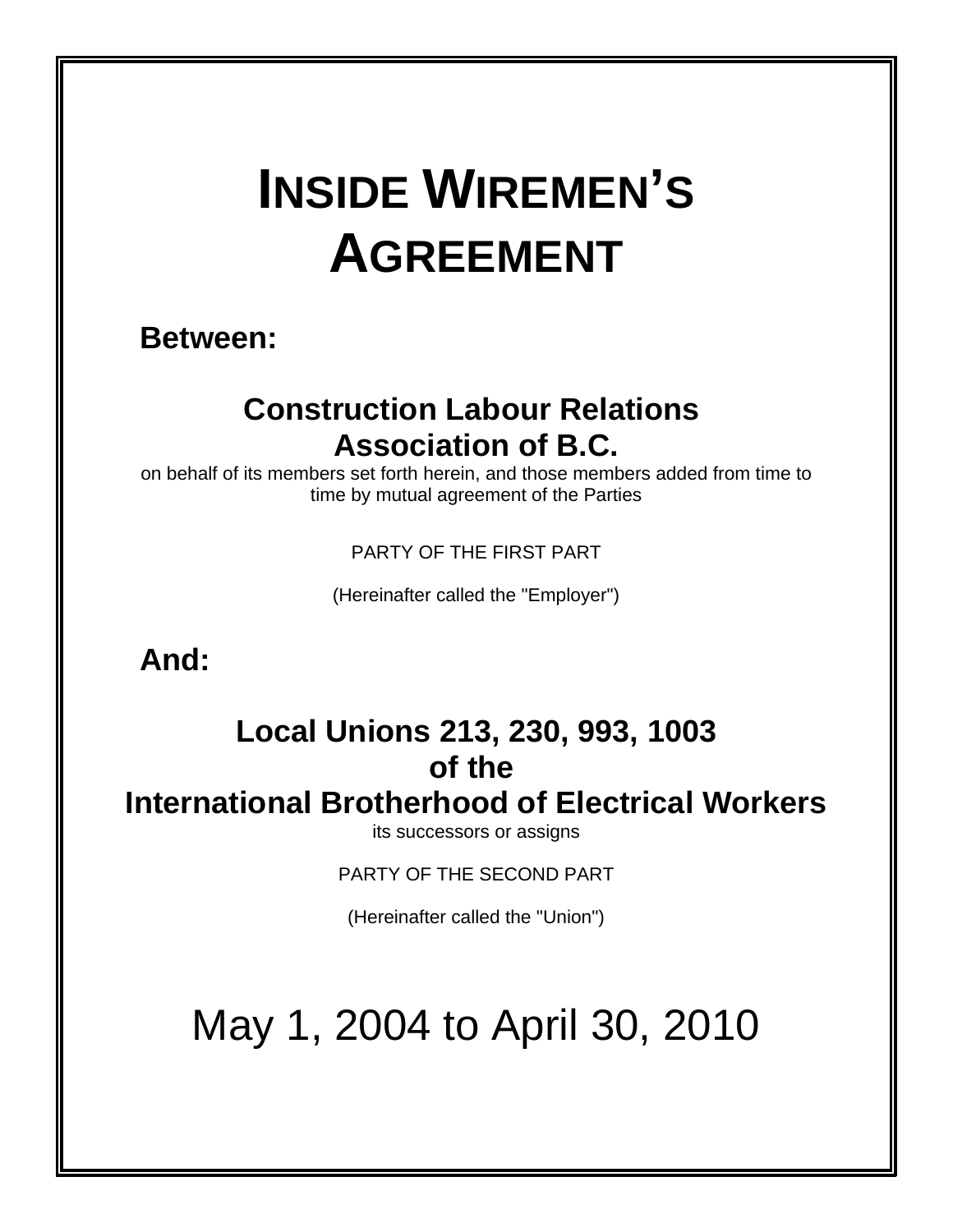# **Table of Contents**

# **Article**

# Page

| J. |     |                                                                                                                                                                                                                                |
|----|-----|--------------------------------------------------------------------------------------------------------------------------------------------------------------------------------------------------------------------------------|
|    | 101 |                                                                                                                                                                                                                                |
|    | 102 |                                                                                                                                                                                                                                |
|    | 103 |                                                                                                                                                                                                                                |
|    | 104 |                                                                                                                                                                                                                                |
|    | 105 |                                                                                                                                                                                                                                |
|    | 106 |                                                                                                                                                                                                                                |
|    | 108 |                                                                                                                                                                                                                                |
|    | 109 |                                                                                                                                                                                                                                |
|    | 110 |                                                                                                                                                                                                                                |
|    | 111 |                                                                                                                                                                                                                                |
|    | 112 |                                                                                                                                                                                                                                |
|    | 113 |                                                                                                                                                                                                                                |
|    | 114 |                                                                                                                                                                                                                                |
|    | 115 |                                                                                                                                                                                                                                |
|    | 118 |                                                                                                                                                                                                                                |
| Ш  |     | Grievance Procedure (and account of the contract of the contract of the contract of the contract of the contract of the contract of the contract of the contract of the contract of the contract of the contract of the contra |
|    | 201 |                                                                                                                                                                                                                                |
| Ш  |     |                                                                                                                                                                                                                                |
|    | 301 |                                                                                                                                                                                                                                |
|    | 302 |                                                                                                                                                                                                                                |
|    | 303 |                                                                                                                                                                                                                                |
|    | 304 |                                                                                                                                                                                                                                |
| IV |     | Duties and Definitions of Foreman, Journeyman, and Apprentice 9                                                                                                                                                                |
|    | 401 |                                                                                                                                                                                                                                |
|    | 402 |                                                                                                                                                                                                                                |
|    | 403 |                                                                                                                                                                                                                                |
|    | 404 |                                                                                                                                                                                                                                |
|    | 405 |                                                                                                                                                                                                                                |
|    | 406 |                                                                                                                                                                                                                                |
|    | 407 |                                                                                                                                                                                                                                |
|    | 408 |                                                                                                                                                                                                                                |
|    | 409 |                                                                                                                                                                                                                                |
|    | 410 |                                                                                                                                                                                                                                |
|    | 411 |                                                                                                                                                                                                                                |
|    | 412 |                                                                                                                                                                                                                                |
| v  |     | Payment of Wages (and account of the control of the control of the control of the control of the control of the control of the control of the control of the control of the control of the control of the control of the contr |
|    | 501 |                                                                                                                                                                                                                                |
|    | 502 |                                                                                                                                                                                                                                |
|    | 503 |                                                                                                                                                                                                                                |
|    | 504 |                                                                                                                                                                                                                                |
|    | 505 |                                                                                                                                                                                                                                |
|    | 506 | Use of Vehicles in material contact the control of the control of the control of Vehicles in the control of the control of the control of the control of the control of the control of the control of the control of the contr |
|    | 507 |                                                                                                                                                                                                                                |
|    | 508 |                                                                                                                                                                                                                                |
|    | 509 |                                                                                                                                                                                                                                |
|    | 510 |                                                                                                                                                                                                                                |
|    | 511 |                                                                                                                                                                                                                                |
|    | 512 |                                                                                                                                                                                                                                |
|    | 513 |                                                                                                                                                                                                                                |
|    | 514 |                                                                                                                                                                                                                                |
| VI |     |                                                                                                                                                                                                                                |
|    | 601 |                                                                                                                                                                                                                                |
|    | 602 |                                                                                                                                                                                                                                |
|    |     |                                                                                                                                                                                                                                |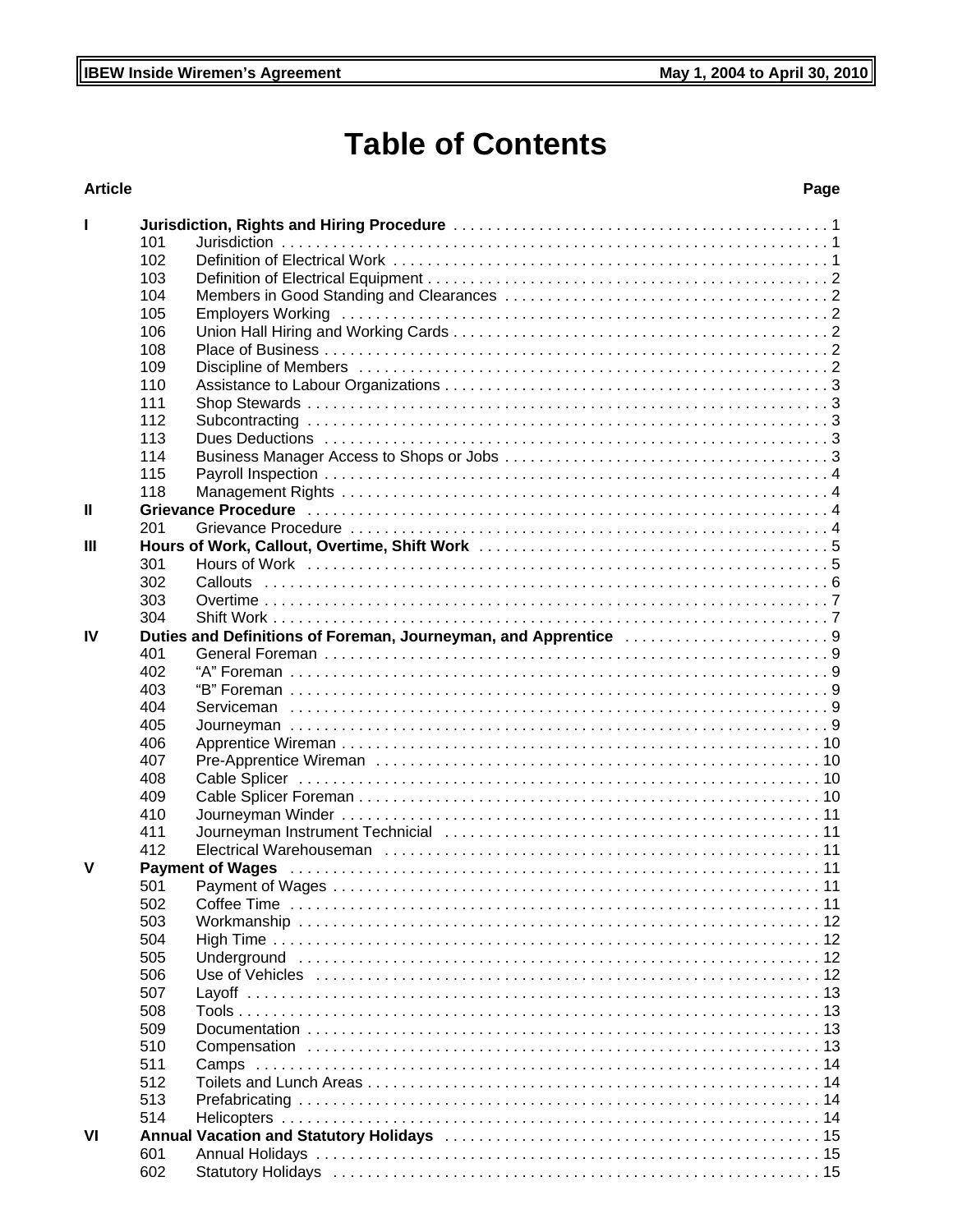| VII         |        |                                                                                                                                                                                                                                |  |  |  |
|-------------|--------|--------------------------------------------------------------------------------------------------------------------------------------------------------------------------------------------------------------------------------|--|--|--|
|             | 701    |                                                                                                                                                                                                                                |  |  |  |
|             | 702    |                                                                                                                                                                                                                                |  |  |  |
|             | 703    |                                                                                                                                                                                                                                |  |  |  |
|             | 704    |                                                                                                                                                                                                                                |  |  |  |
|             |        |                                                                                                                                                                                                                                |  |  |  |
|             |        |                                                                                                                                                                                                                                |  |  |  |
|             |        |                                                                                                                                                                                                                                |  |  |  |
|             |        |                                                                                                                                                                                                                                |  |  |  |
|             |        |                                                                                                                                                                                                                                |  |  |  |
|             |        |                                                                                                                                                                                                                                |  |  |  |
| <b>VIII</b> |        |                                                                                                                                                                                                                                |  |  |  |
| IX          |        |                                                                                                                                                                                                                                |  |  |  |
|             | 901    |                                                                                                                                                                                                                                |  |  |  |
|             | 904    |                                                                                                                                                                                                                                |  |  |  |
|             | 905    |                                                                                                                                                                                                                                |  |  |  |
|             | 907    |                                                                                                                                                                                                                                |  |  |  |
|             | 908    |                                                                                                                                                                                                                                |  |  |  |
|             | 909    |                                                                                                                                                                                                                                |  |  |  |
|             | 910    |                                                                                                                                                                                                                                |  |  |  |
|             | 911    |                                                                                                                                                                                                                                |  |  |  |
| X           |        |                                                                                                                                                                                                                                |  |  |  |
|             | 1001   |                                                                                                                                                                                                                                |  |  |  |
|             | 1004   |                                                                                                                                                                                                                                |  |  |  |
| XI          |        |                                                                                                                                                                                                                                |  |  |  |
|             | 1101   |                                                                                                                                                                                                                                |  |  |  |
| XII         |        | Electrical Construction Industry of British Columbia Indemnity Fund [1, 1, 1, 1, 1, 1, 1, 1, 1, 23]                                                                                                                            |  |  |  |
|             | 1201   |                                                                                                                                                                                                                                |  |  |  |
| XIII        |        |                                                                                                                                                                                                                                |  |  |  |
|             |        |                                                                                                                                                                                                                                |  |  |  |
|             |        |                                                                                                                                                                                                                                |  |  |  |
|             |        |                                                                                                                                                                                                                                |  |  |  |
| H.          |        |                                                                                                                                                                                                                                |  |  |  |
| Ш           |        |                                                                                                                                                                                                                                |  |  |  |
| IV          |        |                                                                                                                                                                                                                                |  |  |  |
| V           |        |                                                                                                                                                                                                                                |  |  |  |
| VI          |        |                                                                                                                                                                                                                                |  |  |  |
|             |        |                                                                                                                                                                                                                                |  |  |  |
|             |        |                                                                                                                                                                                                                                |  |  |  |
|             |        |                                                                                                                                                                                                                                |  |  |  |
|             |        |                                                                                                                                                                                                                                |  |  |  |
| L           |        |                                                                                                                                                                                                                                |  |  |  |
| Ш           |        |                                                                                                                                                                                                                                |  |  |  |
| Ш           | Hiring |                                                                                                                                                                                                                                |  |  |  |
| IV          |        |                                                                                                                                                                                                                                |  |  |  |
| V           |        |                                                                                                                                                                                                                                |  |  |  |
| VI          |        |                                                                                                                                                                                                                                |  |  |  |
| VII         |        | Monetary Package (and according to the control of the control of the control of the control of the control of the control of the control of the control of the control of the control of the control of the control of the con |  |  |  |
| VIII        |        |                                                                                                                                                                                                                                |  |  |  |
| IX          |        |                                                                                                                                                                                                                                |  |  |  |
| X           |        |                                                                                                                                                                                                                                |  |  |  |
| XI          |        |                                                                                                                                                                                                                                |  |  |  |
| XII         |        |                                                                                                                                                                                                                                |  |  |  |
|             |        |                                                                                                                                                                                                                                |  |  |  |
|             |        |                                                                                                                                                                                                                                |  |  |  |
|             |        |                                                                                                                                                                                                                                |  |  |  |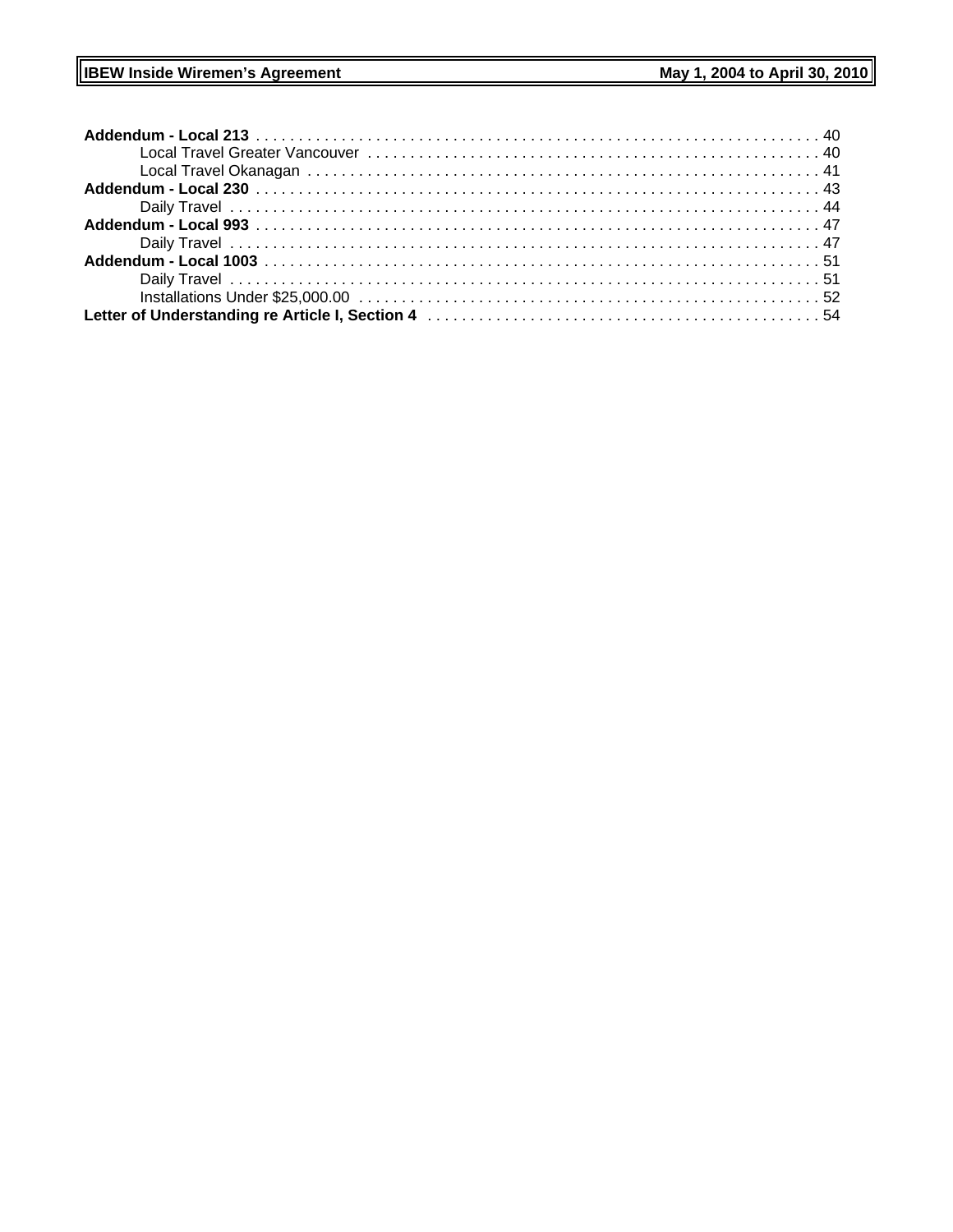**IBEW Inside Wiremen's Agreement Constrained Act 2004 to April 30, 2010** May 1, 2004 to April 30, 2010

#### **PREAMBLE**

THIS AGREEMENT between the Union and the Employer is a good faith contract, binding on every member and makes the workers an integral part of the Employer's business, inasmuch as the success and expansion of it depends on the loyalty of the workers in rendering full and efficient service to discharge their obligations under the contract.

This Agreement fixes upon the Employer the payment of wages, the observance of certain conditions of work and it likewise fixes upon the men involved in the responsibility of rendering capable, thoughtful and competent services.

It further fixes upon both Parties something much more vital - the recognition of the fact that they are both Parties in bringing about the success, the growth and the expansion of the business in order that good wages can be paid, working conditions improved and employment stabilized.

THIS AGREEMENT made and entered into this  $1<sup>st</sup>$  day of May, 2004, by and

BETWEEN:

#### **CONSTRUCTION LABOUR RELATIONS ASSOCIATION OF B.C.**

on behalf of its members set forth herein, and those members added from time to time by mutual agreement of the Parties PARTY OF THE FIRST PART (Hereinafter called the "Employer")

AND:

#### **LOCAL UNIONS 213, 230, 993, 1003 OF THE INTERNATIONAL BROTHERHOOD OF ELECTRICAL WORKERS** its successors or assigns PARTY OF THE SECOND PART

(Hereinafter called the "Union")

#### **WITNESSETH**

FIRST, that for and in consideration of harmonious relations and settled conditions of employment, with financial and personal relations mutually beneficial and the covenants and agreements hereinafter contained, the Parties hereto do enter into, establish and agree to the following conditions of employment commencing May 1, 2004 which shall continue in full force and effect until April 30th, 2010 and thereafter from year to year until notice in writing is given by either of the Parties hereto to the other upon which the same may be amended, substituted or cancelled as may be agreed upon by the Parties hereto. Either Party may at any time within four (4) months immediately preceding the date of expiry of the Agreement, by written notice, require the other Party to the Agreement to commence Collective Bargaining.

Note: Sunset conditions apply to articles denoted with an asterisk (\*) - refer to Appendix "A".

#### **ARTICLE I — JURISDICTION, RIGHTS AND HIRING PROCEDURE**

- **101** The Employer recognizes the Union's exclusive jurisdiction to perform electrical work. The Employer further agrees to recognize the I.B.E.W.'s general branches, as specified in Article XXVI of its Constitution, in the performance of all electrical work performed within the territorial jurisdiction of the Union, done by, for or at the instance of the Employer. Any sub-contractor or third party undertaking electrical work or contractor supplying labour to an Employer who is a party to this Agreement will be bound by the terms and working conditions applicable to the Employer who was initially awarded the work. The Employer will endeavour to assist the Union to promote and make use of where and when practicable, all material bearing the I.B.E.W. Union Label.
- **102** For the purpose of this Agreement, "Electrical Work" means the installation, alteration, repair, maintenance, metering, or testing of electrical, fibre optic and/or electronic equipment including, without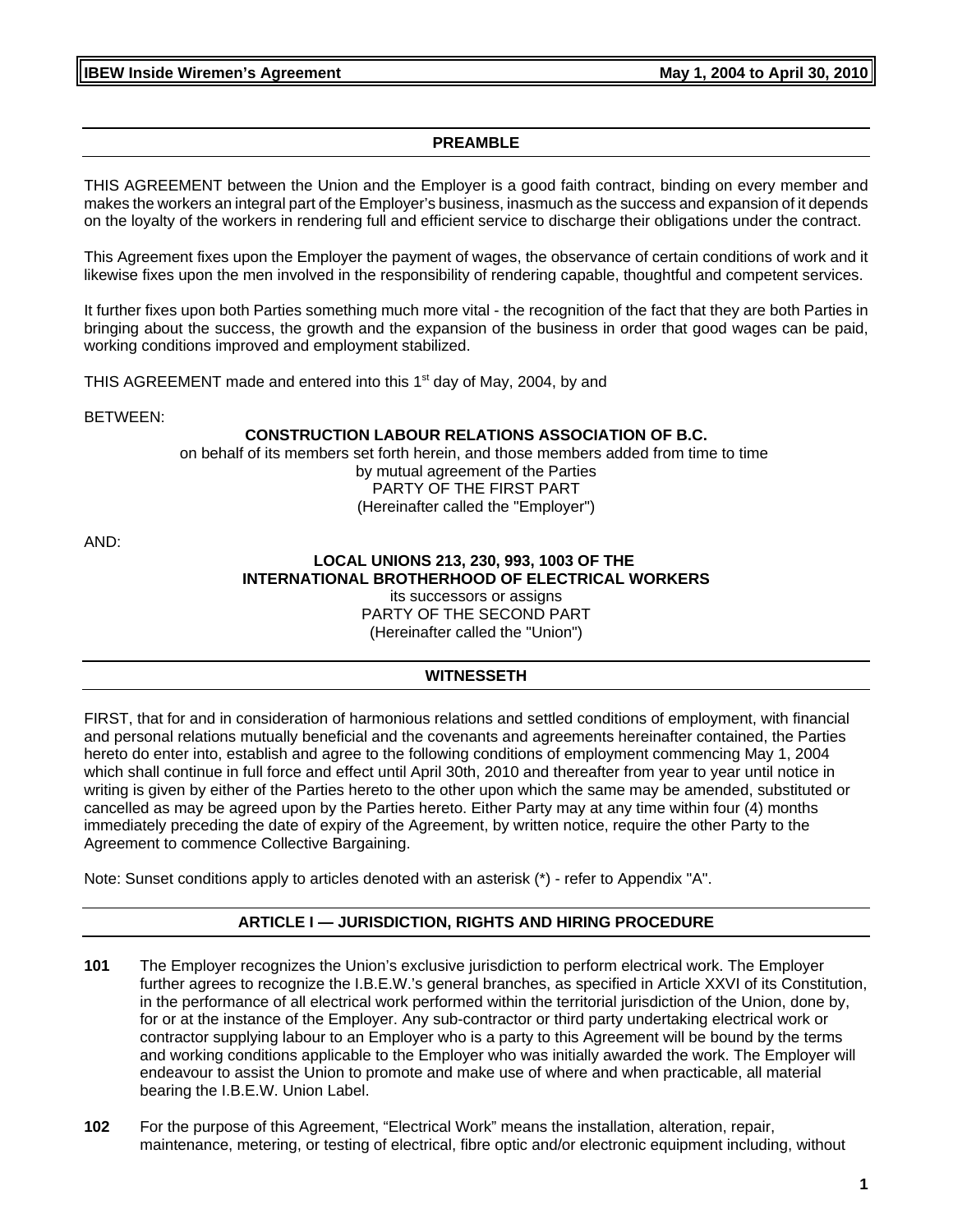# **IBEW Inside Wiremen's Agreement Constrained Act 2004 to April 30, 2010**

limiting the generality of the foregoing, any work within the jurisdiction of the I.B.E.W. as described in Section 1 of Article XXVI of its Constitution and the installation, maintenance, connecting, shifting and repairing of all temporary lighting and power equipment and wiring of new buildings in the course of construction, old buildings undergoing alterations and subways, tunnels and bridges under construction or repair.

- **103** "Electrical and/or Electronic Equipment" means any apparatus, appliance, conduit, cable, device, fitting, fixture, instrument, insulator, machinery, material, pipe, pole, plant, structure, wire, works or other thing used for, or designed, or intended for use for, or in connection with the generation, transformation, transmission, distribution, supply, control or use of electrical energy for any purpose and includes any assembly or combination of materials or things used, or intended to be used, or adapted to serve any purpose or function when connected to a source of electrical energy.
- **104** The Employer further agrees to employ thereon only members in good standing in the Union who are in possession of a clearance from the Union Office to perform such work in strict accordance with specific provisions of the said Constitution governing classification of workmen. It will not be considered a violation of this agreement for members of the Union to refuse to work with any person or persons performing electrical work on a job or project who are not members of the I.B.E.W. There shall be prior discussion between the Employer and Business Manager of the Union regarding the merits of each case before any action is taken.
- **105** The Union will supply members only to I.B.E.W. recognized Employers. Manual work shall not be performed on electrical installations classified under the I.B.E.W. Constitution by an Employer, director, owner or partner thereof unless written sanction has been given by the Union.

With respect to the granting of written sanction as defined above, the Union hereby agrees to grant in accordance with the Foreman provisions which shall permit an Employer, owner, director, partner, thereof to work with tools and supervise the work.

Written sanction shall not be unduly withheld when a written explanation is placed before the Union Business Manager and he concurs with the explanation.

- **106** Providing the Union is unable to furnish acceptable (qualified workmen in Local 1003 only) workmen to the Employer within forty-eight (48) hours of the time the Union Office receives the request for men (Saturdays, Sundays and Holidays excepted), the Employer shall reserve the right to employ such workmen as are available. The Union will issue working cards to workmen hired in these circumstances by the Employer, but these cards shall be revoked whenever members of the Union become available.
- **107** A person, firm or corporation who contracts for electrical work and is desirous of signing this Agreement shall have certain qualifications, knowledge, experience and financial responsibilities to meet payroll requirements. Irresponsibility in the payment of wages may be deemed by the Union to provide sufficient cause to require daily or weekly payments in cash to all employees working under this agreement.
- **108** An Employer shall be considered to have established a permanent place of business when such premises are properly identified. A permanent place of business is hereby defined as one which has been established through the purchase, lease or rental of property upon which has been established proper facilities and from which the Employer intends to carry on the continuous operation of his business for an indefinite period of time. Proper facilities shall be interpreted to include adequate storage (space that will allow safe storage of employees' personal tools and belongings), adequate washroom facilities (washrooms and toilets as required by the Board of Health), together with office facilities for use of the Employer.
- **109** The Union reserves the right to discipline its members for violation of its laws, rules and agreements. The Union further reserves the right to withdraw employees on working cards for violation of its laws, rules and agreements or at such times as they can be replaced by qualified members, particularly during periods of unemployment within the Union. In the event the Union deems it necessary to withdraw a working card or cards, the Employer must be notified in writing.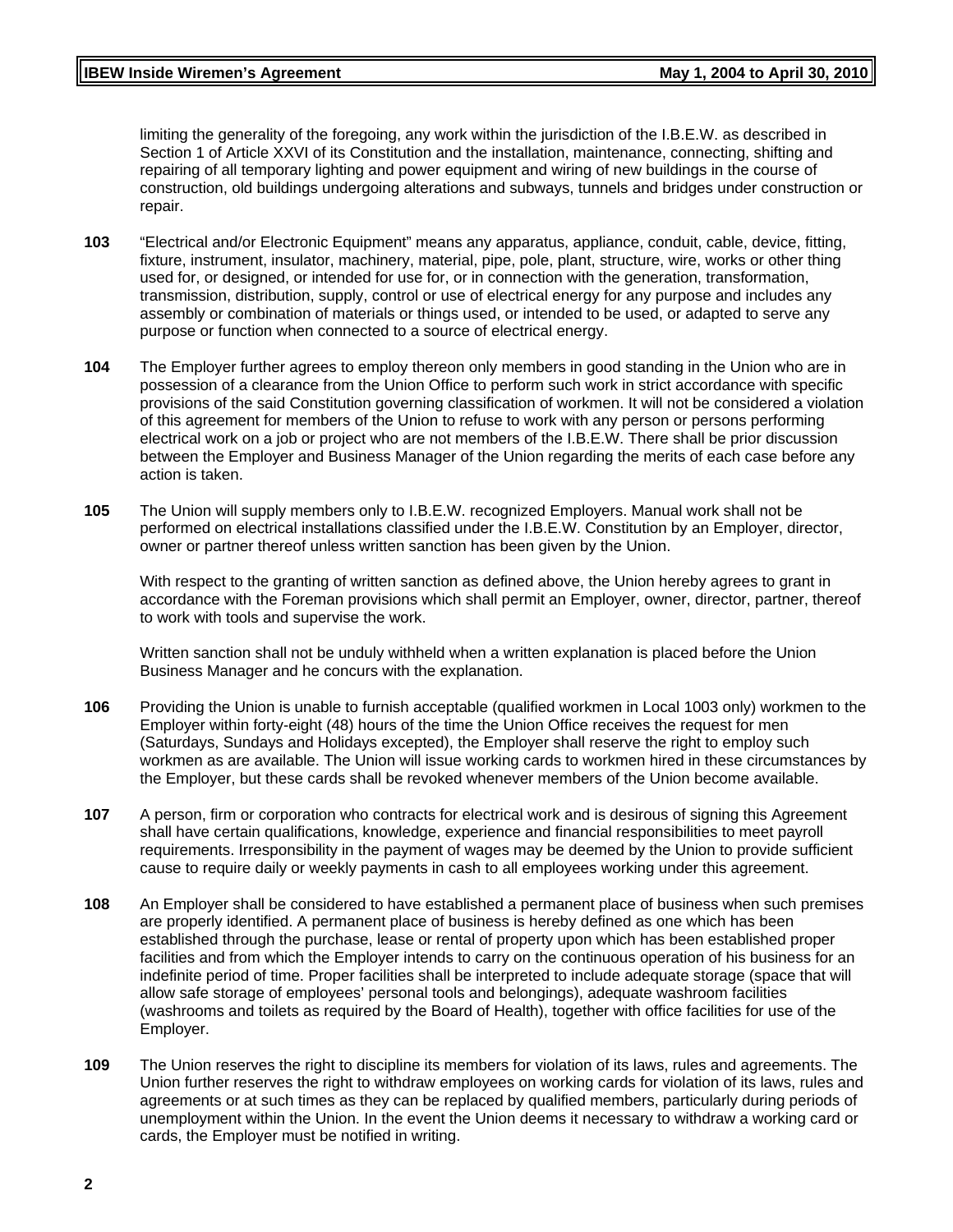The Employer agrees to terminate this man or men within forty-eight (48) hours. On out-of-town jobs this period shall be extended by written agreement between the Employer and the Business Manager.

- **110** Subject to reasonable notice given to the Employer, it shall not be a violation of this Agreement for the Union to withdraw its members from a job site or sites for:
	- **(a)** Rendering assistance to labour organizations,
	- **(b)** Refusal on the part of Union members to work with non-union workmen,
	- **(c)** Refusal on the part of the Union members to handle any materials, equipment or product declared unfair by Building Trades Councils, or manufactured, assembled, or produced by an Employer whose employees are on strike against or locked out by an Employer.

#### **111 Shop Stewards**

- **(a)** The Union shall have the right to appoint a Shop Steward at any shop or job where workmen are employed under the terms of this Agreement. Shop Stewards shall be granted sufficient time to conduct the business of the Union. Necessary transportation shall be supplied on projects where required and upon request to the Employer representative. The Shop Steward will identify himself to the Foreman on the job site and produce a current authorization card for that job, signed by the Business Manager. In the absence of the Shop Steward, recognition shall be given to the business office appointee.
- **(b)** In recognition of a Shop Steward being the liaison between the Union and the Employer, the Shop Steward will be retained in employment until an acceptable reason for his proposed layoff has been given to the Business Manager. Where discrimination in the layoff and/or transfer of a Shop Steward is alleged, the Shop Steward shall be retained and the matter referred to the Joint Industry Grievance Panel. The Panel shall meet within forty-eight (48) hours, if practicable, to reach a decision on the above matter. The Shop Steward shall be notified prior to men working overtime.

#### **112 Subcontracting**

The Union is part of the International Brotherhood of Electrical Workers, and any violation or annulment of working rules or agreements of any other Local Union of the I.B.E.W. or the subletting or assigning or transfer of any work in connection with electrical work to any person, firm or corporation not fair to the I.B.E.W. or the employment of other than I.B.E.W. members on any electrical work in the jurisdiction of this or any other such Local Union by the Employer, will be sufficient cause for cancellation of this Agreement after the facts have been determined by the International President of the International Brotherhood of Electrical Workers.

#### **113 Union Dues**

The Employer agrees to deduct initiation fees, assessments and dues from any employee's wages when he has received properly signed authorization of the employee to do so. Such monies shall be paid to the Union accompanied by a list, in alphabetical order, of the employees for and on behalf of whom such deductions have been made, by the tenth (10th) day of the month following the month in which deductions were made by the Employer. Cheques may be post-dated the fifteenth (15th) of the month. (These deductions shall not exceed the provisions of the B.C. Labour Code.) There shall be a penalty of fifteen percent (15%) per month for late remittances with a minimum of twenty-five (\$25.00) dollars.

#### **114 Job Access**

The Business Manager or his representatives shall have access to any shop or job where employees are employed under the terms of this Agreement. Meetings with the employees shall not be held on the Employer's premises or job sites without the Employer's consent. The Business Manager or his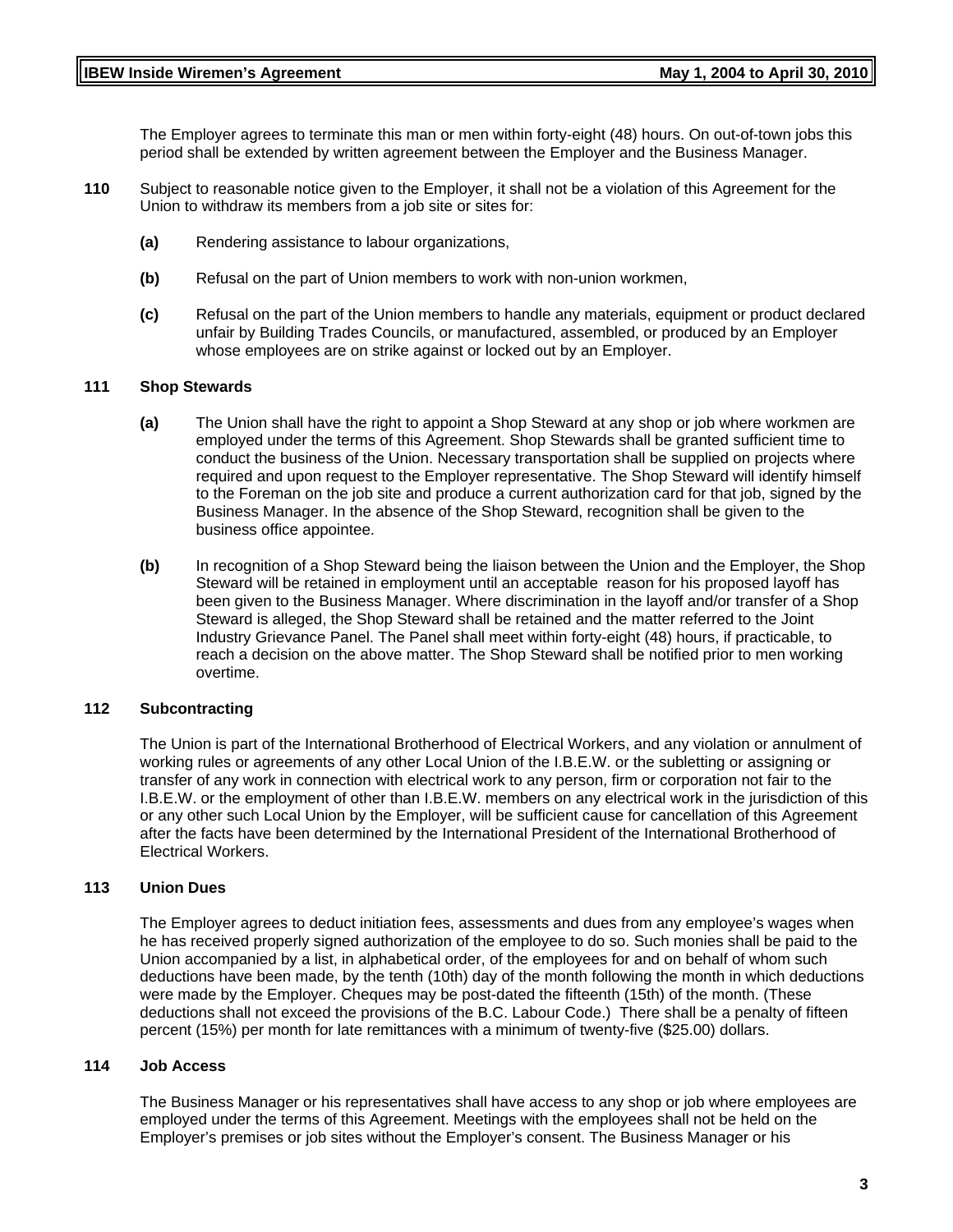representative shall notify the Employer's designated representative before proceeding to the shop, job or project.

#### **115 Payroll Inspection**

The Business Manager or his representative shall, by appointment, inspect the Employer's payroll as to time and pay of workmen employed under this Agreement.

#### **116 Savings Provision**

Should any provisions of this Agreement be declared illegal by any court of competent jurisdiction, such provisions shall immediately become null and void, leaving the remainder of the Agreement in full force and effect and the Parties shall thereupon seek to negotiate substitute provisions which are in conformity with the applicable laws.

#### **117 No Discrimination**

The Employer or the Union shall not discriminate against any person because the person has made a complaint or given information with respect to an alleged failure to comply with the provisions of this Agreement.

#### **118 Management Rights**

The management, operation, direction and promotion of the working forces are invested exclusively in the Employer, subject to the laws, rules and regulations of this Agreement and the laws of the Province.

# **ARTICLE II — GRIEVANCE PROCEDURE**

**201** Any differences arising between the Parties bound by this Agreement concerning its interpretation, application, operation or any alleged violation thereof, including any difference arising from the dismissal or suspension of an employee, shall be finally and conclusively settled without stoppage of work as hereinafter provided:

**Stage 1**: The employee involved, preferably with the Shop Steward, will first take up the matter with his Foreman or supervisor directly in charge of the work.

**Stage 2:** Failing resolution at Stage 1, Union representatives and the Employer's representatives will discuss and, if possible, settle the matter.

**Stage 3:** Failing resolution at Stage 2 within three (3) days, the Grievance shall be set out in writing by the grieving Party and referred to the other Party and they shall forthwith confer upon the matter.

**Stage 4:** A Joint Industry Grievance Panel may be formed of three (3) members of and nominated by the Electrical Sector of Construction Labour Relations Association of British Columbia and three (3) members of the Union who shall meet by mutual agreement of the Parties, at which meeting three (3) members of each Party will constitute a quorum. Such Board shall have the power on behalf of the respective Parties hereto to resolve trade disputes, grievances or interpretation of this Agreement. The Panel shall select a chairman and a recorder with one selected from the Union appointees and the other selected from the Employer appointees. Location of the meeting to be determined by mutual agreement of the Panel.

A majority decision of the Industry Grievance Panel concerning a grievance referred to it shall be final and binding on the Parties and their members.

**Stage 5:** Failing resolution at Stage 4 within seven (7) days or such longer time as the Parties agree to, then it shall be referred to an Arbitration Board of three (3) persons as follows: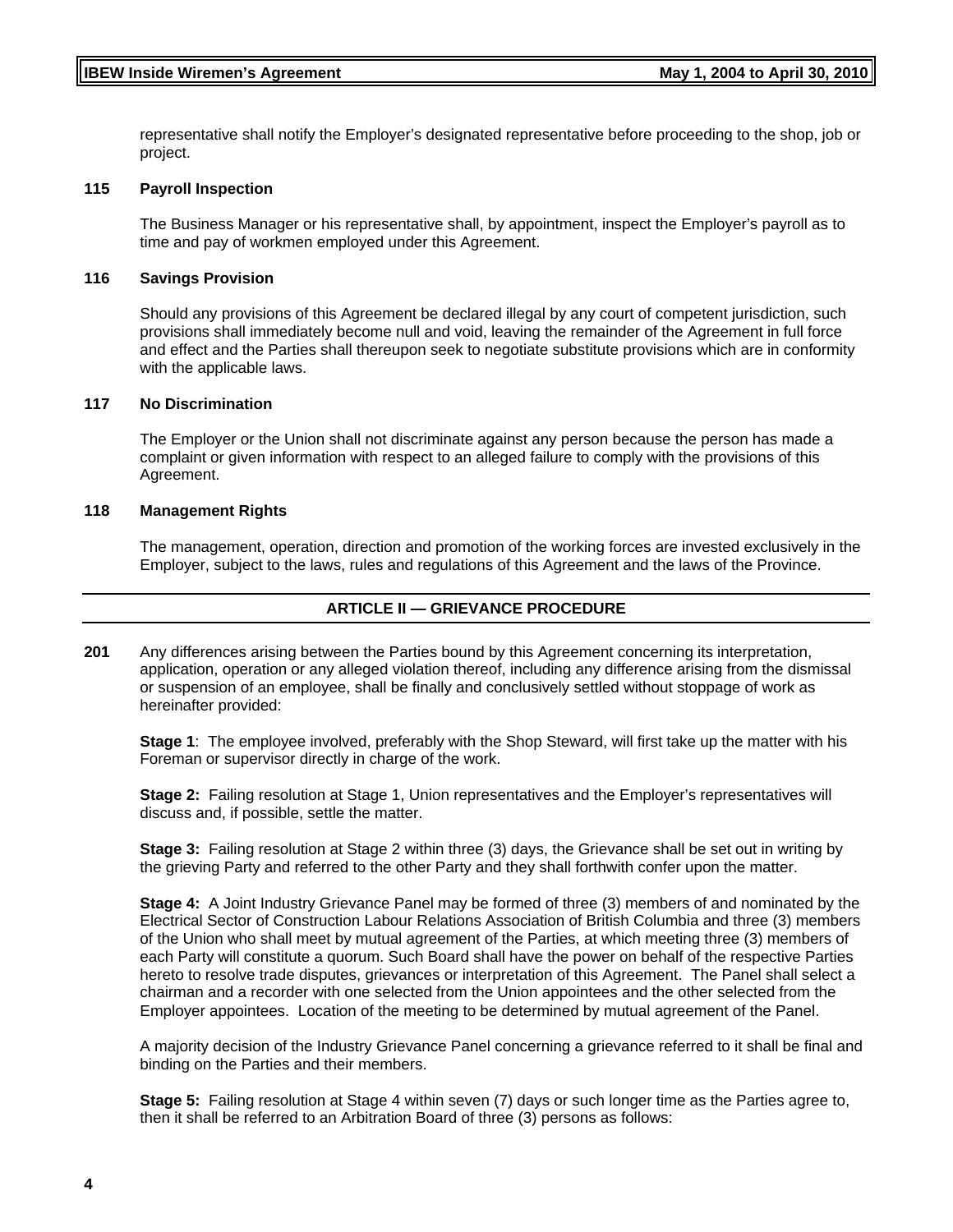- (i) The Party desiring arbitration shall appoint a member for the Board and shall notify the other Party in writing of its appointment and particulars of the matter in dispute.
- (ii) The Party receiving the notice shall within five (5) days thereafter appoint a member for the Board and notify the other Party of its appointment.
- (iii) The two (2) Arbitrators so appointed shall confer to select a third person to be Chairman and failing for three (3) days from the appointment of the second of them to agree upon a person willing to act, either of them may apply to the Minister of Labour to appoint such third member.

The Arbitration Board shall sit, hear the Parties, settle the terms of the question to be arbitrated, and make its award within ten (10) days from the date of the appointment of the Chairman, provided the time may be extended by agreement of the Parties. The Board shall deliver its award in writing to each of the Parties and the award of a majority of the Board shall be the award of the Board and shall be final and binding upon the Parties and they shall carry it out forthwith.

By mutual agreement of the parties to this Agreement, a grievance may be referred to a single arbitrator, the selection of the arbitrator will be by mutual agreement, or if no agreement is reached, the Minister of Labour will be asked to appoint the arbitrator.

Each Party shall pay its own costs and expenses of arbitration, the remuneration and disbursements of its appointee to the Board and one-half  $(\frac{1}{2})$  the compensation and expenses of the Chairman and of stenographic and other expenses of the Arbitration Board.

#### **ARTICLE III — HOURS OF WORK, CALLOUT, OVERTIME, SHIFT WORK**

#### **301 Hours of Work**

#### **(a) Commercial/Institutional**

Eight (8) hours shall constitute a working day Monday to Friday, on the basis of a forty (40) hour week. The starting and stopping time may be varied by one (1) hour earlier or later than the normal 8:00 a.m. start at the Employer's discretion and any other such times that are mutually agreed. A mid-shift meal period of one-half  $(\frac{1}{2})$  hour may be extended to one (1) hour by mutual agreement. All other time worked shall be considered overtime and shall be paid at the prevailing rates as established in Article 303.

#### **\*(b) Industrial**

Hours of work on industrial jobs are as per (a) above but have been sunsetted until the ratification of the collective agreement following this May 1, 2004 - April 30, 2010 collective agreement. Hours of work on industrial jobs will revert provision in the May 1, 1994 - April 30, 1998 agreement if not otherwise bargained.

#### **(c) Compressed Work Week**

A compressed work week may be established by the Employer.

#### **1. Hours of Work**

**(i)** Ten (10) straight time hours (8:00 am to 6:30 pm, inclusive of a meal break) shall constitute the compressed work week day shift. Forty (40) straight time hours, Monday through Thursday inclusive, or Tuesday through Friday inclusive, shall constitute the regular work week.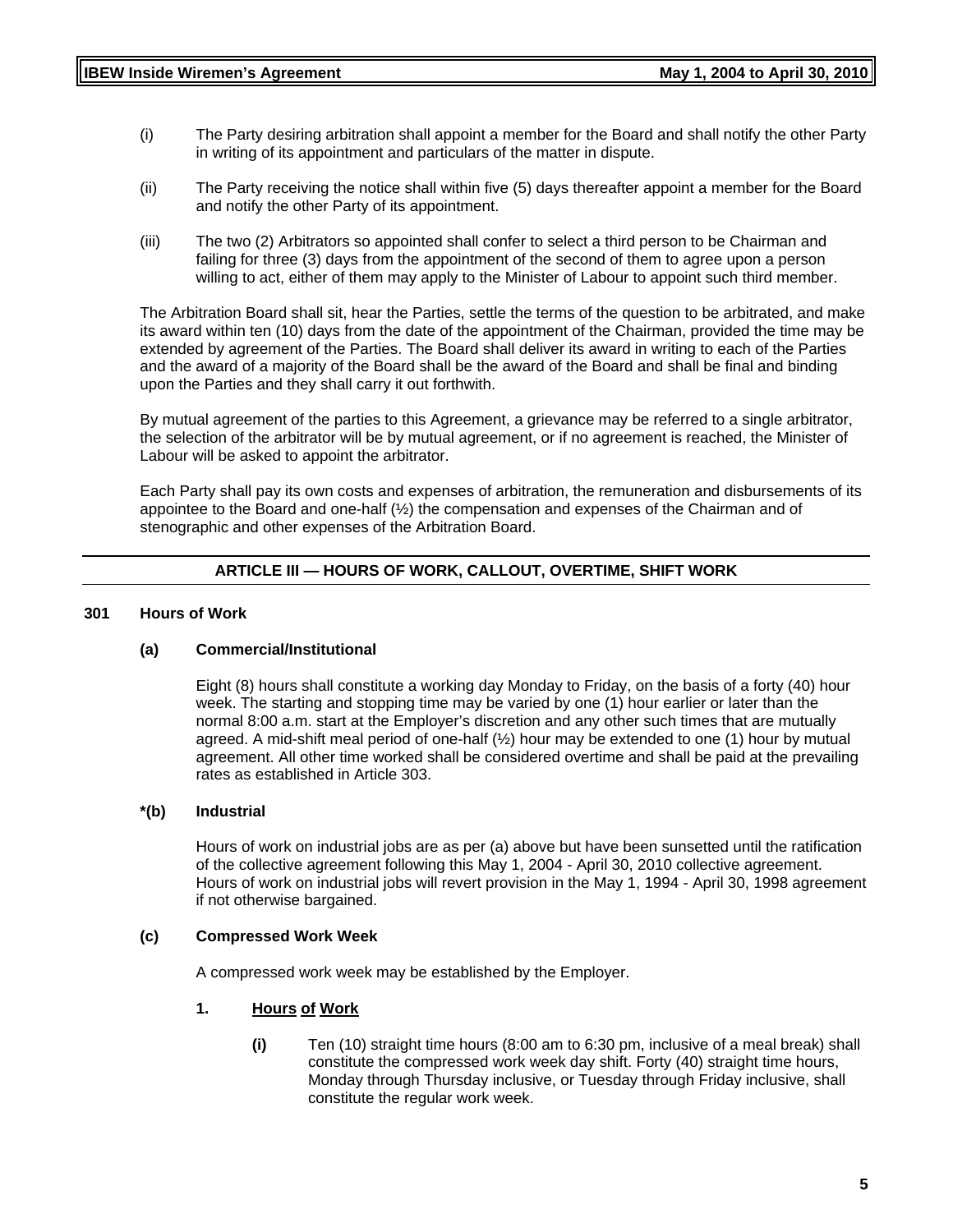**(ii)** Notwithstanding (i), the scheduled start time of the shift may be varied by up to one (1) hour earlier or later at the discretion of the Employer. Any other scheduling by mutual agreement.

#### **2. Overtime**

- **(i)** The first ten (10) hours of overtime worked on the Friday of a Monday through Thursday compressed work week, or on the Monday of a Tuesday through Friday compressed work week, shall be payable at one and one-half (1½) times the otherwise applicable straight time hourly wage rate.
- **(ii)** On Commercial/Institutional jobs, the first eight (8) hours of overtime worked on a Saturday shall be payable at one and one-half (1½) times the otherwise applicable straight time hourly wage rate. On Industrial jobs, overtime worked on Saturday shall be payable at double time.
- **(iii)** All other overtime hours, shall be payable at two (2) times the otherwise applicable straight time hourly wage rate.

#### **3. Statutory Holidays**

Unless otherwise mutually agreed upon by the parties,

- **(i)** when a Statutory Holiday falls on the Friday of a Monday through Thursday compressed work week, such Statutory Holiday shall be observed on the Thursday.
- **(ii)** when a Statutory Holiday falls on the Monday of a Tuesday through Friday compressed work week, such Statutory Holiday shall be observed on the Tuesday.
- **(iii)** when a Statutory Holiday falls on a regular work day of a compressed work week, such Statutory Holiday shall be observed on such regular work day.
- **(d)** If employees are required by the Employer to report for work during the regular working day, and if no work is available, they shall receive two (2) hours' pay plus travel time and necessary expenses for reporting, when applicable. Men commencing work at the instance of the Employer shall receive a minimum of eight (8) hours pay plus travel time, when applicable. Workers commencing work shall receive a minimum of four (4) hours pay for work delayed by an act of god (ie. inclement weather).
- **(e)** The provisions of 301(d) are to cover scheduled days as per 301(a), (b) or (c).

#### **302 Callouts**

- **(a)** An employee called outside his regular working hours shall be paid at the prevailing rate, from the time of the callout until returning home, but in any case a minimum of two (2) hours including travelling time.
- **(b)** For incidental overtime hours on Saturday, Sunday, and statutory holidays that are scheduled prior to Friday noon, employees shall be paid time worked on site plus travel time, if applicable.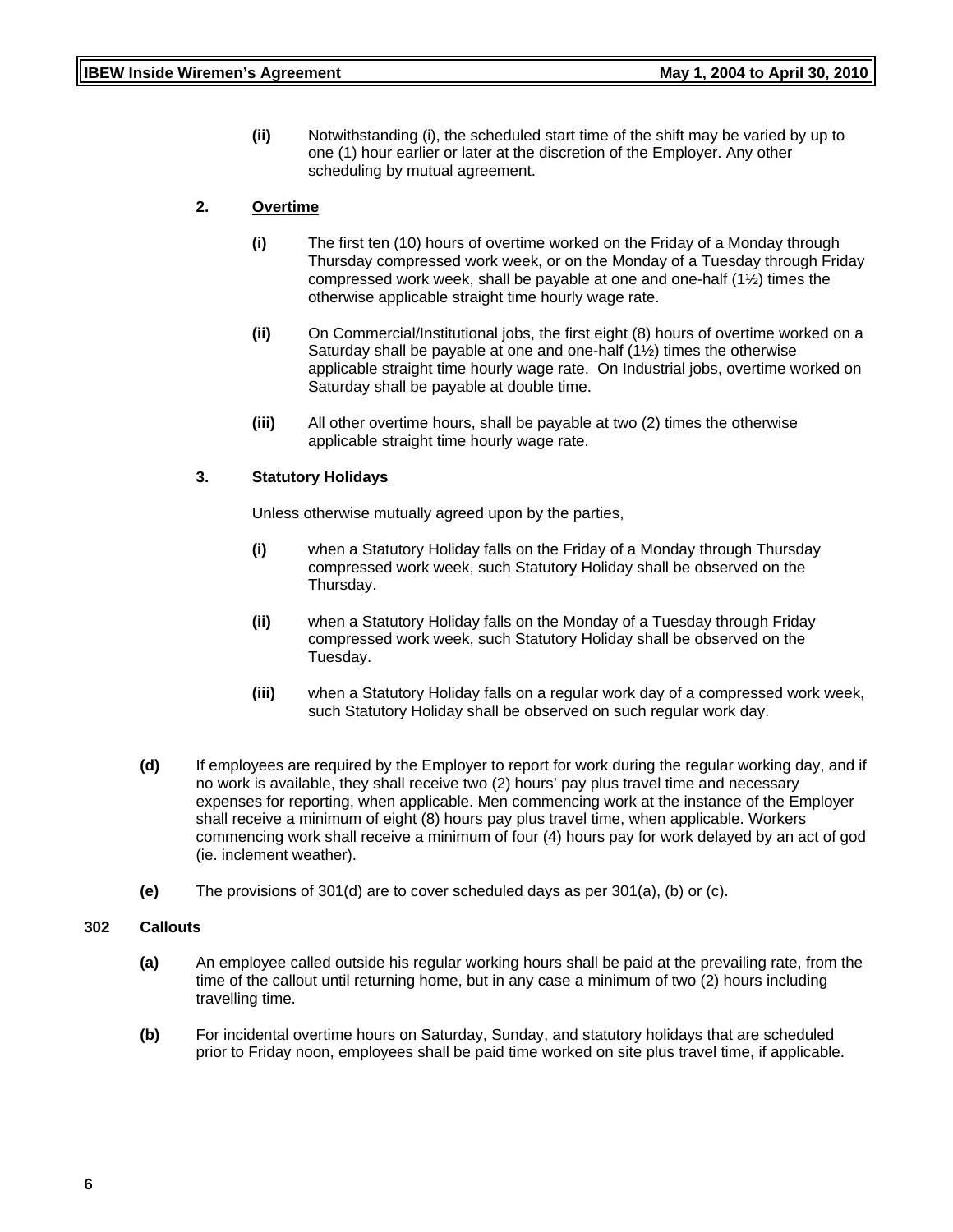#### **303 Overtime**

#### **(a) Commercial/Institutional**

The first two (2) hours of overtime immediately following the regular shift Monday through Friday shall be paid at one and one-half  $(1 \frac{1}{2})$  times the otherwise applicable straight time hourly wage rate. The first eight (8) hours of overtime on Saturdays on Commercial or Institutional jobs shall be paid at time and one-half  $(1 \frac{1}{2})$  rates. All other overtime shall be paid at double time.

#### **\*(b) Industrial**

The first two (2) hours of overtime immediately following the regular shift Monday through Friday shall be paid at one and one-half  $(1 \frac{1}{2})$  times. All other overtime shall be paid at double time rates.

- **(c)** Where work is required beyond ten (10) hours, a second meal break of one-half (½) hour will be provided at the end of eight (8) hours, to be paid at straight time rates. The Employer will provide a hot meal at the second break at no cost to the employee. There shall be a coffee break two (2) hours after each meal period or commencement of overtime work. If a second meal break is provided, it shall replace the first coffee break on overtime hours.
- **\*(d)** A man who has worked emergency overtime shall return to work after ten (10) hours rest but only if he can do so by 12:30 p.m. Whether or not he does return he shall be paid not less than eight (8) hours at the prevailing rate for that day. To qualify for eight (8) hours at the prevailing rate as set out in the preceding sentence, an employee must return to work by 12:30 p.m. if his overtime finished at or before 2:30 a.m. of the same calendar day. Where a man is called out to work in advance of 4:00 a.m., overtime rates shall be paid in addition to the man's prevailing rate should the work period run into his scheduled day. Should he be sent home before the end of that scheduled shift, he shall be paid at the prevailing rate for the hours remaining in that scheduled shift. (Reference to 8 hours a hard change for commercial/institutional but sunset for industrial per hours of work).
- **(e)** All overtime will be evenly distributed where practicable.

#### **304 Shift Work**

- **(a)** Shift work shall not be programmed on regular construction unless it is necessary to maintain the construction schedule on the project and no other economic means of manpower rearrangement can overcome an obvious delay of construction during the normal work day or if access to a workplace is unavailable during normal working hours.
- **(b)** Men requested to report for shift work shall be notified a minimum of forty-eight (48) hours in advance of reporting time.
- **(c)** No shift schedule will be established for a workman for less than three (3) consecutive days. In the event that shift schedule is not established, including statutory holidays, the applicable overtime will prevail.

#### **(d) Shifts**

| Day Shift       | 8:00 a.m. to 4:30 p.m.    |
|-----------------|---------------------------|
| Afternoon Shift | 4:30 p.m. to $12:30$ a.m. |
| Night Shift     | 12:30 a.m. to 8:00 a.m.   |

Starting and stopping times may be varied by one hour earlier or later than the normal at the Employer's discretion and other such times that are mutually agreed.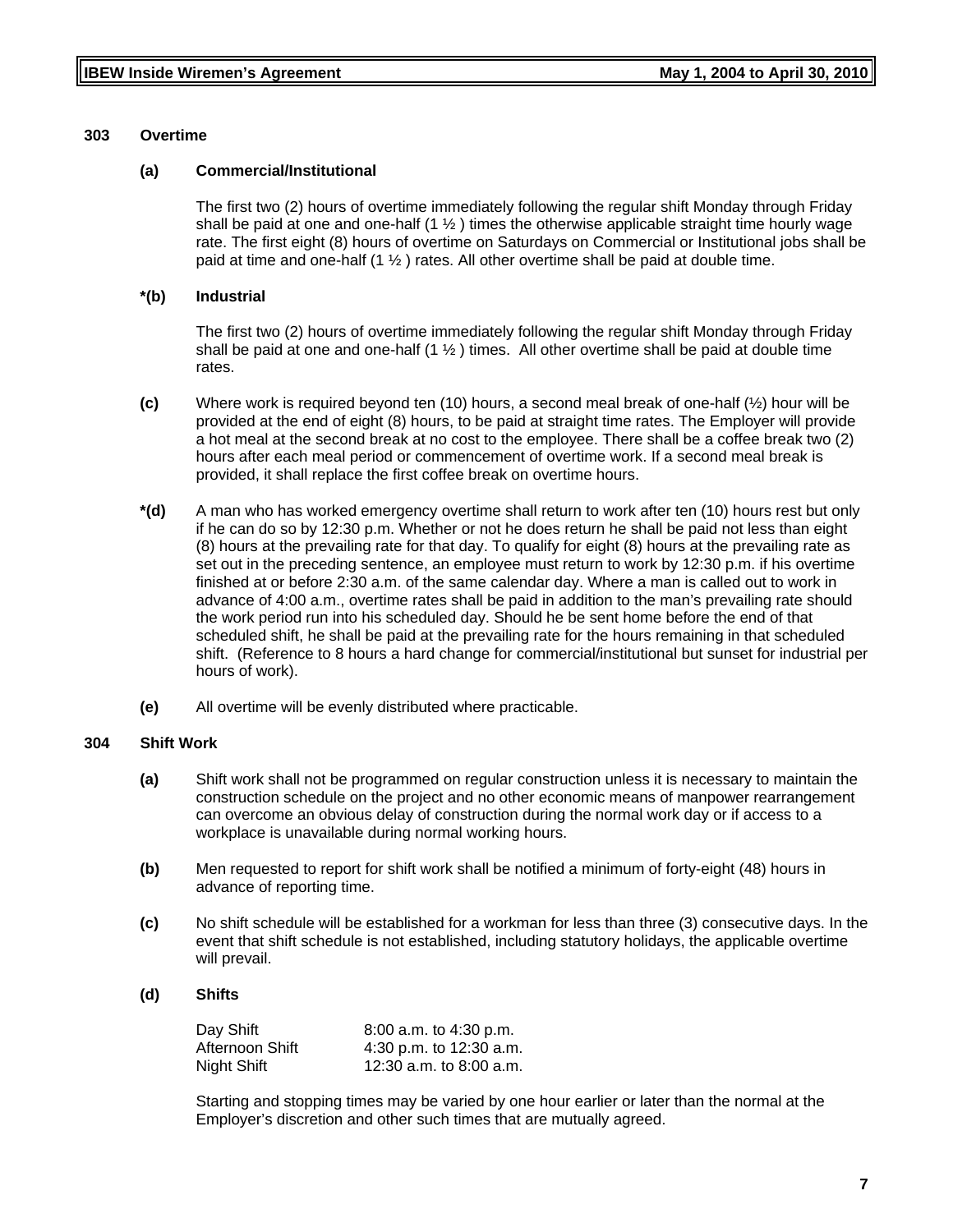Should a workplace not be available during normal shift hours, with prior approval from the Union, and such approval will not be unduly withheld, the Employer may schedule work between other hours.

Where a compressed work week is in effect per Article 301(b), shifts will be:

| Day Shift   | 8:00 a.m. to 6:30 p.m. (10 hours worked at straight time)                       |
|-------------|---------------------------------------------------------------------------------|
| Night Shift | 6:30 p.m. to 5:00 a.m. (10 hours worked at straight time plus one-half hour for |
|             | shift differential)                                                             |

Should the starting time of the night shift be 7:00 p.m. or later, then the shift differential would be one hour at straight time.

#### **(e) Shift Premiums**

| Day Shift       | no premium ie. 8 hours pay for 8 hours work                                  |
|-----------------|------------------------------------------------------------------------------|
| Afternoon Shift | one-half $(\frac{1}{2})$ hour ie. 8 hours pay for 7 $\frac{1}{2}$ hours work |
| Night Shift     | one (1) hour ie. 8 hours pay for 7 hours work                                |

#### **Shift Premiums Underground**

| Day Shift       | no premium ie. 8 hours pay for 8 hours work                                                              |
|-----------------|----------------------------------------------------------------------------------------------------------|
| Afternoon Shift | one (1) hour ie. 8 $\frac{1}{2}$ hours pay for 7 $\frac{1}{2}$ hours work                                |
| Night Shift     | one and one-half $(1\frac{1}{2})$ hours pay ie. 8 <sup>1</sup> / <sub>2</sub> hours pay for 7 hours work |

When shift work is performed on Saturday, Sunday or Statutory Holidays, a shift differential of one (1) hour for the night shift and one-half hour for the afternoon shift, at straight time, in addition to the applicable overtime pay for the regular shift hours, shall be paid. All other times shall be at the prevailing overtime rates.

- **(f)** Should a work place not be available during normal shift hours, shift premiums are to be paid based on the majority of hours worked into which the shift falls. Where one-half of the hours worked fall on each of two shifts, the shift premium shall be the greater of the two shifts concerned.
- **(g)** All hours worked outside established shifts will be paid at overtime rates as established in Article 303 (a) and (b). Meal time on the night shift shall be considered as time worked but shall not exceed one-half hour at straight time rates.
- **(h)** Employees hired for or volunteer for a specific shift shall not be subject to shift rotation.
- **(i)** Upon request, employees assigned by the Employer to any shift shall be rotated on a two- week basis if work on another shift is available.

#### **(j) Occupied Buildings**

On non-industrial work in occupied buildings and for shifts of less than three (3) consecutive days it may be necessary to deviate from the shift clauses contained in the standard agreement. With prior approval from the Union and such approval will not be unduly withheld, the Employer may schedule work outside the regular hours of work under the following conditions:

- 1. Employees will be notified twenty-four (24) hours before the commencement of the shift and the expiration of the shift.
- 2. Employees will be informed of the estimated number of shifts to be worked before commencement.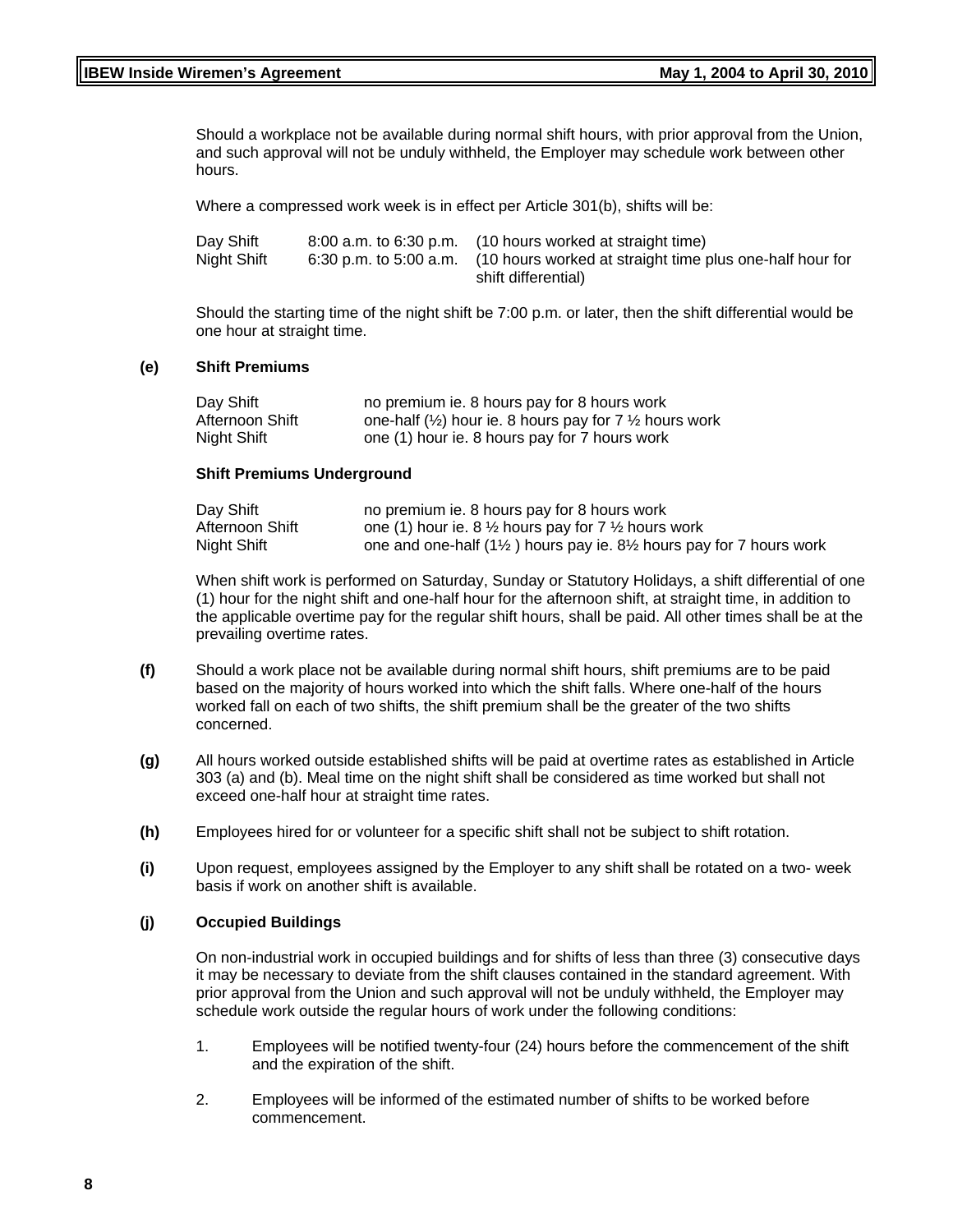- 3. Employees shall be paid eight and one-half (8-1/2 ) hours pay for seven and one-half (7-1/2) hours work.
- 4. Premiums for additional shifts shall conform to the Standard Agreement.

#### **ARTICLE IV - DUTIES AND DEFINITIONS OF FOREMAN, JOURNEYMAN, AND APPRENTICE**

#### **401 General Foreman**

He shall be a Journeyman Wireman and a member of the Union. He shall supervise the work of other Foremen and direct all orders through them. When a job requires thirty (30) or more workmen, a General Foreman shall be appointed.

#### **402 "A" Foreman**

He shall be a Journeyman Wireman and a member of the Union. An "A" Foreman shall be appointed when he is directing six (6) or more workmen. An "A" Foreman shall be allowed to supervise the work of a maximum of ten (10) workmen except that where there is a "B" Foreman working under the "A" Foreman, the "A" Foreman shall be allowed to supervise up to fifteen (15) workmen. When an "A" Foreman has more than six (6) Journeymen under his supervision, he shall not be allowed to work with the tools.

Where in the opinion of the Union and the Employer the job will require six (6) or more workmen, then the "A" Foreman rate shall be paid from the start of the job.

Example of job build up:

#### **TOTAL EMPLOYEES:**

- 1 = "A" Foreman (working)
- 9 = "A" Foreman (working) plus six (6) Journeymen and two (2) Apprentices
- 11 = "A" Foreman (non working) plus ten (10) workmen.
- 16 = "A" Foreman (non working) plus "B" Foreman and fourteen (14) workmen.

Sequence of build up to be repeated until thirty (30) workmen on job then a General Foreman shall be appointed.

An Employer shall be allowed to send one (1) "A" Foreman per project site into the jurisdiction of other locals within the Province.

#### **403 "B" Foreman**

He shall be a Journeyman Wireman and a member of the Union. A "B" Foreman will be allowed to supervise the work of a maximum of five (5) workmen. A "B" Foreman must be appointed when two (2) or more workmen are employed on a job if one (1) of the Journeymen is required to give orders to one (1) or more Journeymen. A "B" Foreman shall be required to use tools.

#### **404 Service Man**

An electrician doing service work and driving a company vehicle.

#### **405 Journeyman Wireman**

An electrical worker who is classified as such by the Union and is qualified by training to perform the work described as the Inside jurisdiction of the I.B.E.W. Constitution.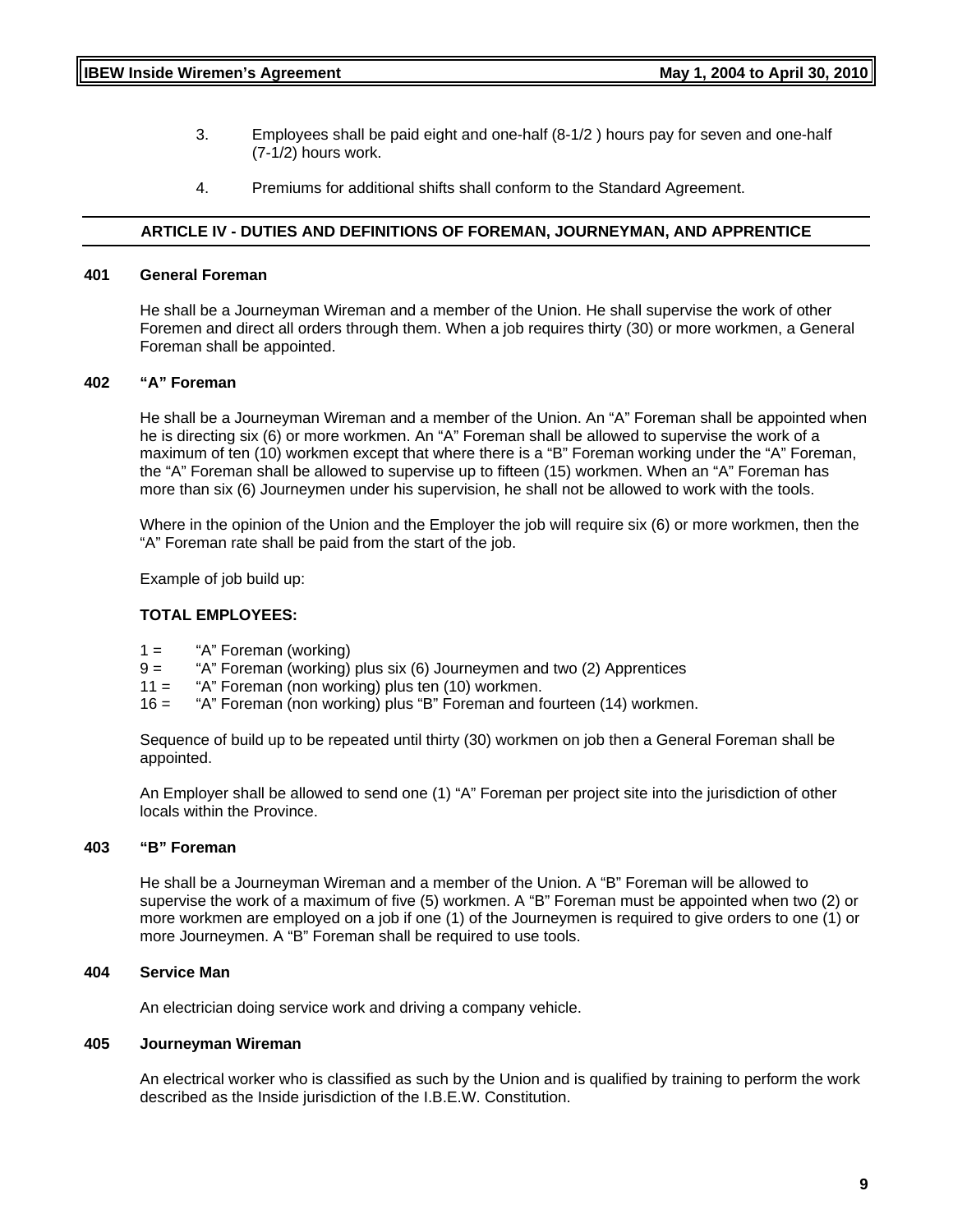#### **406 Apprentice Wireman**

An electrical worker who is serving an Apprenticeship to become a Journeyman Wireman but who has not yet qualified as a Journeyman Wireman. An Apprentice shall use tools but shall not be called upon to come into direct contact with conductors or equipment which is potentially alive until the last six (6) months of his Apprenticeship and then only when accompanied by a Journeyman.

An Apprentice shall be under direct supervision of a Journeyman at all times. When a Journeyman and an Apprentice are working together and it becomes necessary for the Journeyman to leave for a short period of time, it should not be necessary for an Apprentice to accompany the Journeyman. An Apprentice shall not be permitted to work alone on any job regardless of the type of work involved nor regardless of the length of time needed to do the job, except as provided in this section.

Apprentices shall be given every opportunity and be engaged in diversified training in order that they become competent qualified tradesmen. It is the duty of Journeymen Wiremen to teach Apprentices the Wireman's trade. On industrial work the ratio of Apprentices combined to Journeymen on the Employer's payroll shall be one (1) Apprentice up to three (3) Journeymen and an additional Apprentice for each additional three (3) Journeymen, i.e., one (1) to three (3) Journeymen — one (1) Apprentice; four (4) to six (6) Journeymen — two (2) Apprentices; seven (7) to nine (9) Journeymen — three (3) Apprentices, etc., except that on residential construction as defined in Article 515, the ratio of Apprentices may be one (1) Apprentice to one (1) Journeyman, and these Apprentices shall not be considered as part of the overall company ratio.

On commercial/institutional work the ratio of Apprentices combined to Journeymen on the Employer's payroll shall be one (1) Apprentice up to two (2) Journeymen, and an additional Apprentice for each additional (2) Journeymen.

On residential work the ratio of Apprentices to Journeymen shall be as per the Residential Addendum.

If the Local Union is unable to supply sufficient Apprentices, then the provisions of Article I, 106 shall apply.

(See Letter of Understanding for Locals 993 and 1003.)

There shall be a Joint Training Committee of the E.C.A. of B.C. and I.B.E.W. Local 213 which will be responsible for the implementation of Appendix I — Electrical Joint Training Committee Society.

There shall also be Joint Training Committees of the E.C.A. of B.C. and Locals 230, 993, and 1003 which will be responsible for training and retraining of their respective memberships.

#### **407 Pre-Apprentice Wireman**

He shall be on probation for up to one (1) year and selected and approved by the appropriate selection committees. He shall not be employed on industrial projects. The ratio may be one (1) pre-Apprentice to three (3) Apprentices.

#### **408 Cable Splicer**

A Journeyman Wireman who has been qualified by training and admitted to the status of Journeyman Cable Splicer by the Union. Cable splicers shall undertake work in connection with lead covered cables and other high voltage cables involving jointing, splicing, testing, bonding, racking and repairing excepting low voltage control and signal cables not requiring wiping.

#### **409 Cable Splicing Foreman**

When two (2) or more Cable Splicers are employed on a job not supervised by a General Foreman, one (1) Cable Splicer must be appointed a Cable Splicer Foreman.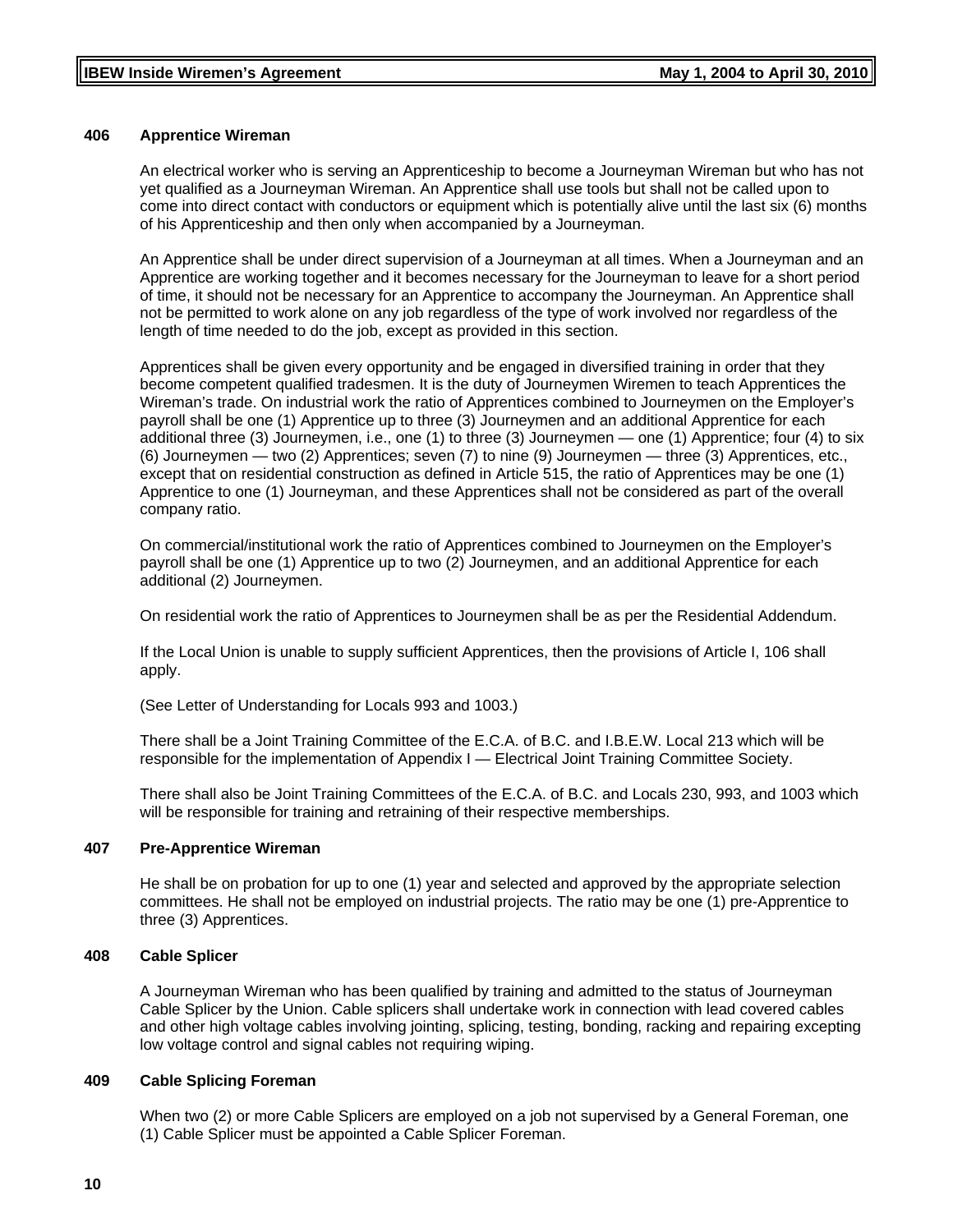Cable Splicers' helpers or Apprentices must be Journeymen Wiremen and members of the Union.

#### **410 Journeyman Winder**

An electrical worker who is classified as such by the Union and is qualified by training to wind, overhaul, maintain and repair electric motors, generators, transformers, regulators, coils and other electrical apparatus.

#### **411 Journeyman Instrument Technician**

A Journeyman Instrument Technician is responsible for the servicing, maintenance, installation and overhaul of hydraulic, electric and electronic automatic control equipment associated with boilers and turbines and their auxiliary equipment and data logging, plant loud hailing and closed circuit T.V. monitoring equipment and process control. A Journeyman who has been admitted to the status of Instrument Technician shall have been an Instrument Technician Apprentice, Instrument Mechanic, Wireman, Electronic Technician or Communications Technician. He may perform the normal work of an Inside Wireman as required. A Journeyman Wireman may perform the work of an Instrument Technician.

#### **412 Electrical Warehouseman**

On industrial projects where the Employer establishes a warehouse, then an older Journeyman shall be given due consideration for the position.

# **ARTICLE V — PAYMENT OF WAGES**

- **501 (a)** Wages shall be paid to employees at least every second week during regular working hours; five (5) regular working days hold back of pay shall be the maximum, subject to conditions out of the Employer's control. The Employer shall pay an advance of one hundred dollars (\$100.00) per day worked plus Living Out Allowance where applicable on alternate weeks to any employee when he requests it. This amount will be pro-rated for Foremen and Apprentices. When mutually agreed, an employee's pay cheque may be mailed to a designated address provided it is received within the normal pay period. Any irresponsibility in the payment of wages will be considered sufficient cause for the Union to require weekly payments or even daily payments in cash to employees and all cheques are to be made payable at face value.
	- **(b)** Where facilities are not available to cash pay cheques, the Employer shall provide means by prearrangement for employees to obtain cash in part or whole of their pay cheque on pay days.
	- **(c)** Employee's pay cheques shall be accompanied by a statement, in addition to previous required information, showing accrued statutory holiday fund and accrued annual vacation fund.

Pension contributions are also to be shown on pay cheque statements.

- **(d)** When employees are required to sign a time sheet, duplicates shall be provided to the employee.
- **(e)** A sample payroll stub will be supplied to the Business Office of the Union upon request.

#### **502 Coffee Time**

On a regular shift, two (2) rest breaks not to exceed ten (10) minutes' absence from work will be taken at a location determined by mutual agreement between the Employer and the Union. Where work is scheduled for ten (10) hours, there shall be two (2) fifteen (15) minute rest breaks inclusive of compressed work weeks. Where work is required for a period of ten (10) hours, unscheduled, a third rest break will be taken at the end of eight (8) hours. Where work is required beyond ten (10) hours, a second meal break of one-half (½) hour will be provided at the end of eight (8) hours to be paid at straight time rates. If a second meal break is provided, the third rest break shall not be taken. On camp jobs the Employer will cooperate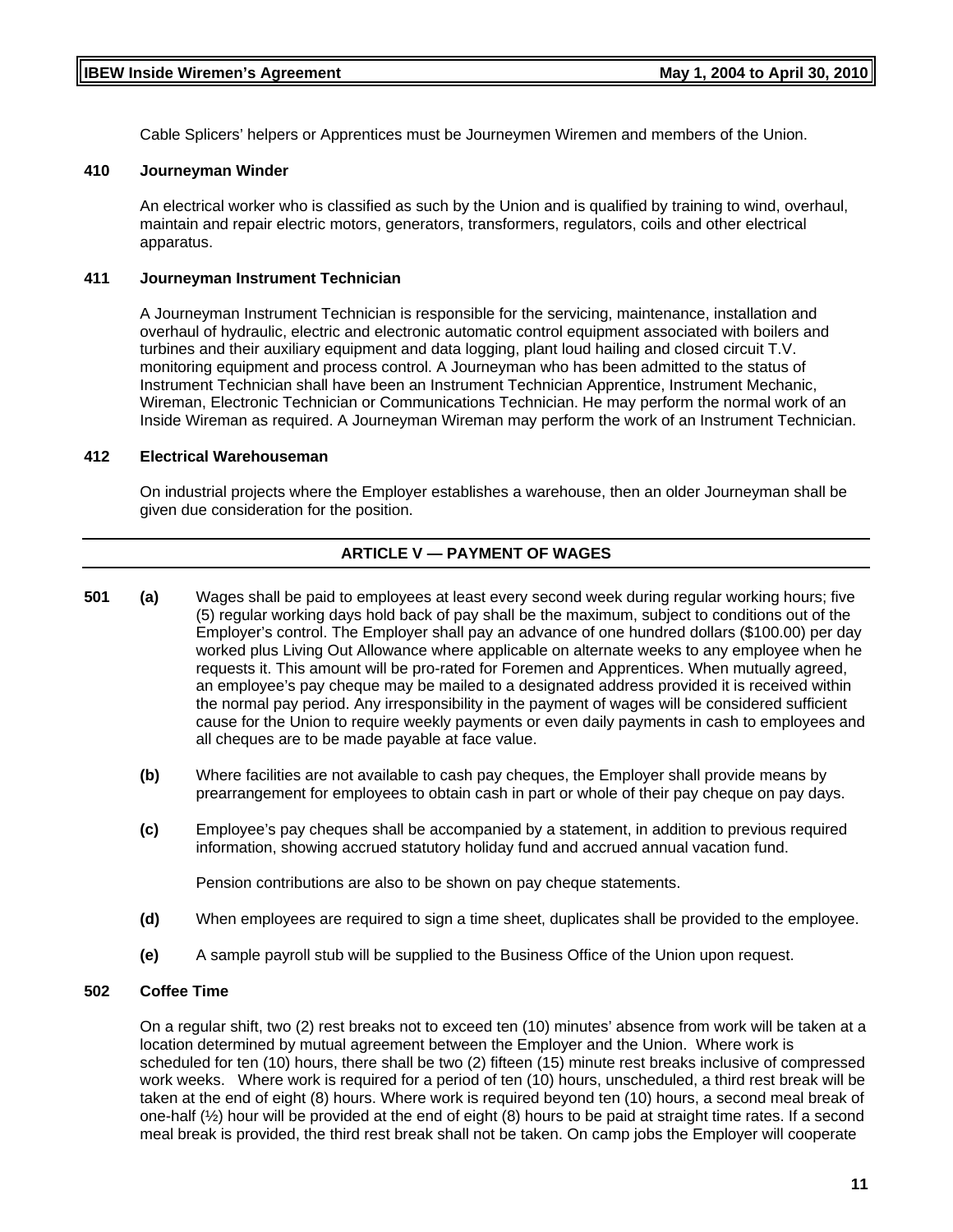with the employees as to the method of making refreshments available.

**\*503** Journeymen shall install all electrical work in accordance with municipal rule, code requirements and contract specifications in a safe and workmanlike manner. When corrections have to be made to bring the work up to code and contract specification requirements because of faulty or careless workmanship, the Journeyman, unless he has performed the work under specific instructions of his Foreman, shall make such correction up to a maximum of eight (8) hours at no labour cost to the Employer. **(**Reference to 8 hours a hard change for commercial/institutional be a sunset for industrial per hours of work.)

#### **504 High Time**

Employees required to work at elevations of eighty (80) feet or more above the immediate surrounding area where no fixed permanent platforms or ladders are installed shall be paid at the prevailing rate plus fifty percent (50%) of the straight time rate. (Minimum of two (2) hours)

#### **505 Underground**

- **(a)** Employees required to work underground will receive prevailing rate wages plus ten percent (10%). This clause will not apply to work performed within basements of buildings, open ditches, completed underground structures such as power houses, cable vaults and transformer vaults.
- **(b)** Leather and rubber gloves, coveralls and other necessary clothing shall be supplied by the Employer and shall be manufactured union where possible. Employees making use of clothing will be responsible for the return of such articles subject to normal wear. Failure to return such articles will subject the employee to paying for same at cost unless the loss of these articles is due to fire or theft from lockup.
- **(c)** There shall be a Foreman in each working area at all times.
- **(d)** Hot coffee and soup shall be supplied to underground workmen at coffee break.
- **(e)** On underground work there shall be a minimum of two (2) electricians together at all times, one (1) of which may be the Foreman.
- **(f)** Workmen shall have access to sniffer and take readings periodically when working underground.
- **(g)** When employees commence work underground they shall be paid a minimum of four (4) hours pay at the prevailing underground rate.
- **(h)** Lunch time shall be at MID-SHIFT. Meal time shall be considered as time worked including ten percent (10%) premiums, but shall not exceed one half (½) hour. It is understood that to receive the premium a workman who is not on the first, second or third shifts must remain underground during the lunch period.

#### **506 Use of Vehicles**

- **(a)** No employee, employed under the terms of this Agreement, shall use his own vehicle for the transportation of Company tools, equipment or material. This will in no way prohibit a workman from transporting his own tools.
- **(b)** No employee shall be permitted to use his own vehicle in a manner which the Union considers unfair to other workers or against the best interests of the Union.
- **(c)** The Employer agrees to identify all vehicles used primarily to transport material, tools or equipment for work covered by this Agreement. The Company name and location must be affixed on both sides of each vehicle in a permanent manner with 2 inch legible letters accepted as a minimum.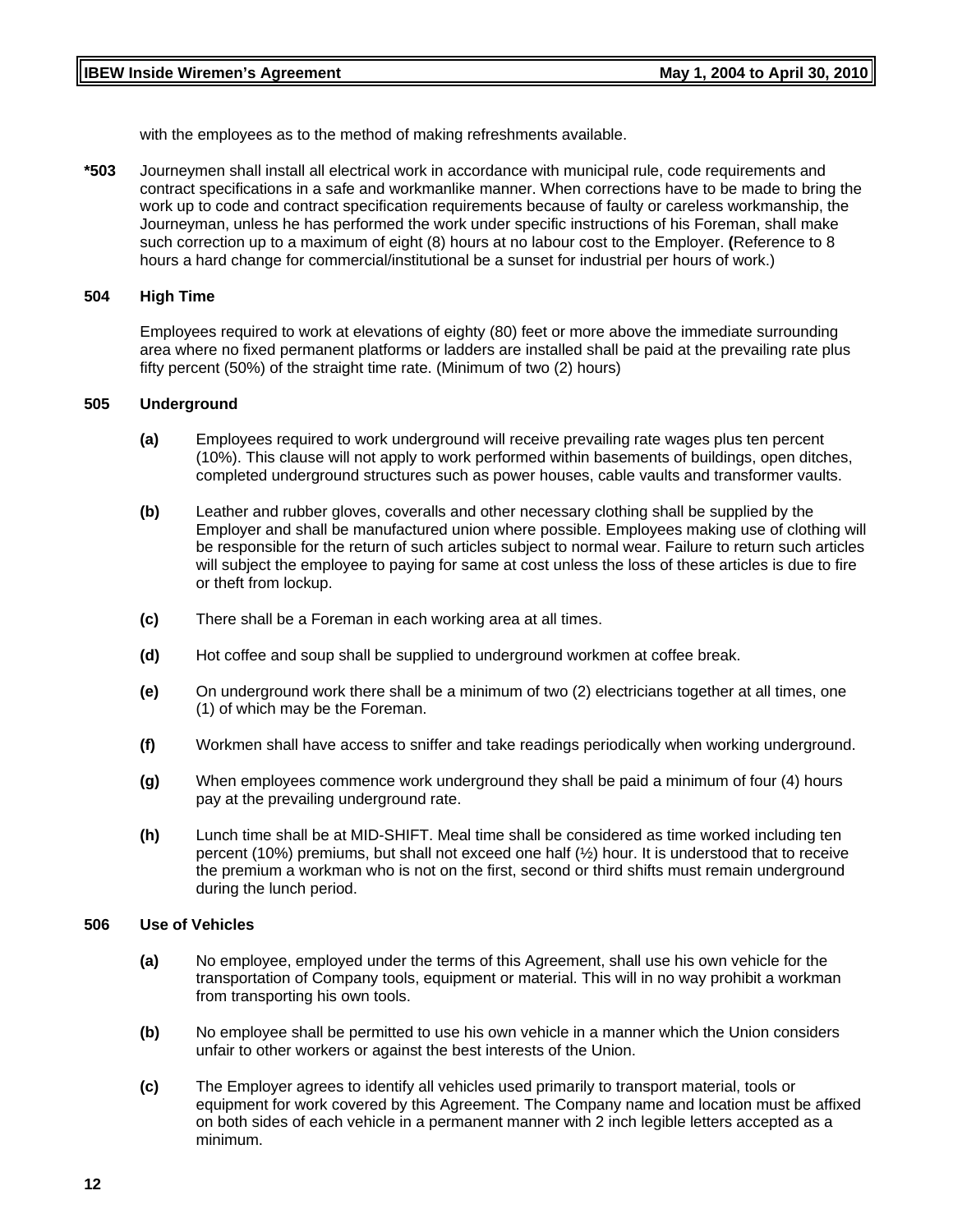**(d)** The Employer shall supply a copy of the current Canadian Electrical Code Book to servicemen operating a service truck.

#### **507 Layoff**

- **(a)** When an employee is to be laid off or terminated, both the employee and Shop Steward (on the job) shall be notified one (1) hour prior to layoff. Sufficient time, minimum of one (1) hour, at the prevailing rate shall be granted for the employee to gather his personal belongings on termination by the Employer.
- **(b)** When an Employer does not supply work within forty- eight (48) hours (Saturdays, Sundays and Holidays excepted), the employee shall be laid off and shall be given his unemployment insurance separation certificate.
- **(c)** Where the employment of an employee is terminated by the Employer, the Employer shall pay to the employee all wages earned by the employee upon the termination of the employment. Where the employee does not receive all wages due on termination, he shall be entitled to two (2) hours pay for each day he is kept waiting.
- **(d)** When an employee gives notice of his intention to quit seventy-two (72) hours in advance of quitting, his wages, vacation pay, Statutory Holiday pay and separation certificate will be ready at the end of the seventy-two (72) hour period, providing he works the hours of work during the seventy-two (72) hour period.
- **(e)** The Employer shall not dismiss or discipline an employee bound by this Agreement, except for just and reasonable cause.

#### **508 Tools**

**(a)** Journeymen and Apprentice Wiremen shall provide themselves with the following minimum tools:

| Knife                                       | Twenty-five foot (25') rule                 |
|---------------------------------------------|---------------------------------------------|
| Pliers, 7" or 8" (cutting side)             | Screwdrivers                                |
| Pliers 8" (diagonal)                        | Crescent Wrenches to 10"                    |
| <b>Tinsnips</b>                             | Allen Wrenches (3/16, 7/32, 1/4, 5/16, 3/8) |
| Pencil                                      | Hammer                                      |
| Square                                      | Level                                       |
| Pliers (gas)                                | Hacksaw                                     |
| Key Hole Saw                                | Nutdriver 7/16"                             |
| Wire Strippers (Ideal #45120 or equivalent) |                                             |

#### **509 Documentation**

All time spent by employees to document, make travel arrangements and for Doctors' examinations as required as a condition of employment shall be paid as time worked on a straight time basis. Employees shall be entitled to receive same whether he is accepted or rejected for employment. Such time shall take effect from the time a member reports at the point where documentation and travel arrangements are to be made. This point must have been previously mutually agreed to.

#### **510 Compensation**

When an employee is injured on the job and is placed on compensation and it is not necessary for him to be confined to hospital, he shall be returned to point of hire (on in town jobs to the man's domicile) at the Employer's expense should he or the Employer so desire. The Employer shall be responsible for the return of the employee's vehicle on the above mentioned in town jobs.

Employees will be paid a full day's pay for the day of injury.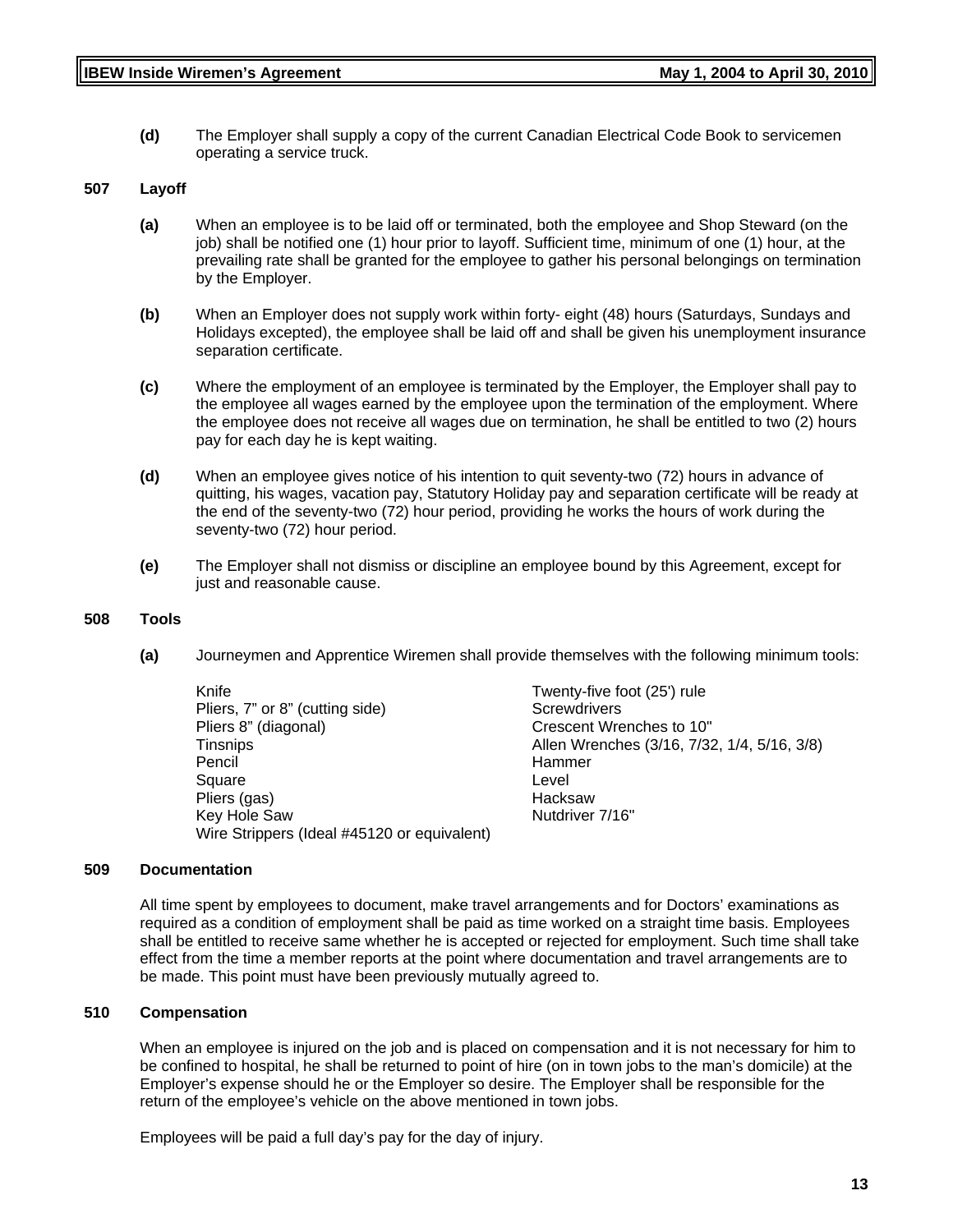A man on active compensation claim cannot be terminated by the Employer.

#### **511 Camps**

Where board and lodging is supplied in a camp, this board and lodging shall be in accordance with Camp Rules and Regulations laid down by the B.C. and Yukon Provincial Building Trades Council.

#### **512 Toilets, etc. and Lunch Areas**

The Employer shall provide a suitable heated lunch room, vented where practical, and facilities for employees to change and dry clothing. The lunch room shall not be used as a place to store tools and/or equipment.

Where there is no running water available, cool drinking water in approved sanitary containers shall be provided. Paper cups will be supplied.

The Employer shall supply clean flush toilets, wash up facilities and hand cleaner.

On jobs of insufficient size or length to warrant the above conditions, this clause shall not apply.

In the event that proper toilet facilities as described above are not provided, no employee will be penalized for leaving the job in the case of necessity.

**513** On the prefabbing of conduit, duct, molding flex, E.M.T. rigid conduit, metal wireways or their substitutes, conductors and modular units when possible and under the Employer's control, such prefabricating shall be done by members of the Union working under the Inside Wiremen's Agreement.

#### **514 Helicopters**

In the event that a helicopter is used by the Employer during the course of construction, a workman shall be paid wages in the manner following:

- **(a)** A workman who during the course of a day is not required to work with a helicopter but who is transported on the job by helicopter shall for that day be paid one (1) additional hour of normal straight time wages;
- **(b)** A workman who during the course of a day is assigned to work directly with a helicopter and whose work during the day requires him to work on the ground shall for that day be paid a premium equal to twenty-five percent (25%) of his prevailing rate for all hours worked during that day and shall be classified as a Journeyman Wireman.
- **(c)** A workman who during the course of a day is assigned to work directly with a helicopter and whose work during that day requires him to work above ground shall for that day be paid a premium equal to fifty percent (50%) of his prevailing rate for all hours worked during that day and shall be classified as a Journeyman Wireman;
- **(d)** Nothing contained in Article 514 (a), (b) and (c) herein shall be construed or interpreted in such a manner as will entitle a workman in any one (1) day in respect of the use of a helicopter to claim a premium exceeding an amount equal to fifty percent (50%) of his prevailing rate for all hours worked during the day.
- **(e)** The words, "assigned to work directly with a helicopter" contained in Article 514 (b) and (c) herein shall be deemed to apply only to a workman expressly and specifically directed to perform work simultaneously and in conjunction with the use of a helicopter at his station of work, and nothing in the recited Article 514 (b) and (c) shall be construed or interpreted in such a manner as will entitle a workman to claim helicopter premiums for any other work performed on materials subsequently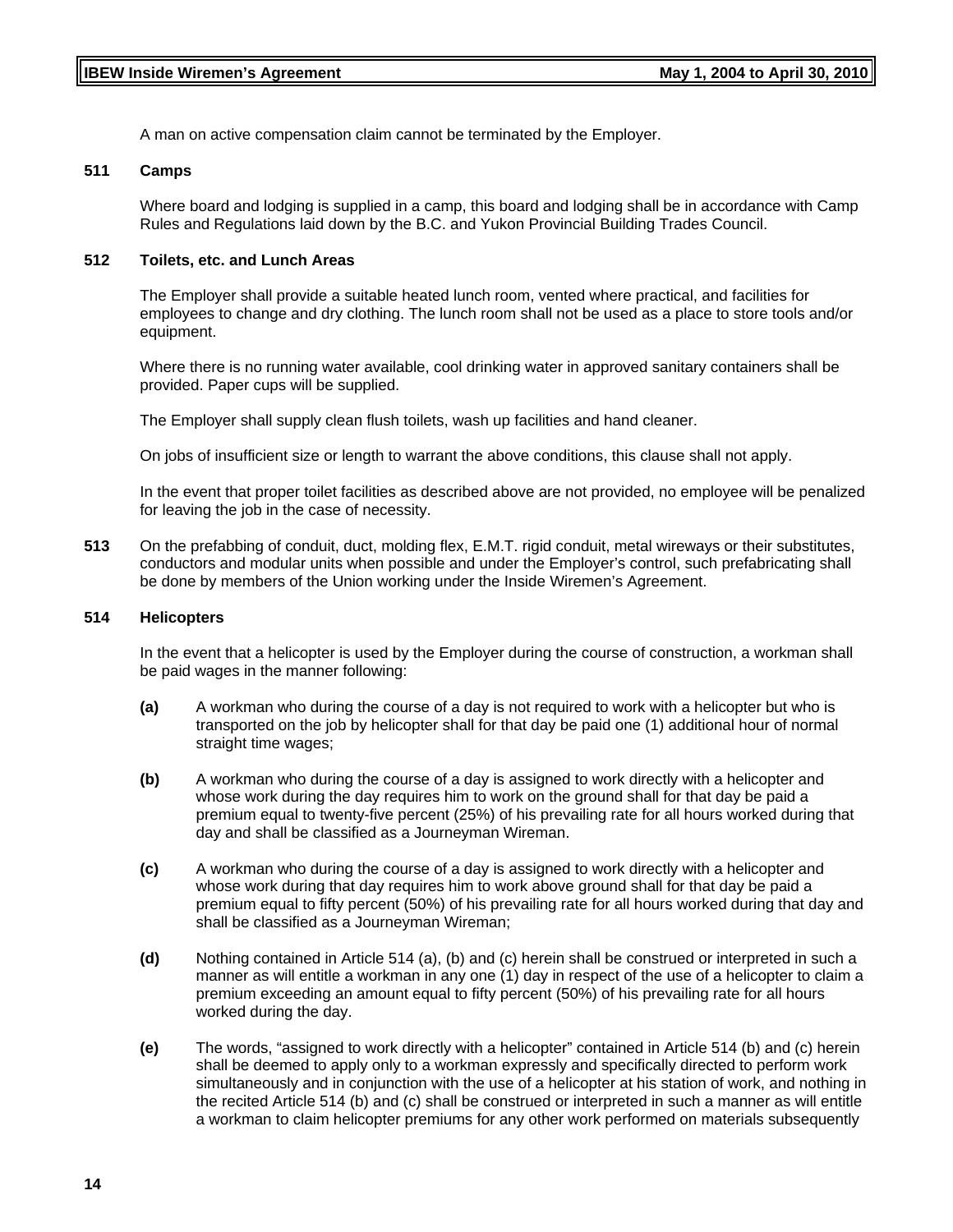carried by helicopter or for work in advance of or preparatory to operations subsequently performed with the use of helicopters.

- **(f)** A workman being transported on the job by helicopter shall carry with him his hand tools and safety belt together with his lunch and rain clothing when appropriate. Other tools and rigging supplies and miscellaneous materials necessary for performance of the work shall be carried together with a workman. No slung loads shall be carried while transporting men.
- **(g)** Riding in a helicopter shall not be a condition of employment.
- **(h)** There shall be radio contact between the helicopter pilot and workmen receiving or hooking or stringing at all times.
- **(i)** A workman who during the course of the day is assigned to work directly with a helicopter shall be covered by a death and dismemberment insurance in the amount of \$130,000.00 at the cost of the Employer and in accordance with the following:

#### **Description of Hazards**

The hazards against which insurance is provided are injuries sustained by an employee in the course of his employment with the Employer in consequence of the use of helicopters by or on behalf of the Employer.

#### **Exclusions**

This insurance does not cover any loss, fatal or non-fatal, caused or contributed to by suicide or self-destruction or any attempt there-at, while sane or insane. The employee shall advise the Employer of his beneficiary and complete a beneficiary card.

#### **515 Residential Construction**

The Residential Construction Addendum attached to this Agreement shall form part of the Agreement.

#### **ARTICLE VI - ANNUAL VACATION AND STATUTORY HOLIDAYS**

#### **601 Annual Vacation**

- **(a)** An annual vacation shall be granted and shall be taken in each and every year. It is agreed that the annual vacation pay for an employee working under this Agreement shall be paid in the following manner. In addition to an employee's total earnings, the Employer shall pay six point three six percent (6.36%) of the employee's total earnings and pay it on each pay cheque. Total earnings are defined as wages earned.
- **(b)** It shall be a violation of this Agreement for an employee to forego his paid vacation or work for wages during his holiday period.
- **(c)** All holiday pay owing will be paid upon termination.

#### **602 Statutory Holidays**

**(a)** Statutory Holidays shall be: New Years Day, Third Monday in February (Heritage Day), Good Friday, Easter Monday, Victoria Day, Dominion Day, Friday preceding B.C. Day, B.C. Day, Discovery Day (L.U. 993 — Yukon Only), Friday preceding Labour Day, Labour Day, Thanksgiving Day, Remembrance Day, Christmas Day, Boxing Day and any other Day declared as such by the Provincial or Federal Government.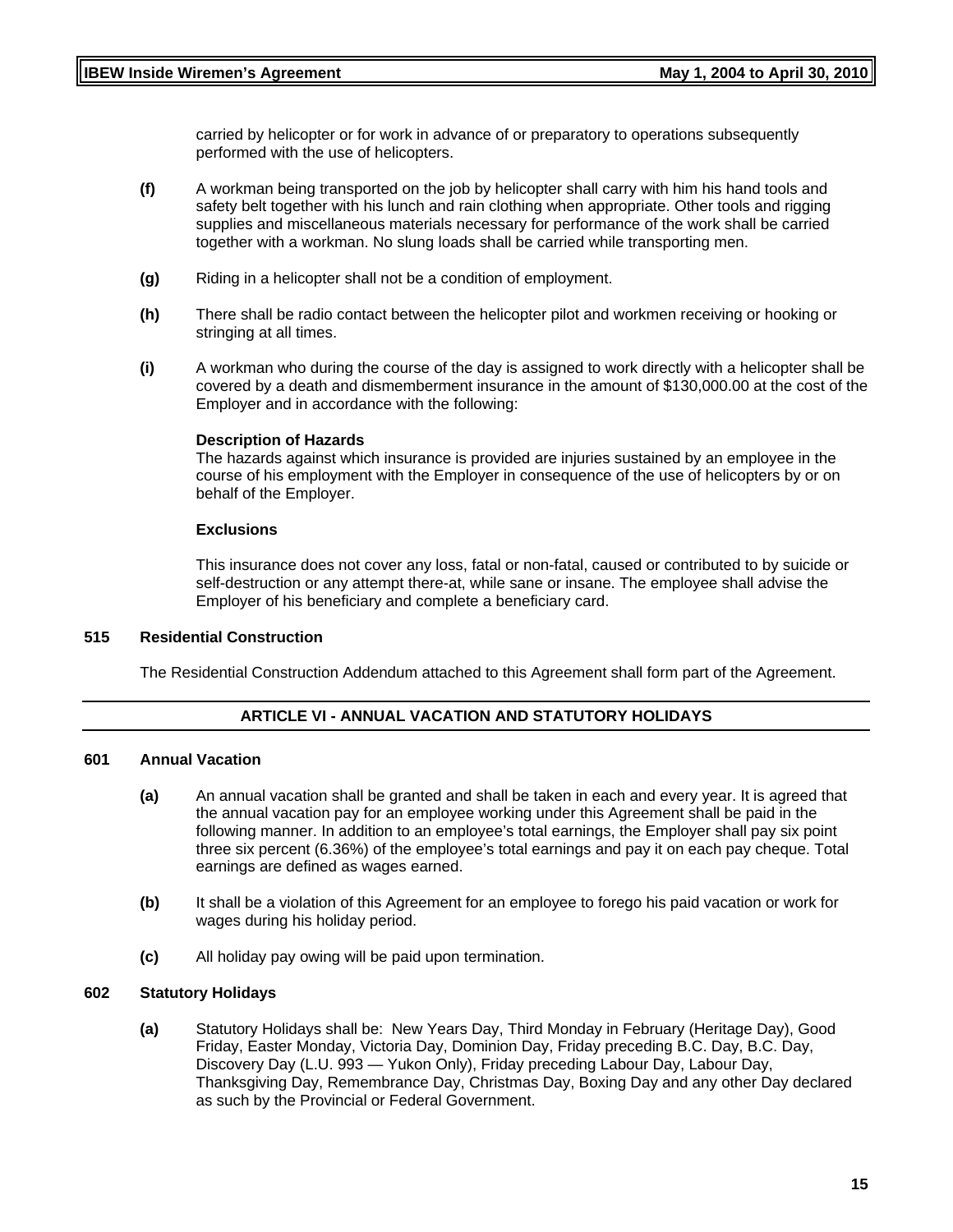#### **IBEW Inside Wiremen's Agreement Constrained Act 2004 to April 30, 2010**

On all commercial-institutional projects, the third Monday in February (Heritage Day) and the Friday before Labour Day may be floated and the day therefore worked at straight time rates, with an alternate day scheduled to be taken off as mutually agreed between the Employer and the employee.

Statutory Holidays as stated above which are worked shall be paid for at double time rate in addition to the regular Statutory Holiday pay, with the exception that servicemen may work on the third Monday in February (Heritage Day) and the Friday before B.C. Day and Labour Day with no premium compensation paid.

It is, however, understood that servicemen may take other days off in lieu of the three (3) designated days and be paid in accordance with Article 602(b).

No work shall be performed on Labour Day except to preserve life or property.

- **(b)** It is agreed that Statutory Holiday pay for an employee working under this Agreement shall be paid in the following manner. In addition to an employee's total earnings the Employer shall pay six percent (6%) (or when working in the Yukon Territory, six point four percent (6.4%)) of the employee's total earnings on each pay cheque.
- **(c)** If a Statutory Holiday(s) falls on a Saturday or Sunday, the closest following work day(s) will be observed.

#### **ARTICLE VII - TRAVEL ALLOWANCE**

#### **701 Initial and Terminal Travel - Out-of- Town Jobs**

Employees required to travel to and from out-of -town jobs shall receive the following travel allowance to and from the point of dispatch or residence whichever is closer to the job:

Forty-five cents (\$0.45) per kilometre and effective November 1, 2005, fifty cents (\$0.50) per kilometre by the most direct route inclusive of ferry expenses from the point of dispatch or residence, whichever is closer to the job. The Parties agree that this amount per kilometre will be adjusted based upon the published amount as established by Revenue Canada for reasonable daily vehicle mileage expenditures. Mutual agreement of the parties is required to effect any amount exceeding fifty cents (\$0.50)per kilometre.

Mutual agreement of the Employer and employees is required for the use of air transportation. Should air transportation be used, the Employer shall pay air transportation costs inclusive of ground transportation at the terminus.

#### **702 Daily Travel - Travel Time and Expenses (also see Local Addenda)**

- **(a)** The Employer will pay all travel time and expenses from reporting point to the job, job to job, and from job to reporting point. Men will receive all actual expenses incurred in proceeding to and from the job by land, sea or air and all telephone expenses incurred in connection with the job. Car expenses will be thirty-seven cents (\$0.37) per kilometre when other than company vehicle or public transportation is used. No Employee will be obligated to carry passengers. All travelling time will be paid at the prevailing rate but time spent travelling will not exceed ten (10) hours in any one calendar day unless otherwise agreed by the Union.
- **(b)** Where accommodation and meals are required while travelling, Building Trades standards or first class accommodation for that particular area will be used.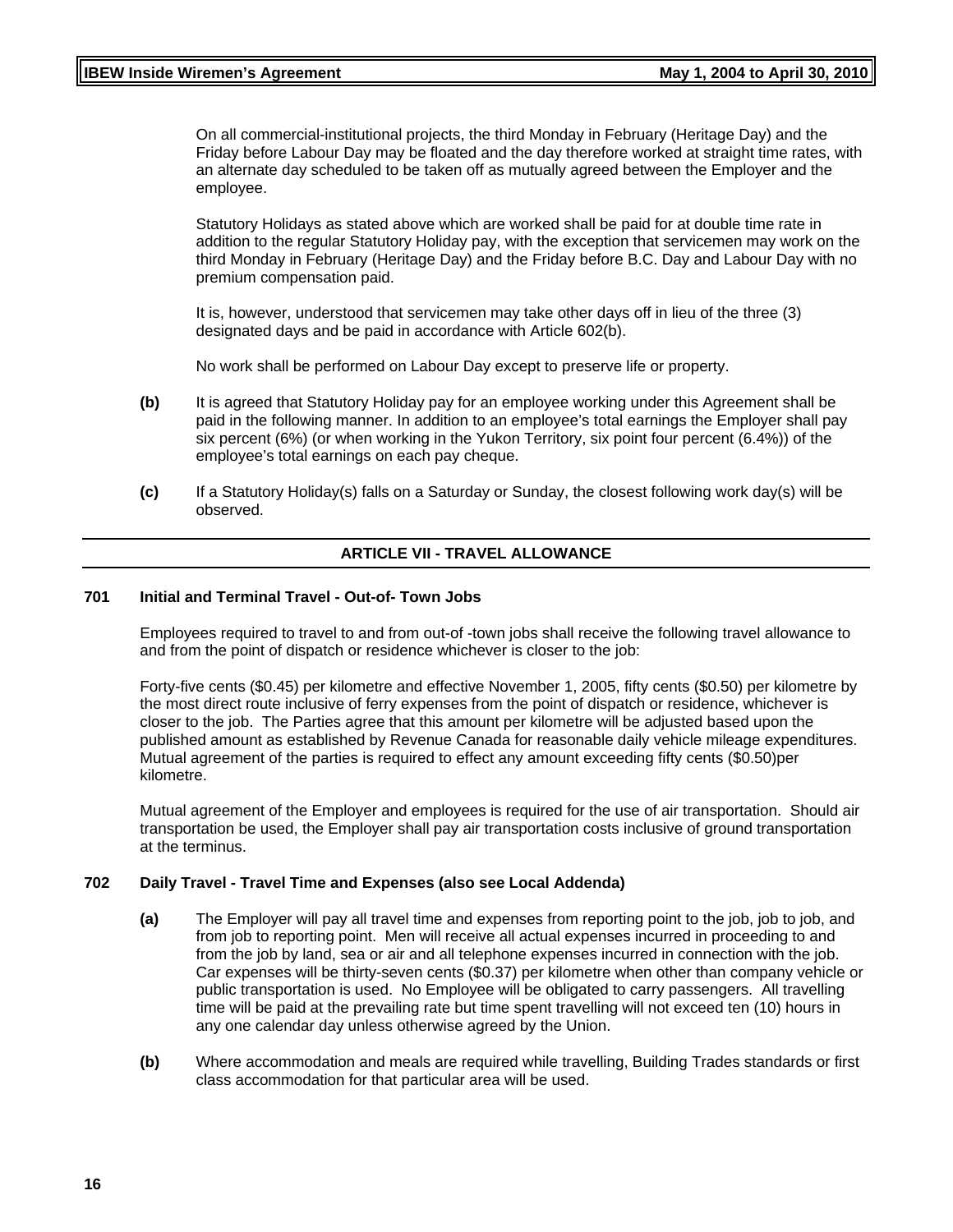**(c)** Travel allowance to out-of-town jobs is to be paid after a maximum of five (5) working days where payroll facilities are not available on the site. Where the payroll is on site, travel expenses shall be paid on the day of arrival.

#### **703 Headquarters — Report Points**

- **(a)** The Employer shall establish a permanent place or places of business to which employees may be required to report for work. Employees will have only one headquarters at a time as determined by the Employer.
- **(b)** If an employee is required to report to a job, the Employer shall establish one (1) report point or points as mutually agreed by the Employer and the Union, which shall provide all employees with a safe place for storing tools and drying clothes. The Employer shall immediately indemnify employees for damage by fire, water or burglary of tools and/or clothing from the report point, a list to be filed with the Employer.

The report point will be as close as possible to ground level and public parking.

On industrial jobs, the starting and stopping times shall be at the tool lock-up or lunchroom (for non- camp jobs).

#### **(c) (Local 1003 only)**

The Employer shall establish a permanent shop on each project at which employees shall report at starting and quitting time. These shops shall be so equipped as to provide all workmen with a safe place for storing personal tools and drying clothes. The Employer shall indemnify employees within five (5) working days for damage by fire, water or theft of personal tools and clothing in the shop.

#### **704 The following terms and conditions shall apply on out-of-town jobs for Locals 213 and 1003, and where alternative 4 of Section 3 of the Local 230 Addendum or alternative 3 of Section 3 of the Local 993 Addendum is chosen.**

**(a)** The Employer shall establish one report point for the job which shall provide all employees with a safe place for storing tools and drying clothing. The Employer shall indemnify all employees within five (5) working days for loss of tools and clothing from his premises or lockup, because of burglary or fire. Appropriate forms to list employees' belongings will be supplied by the Employer.

#### **\*(b) Marshalling Points**

On camp jobs, no walking time shall be paid up to 2,500 feet from the work site. Beyond 2,500 feet up to thirty (30) minutes travel each way, the Employer shall supply transportation. Travel time will be paid at prevailing rates for time in excess of thirty (30) minutes.

- **(c)** Employees on living out allowance at their own request shall provide their own transportation and time to and from the point used as a starting and quitting point by the remainder of the employees.
- **(d)** When a camp is provided, board and lodging shall be provided seven (7) days per week and equal to the B.C. and Yukon Building and Construction Trades Provincial Council Camp Standards. When a camp is not established, board and lodgings shall be provided seven (7) days a week.

Where the employee is boarded in a camp, the Employer shall provide hot soup, beverages and sandwiches. It will be the responsibility of the Employee to take the supplied lunch with him to the work site. Where the work site is within close proximity of the Employee's accommodations, hot lunches may be provided at the discretion of the Employer. Travel allowance as provided in the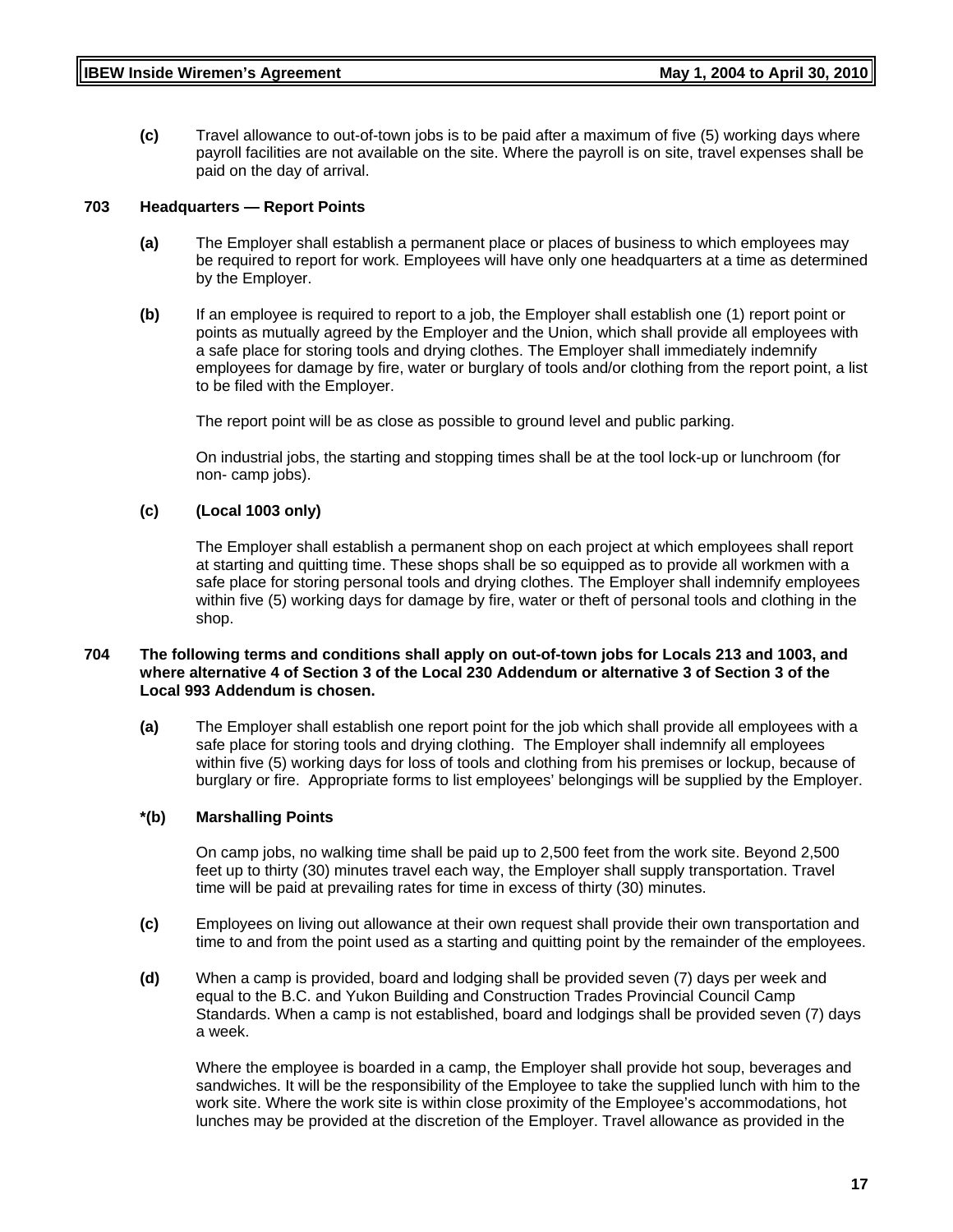Agreement will not be applicable at noon or when the employee returns to the accommodation for the mid-shift meal.

- **(e)** Any employee who desires to live away from the board and lodgings provided by the Employer shall make written request to the business office of the Union and if the request is granted shall thereafter receive from the Employer fifty-one dollars (\$51.00) per day for seven (7) days per week until such time as he is either returned to Zone 1 or moves back into the accommodation provided by the Employer. The Union may cancel such permission to live out of camp if workmen are found to be living in accommodation it considers to be sub-standard. When an employee has been absent without a reasonable excuse, living out allowance shall not be paid.
- **(f)** Employees receiving board and lodgings shall be entitled to weekend and Statutory Holiday checkout allowance of fifteen dollars (\$15.00) per day, providing notice is given to the Employer by noon of the last working day.

An employee on living out allowance at his own request will not be permitted to move into the accommodation provided by the Employer more than once unless sanctioned by the Employer and the Union.

Where employees are boarded in a hotel or motel, they must vacate their rooms if so requested by the Employer. A room will then be provided by the Employer for storage space for the employee's personal belongings during the weekend checkout period.

Employees living in camps will not be required to vacate their rooms during weekend checkout.

#### **(g) Living Out Allowance**

Should a living out allowance be negotiated for any job or project, then under these circumstances the job site will be the report point and every employee must take living out allowance. Living out allowance shall not be paid to local residents as defined in 704(h). Where living out allowance is provided, it is agreed that an amount of eighty-five dollars (\$85.00) per day and effective May 1, 2007, ninety dollars (\$90.00) per day, and effective May 1, 2009, one hundred dollars (\$100.00) per day seven (7) days per week shall be paid. To qualify for living out allowance on weekends, the employee must work the last scheduled shift prior to the weekend and the first scheduled shift following the weekend or statutory holiday.

Where there is no camp accommodation, the employee may choose living out allowance or Employer-supplied accommodation plus meal allowance on a seven (7) days per week basis. The meal allowance shall be fifty dollars (\$50.00) per day; effective May 1, 2007 the allowance shall increase to fifty-two dollars and fifty cents (\$52.50) per day; and effective May 1, 2009 shall increase to fifty-five dollars (\$55.00) per day.

#### **(h) Local Resident**

A local resident will be defined to mean any person residing within eighty (80) kilometres by road of the project or, where ferry travel is involved, within seventy-five (75) minutes travel time including ferry travel and road kilometres. Living out allowance shall not be paid to local residents.

**(i)** When employees are requested by the Employer to change accommodation they shall receive actual time at the prevailing rate.

#### **\*(j) Turnaround or Periodic Leave**

On out of town projects of over fifty (50) calendar days duration, the Employer shall provide leave every forty (40) calendar days. An allowance for turnaround or periodic leave will be provided on a "use it or lose it" basis. The allowance will be based on the following formula: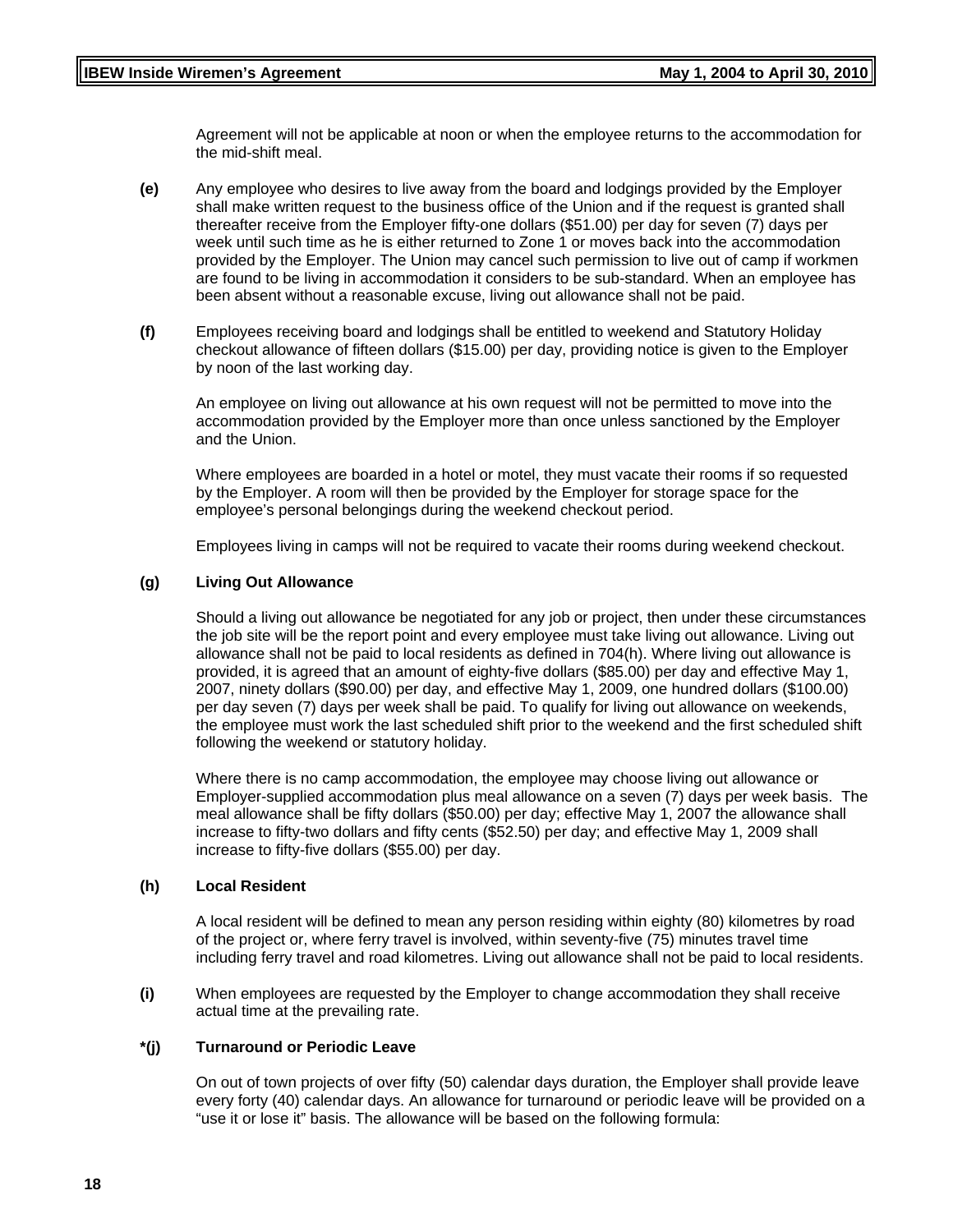| 250 km to 500 km   | \$100.00 |
|--------------------|----------|
| 501 km to 750 km   | \$200.00 |
| 751 km to 1.000 km | \$250.00 |
| over 1.000 km      | \$325.00 |
|                    |          |

The mileage will be computed from the project to the transportation terminal nearest the employee's domicile. It is agreed the above amounts will be paid only once for each turnaround.

The extent of the leave shall be for a minimum of five (5) days to a maximum of one (1) week, or a number of days mutually agreed between the employee and the Employer's representative. The timing of the leave shall also be decided by mutual agreement. In no event will an employee receive leave unless he actually returns to his place of departure. Living out allowances shall not be paid during leave periods.

- **(k)** 1. Employees qualifying for leave shall be returned to the transportation terminal nearest the employee's domicile, except members from other locals or out of province employees who shall return to the point of dispatch within the province of B.C.
	- 2. There shall be no cash payment in lieu of periodic leave unless mutually agreed between the Union and the Employer.
	- 3. The interpretation of periodic or turnaround clauses as noted above shall not be used to interpret any other clause or clauses contained within the Collective Agreement..

# **ARTICLE VIII — WAGE SCHEDULE**

(For full breakdown see attached wage schedule).

#### **ARTICLE IX — WELFARE**

#### **901 (a) Local 213 only**

At the end of each calendar month, the Employer will pay to the Electrical Industry's Welfare Trust Funds two dollars and ten cents (\$2.10) for each payroll hour earned by each employee in his employ during such month who is covered by the Collective Agreement referred to in the preamble hereto. These contributions shall be for the benefit of such employees.

#### **(b) Locals 230, 993, and 1003**

At the end of each calendar month the Employer will pay to the Electrical Industry's Welfare Trust Funds one dollar and ninety-nine cents (\$1.99) and effective November 1, 2005, two dollars and forty cents (\$2.40) for each hour earned by each employee in his employ during such month who is covered by the Collective Agreement referred to in the preamble hereto. These contributions shall be for the benefit of such employees.

**902** Payments to the Welfare Trust Funds based on hours earned shall be made by cheque payable at par at the City of Vancouver, Province of British Columbia for Local 213 Welfare Plan addressed to Administrator of Local 213 Electrical Workers Welfare and Pension Plan. For Local 230, 993, and 1003, address to Administrator, Electrical Industry Trust Fund and shall be due and payable not later than ten (10) days after the termination of the calendar month in which the hours were worked. Cheques may be post-dated the fifteenth (15th) of the month. There shall be a penalty of fifteen (15) percent per month for late remittances with a minimum of twenty-five (\$25.00) dollars. The Employer concerned will not only remain liable to the said Trust Fund for the amount of any contribution not so paid, but shall be responsible for claim or benefits lost to the employee or employees by reason of the failure to make payment in the amounts and at the times provided herein. The Employer shall also forward the remittance forms provided by the Administrator setting out the names and classifications of the employees in respect of whom such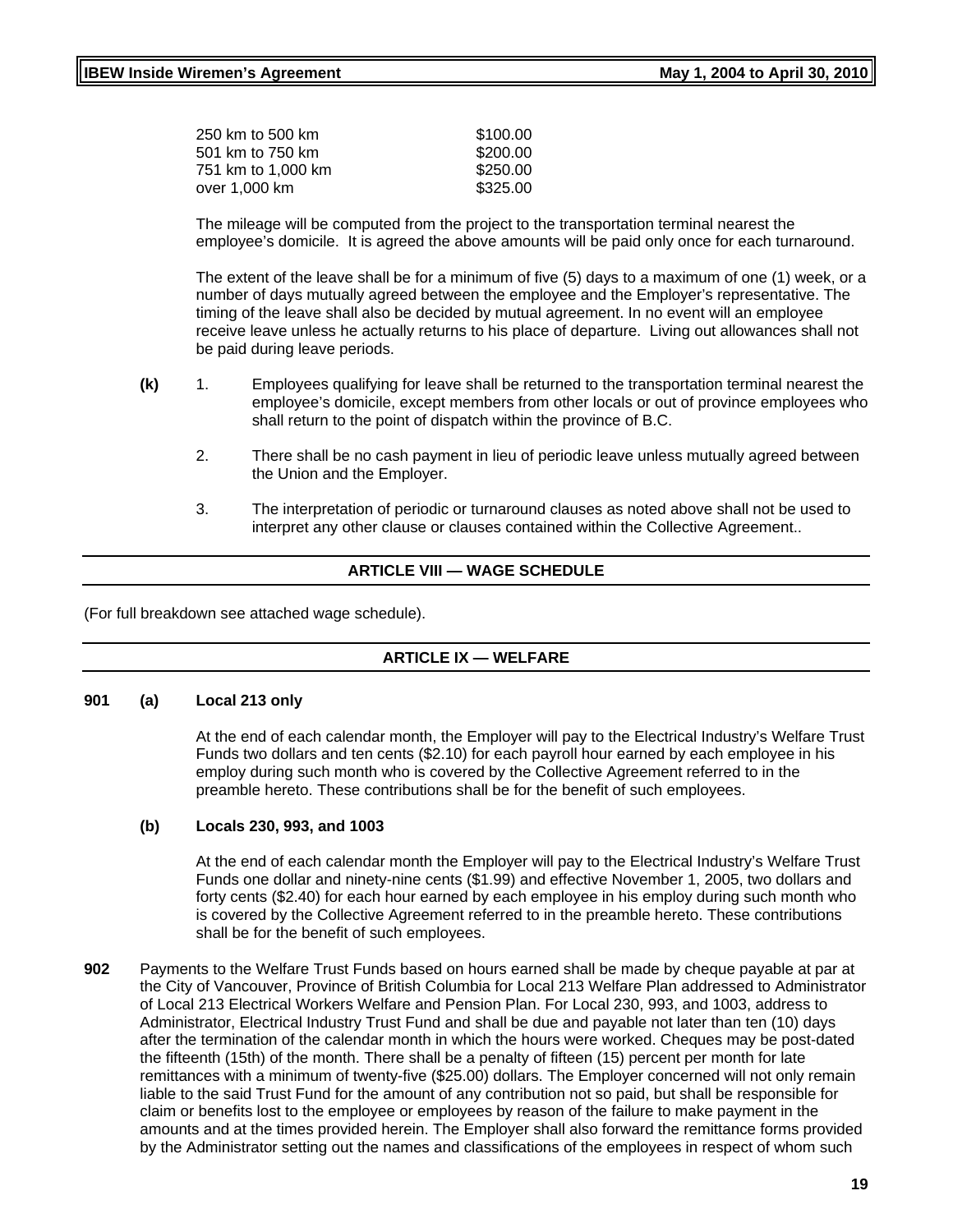payments are made and the amounts paid in respect of each employee and the hours worked by each employee during such calendar month, together with such other information as may be required by the Trustees.

**903** Annual and Statutory Holidays shall not, for the purpose of determining the contributions to the Electrical Industry's Welfare Trust Funds, be considered as hours earned unless work is actually performed on such days, and each actual overtime hour worked including overtime hours worked on annual and Statutory Holidays shall for this purpose be considered as two (2) hours.

#### **904 Industry Funds**

In addition to the amounts contributed under Article 901, the following funds shall be designated and for each hour earned shall be contributed by the Employer to the Administrator, Electrical Industry's Welfare Trust Funds in Trust or to such other person or corporation in trust as the Parties hereto may agree from time to time in writing on behalf of every employee covered by this Agreement. Payments shall be made by the Employer directly to the Fund by the 10th day of the month following the month that such contributions cover. Cheques may be post-dated the 15th of the month.

|                                     | <u>Aua 7. 2005</u> | Nov 1, 2005 | Mav 1. 2006 |
|-------------------------------------|--------------------|-------------|-------------|
| Training Funds:                     |                    |             |             |
| (Local 213)                         | 0.29               | 0.29        | 0.29        |
| (Locals 230, 993, 1003)             | 0.30               | 0.30        | 0.30        |
| <b>Bursary Fund</b>                 | 0.05               | 0.05        | 0.05        |
| Drug & Alcohol Rehabilitation       | 0.02               | 0.02        | 0.02        |
| Jurisdictional Assignment Plan      | 0.01               | 0.01        | 0.01        |
| <b>Affiliation Fees</b>             |                    |             |             |
| (Local 213)                         | 0.06               | 0.06        | 0.10        |
| (Locals 230, 993, 1003)             | 0.06               | 0.10        | 0.10        |
| Joint Industry Promotion Funds      |                    |             |             |
| (Local213)                          | 0.05               | 0.05        | 0.05        |
| Locals 230, 993, 1003)              | 0.05               | 0.10        | 0.10        |
| <b>Contract Administration Fund</b> | 0.11               | 0.13        | 0.13        |
| E.C.A. of B.C.                      | 0.15               | 0.15        | 0.15        |
| <b>BCBCBTU</b>                      | 0.01               | 0.01        | 0.01        |
| Library Fund (Local 993 only)       | 0.03               | 0.03        | 0.03        |

#### **905 Pension and Retirement Fund**

The Employer will remit the following amounts to the Union Pension Plan and Retirement Fund for each payroll hour earned by each employee covered by this Collective Agreement:

|                  | May 1, 2004 | Nov 1, 2006 | May 1, 2007 | Nov 1, 2007 |
|------------------|-------------|-------------|-------------|-------------|
| Local 213        | \$2.90      | \$3.40      | \$3.65      | \$3.90      |
| Locals 230 & 993 | \$5.10      | \$5.10      | \$5.10      | TBA         |
| Local 1003       | \$4.60      | \$4.60      | \$4.60      | TBA         |

with the exception of Pre-Apprentices and Apprentices as follows: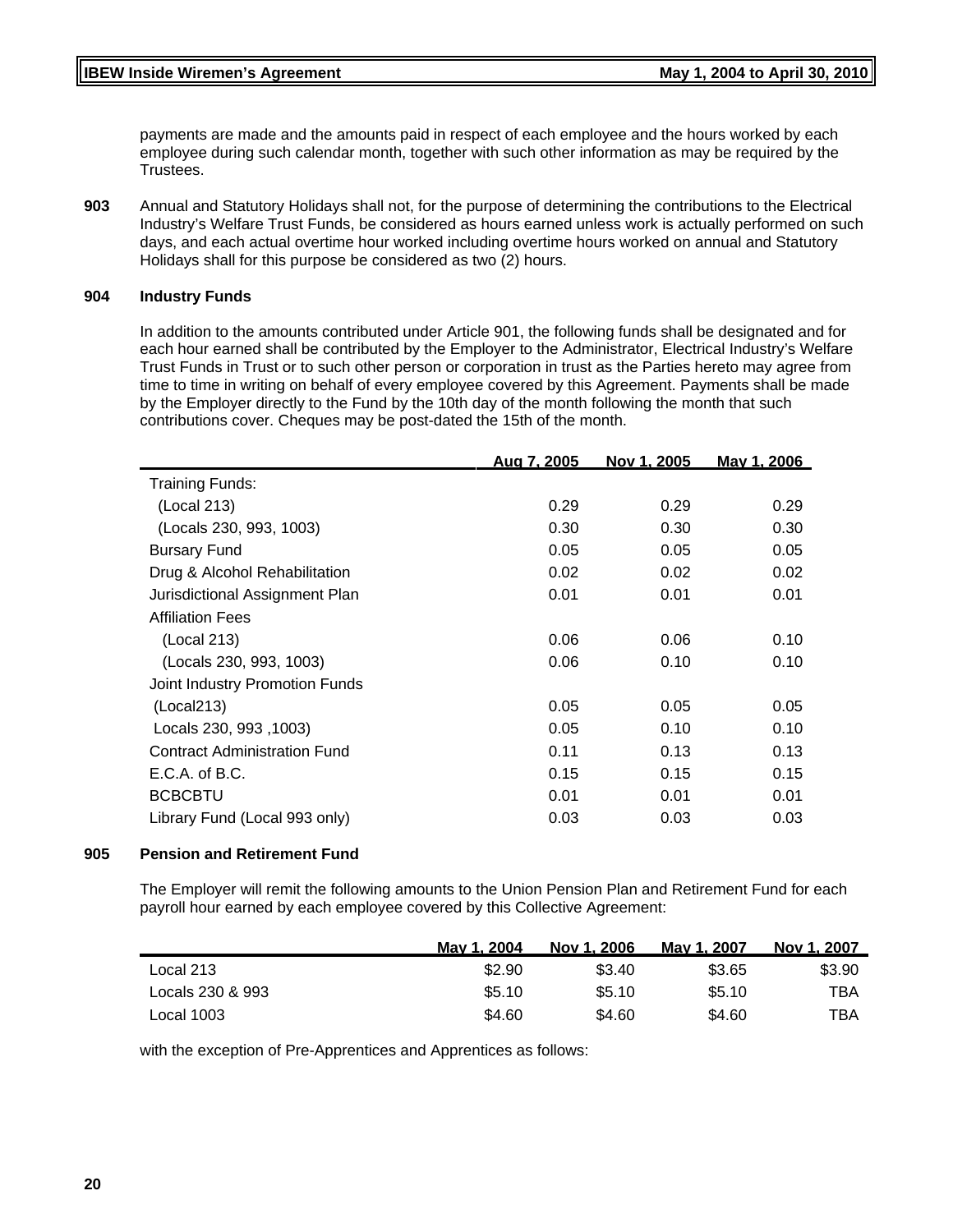|                              | <b>Pension or Retirement Fund</b> |  |
|------------------------------|-----------------------------------|--|
| Pre-Apprentices              | 0% of Journeyman                  |  |
| 1st and 2nd term Apprentices | 0% of Journeyman                  |  |
| 3rd and 4th term Apprentices | 25% of Journeyman                 |  |
| 5th and 6th term Apprentices | 50% of Journeyman                 |  |
| 7th and 8th term Apprentices | 75% of Journeyman                 |  |
|                              |                                   |  |

Payments and remittance forms shall be due at the end of each month and not later than ten (10) days after the termination of the calendar month in which the hours are worked. Cheques may be post-dated the fifteenth (15th) of the month. There shall be a penalty of fifteen (15) percent per month for late remittances with a minimum of twenty-five (\$25.00) dollars.

The Employer shall include on the monthly remittance forms names, social insurance numbers and hours worked by each employee, together with such other information as may be required by the Pension Plan Trustees.

#### **906 Duplicate Forms**

Duplicate report sheets for Health & Welfare and Pension to be supplied to the Local Union.

#### **907 Contract Administration Fund**

The Parties agree that each employer shall contribute the sum of thirteen cents (\$0.13) for each hour earned on behalf of each employee working under the terms of each collective agreement covered by the Constitution of the BCBCBTU, to the Contract Administration Fund. CLR may alter this amount with sixty (60) days written notice. It is agreed that the Union will collect and forward without exception all monies designated for the Contract Administration Fund and received in accordance with the standard remittance form utilized by each Union of the BCBCBTU, to CLR. Payment to CLR shall be made by the Union not later than the last day of the month for all monies remitted by the 15th day of that month and shall be accompanied with a summary report that provides hours of work and fund remittances by each signatory contractor.

A representative of CLR so designated may inspect, upon appointment, the receipts and records of the Union related to the Contract Administration Fund. It is understood that any cost incurred in remittance notification or changes thereof shall be borne by CLR.

#### **908 Electrical Contractors Association Fund**

The Employer shall contribute the sum of fifteen cents (\$0.15) for each hour earned by employees covered by this Agreement to the Electrical Contractors Administration Fund. ECA may alter this amount with sixty (60) days written notice. Contributions shall be made in accordance with Article 904.

#### **909 Joint Industry Promotion Fund**

The Employer shall contribute the sum of five cents (\$0.05) for each hour earned by employees covered by this Agreement to the Joint Industry Promotion Fund. Contributions shall be in accordance with Article 904.Effective November 1, 2005, and for Locals 230, 993 and 1003, this contribution increases to ten cents (\$0.10) per hour earned.

It is further understood and agreed that the Parties signatory hereto will establish a joint committee of equal representation who will determine the terms of reference and oversee the administration of the fund. Committees are to be established in the respective jurisdictions.

**910** It is agreed and understood that in Local 213 there shall be established an Electrical Construction Industry Joint Apprenticeship Committee for the training of Apprentices and the advanced training of Journeymen. The terms of reference and procedure will be as per Appendix 1.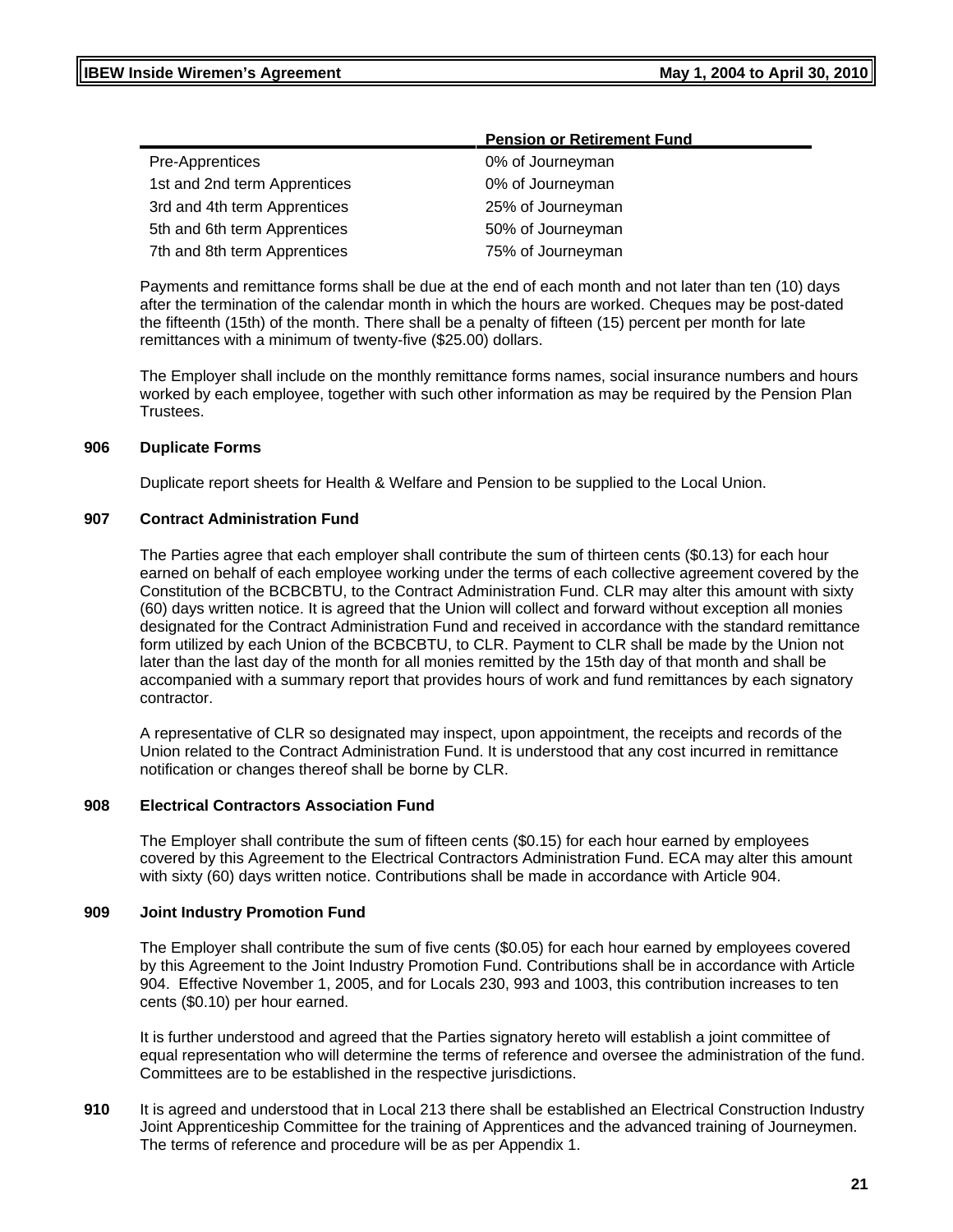#### **911 Provincial Joint Conference Board**

This Board shall consist of a member appointed by each Local Union and one Employer from each Local Union area to be appointed by the E.C.A., plus a representative who may be appointed by the I.B.E.W. International Office, plus a representative appointed by the Electrical Contractors Association of B.C.

The Provincial Joint Conference Board shall meet a minimum of three (3) times per year.

The Joint Conference Board shall consider means to develop and maintain good relations and communications between employees and Employers and consider and make recommendations for the advancement of the electrical construction industry.

#### **ARTICLE X — SAFETY PRACTICES**

**1001** The Employer and the Union hereby declare their intent to conduct a safe operation. Working practices shall be governed by the regulations of the Province of British Columbia insofar as they apply and safety practices established on projects, also the Safety Practices section of this Agreement.

The Employer and the Union will establish Safety Committees at headquarters or jobs where fifteen (15) or more employees are working. At headquarters or jobs where less than fifteen (15) employees are working, then one (1) man shall be appointed to act as the safety representative.

Adequate time and transportation will be supplied by the Employer in order that safety representatives may carry out their duties.

All workmen will receive a safety orientation tour of the job site upon his arrival.

Where regulations warrant all workmen will have access to sniffer readings.

It shall not be a condition of employment to work under unsafe conditions.

- **1002** A Journeyman will not be allowed to work on high voltage alone, or in a hazardous position alone, but must be accompanied by another Journeyman. 450 volts A.C. or 300 volts D.C. to be considered high voltage for Wiremen. Cable Splicers shall not work on live cables where the difference in potential is more than 300 volts between the conductor and ground.
- **1003** In the event of accidental damage by employees to customer's property, said damage shall be paid by Employer or by suitable insurance scheme carried by the Employer. It is understood and agreed that the average liability insurance policy that covers both the Employer and employees, which is now carried by a majority of the signatory Employers, shall be determined and implemented as the minimum amount that shall be carried by all signatory Employers as of January 1, 1983.
- **1004** Protective clothing and safety equipment including stamped rubber gloves, hard hats, winter linings, new sweat bands as required by the Workers' Compensation Board to protect a man and his clothing shall be supplied by the Employer, and shall be union made whenever possible.

Rubber boots having steel toes and rainproof clothing to be supplied by Employer to men requested to work in adverse conditions.

Employer will supply protective clothing for welding and cutting.

Employees making use of clothing, etc. will be responsible for the return of such articles subject to normal wear. Failure to return such articles will subject the employee to paying for same at cost.

Where requested by the Employer to use explosive activated tools, time spent to obtain certificate shall be during working hours and considered as time worked. (High explosive activated tools shall not be used.)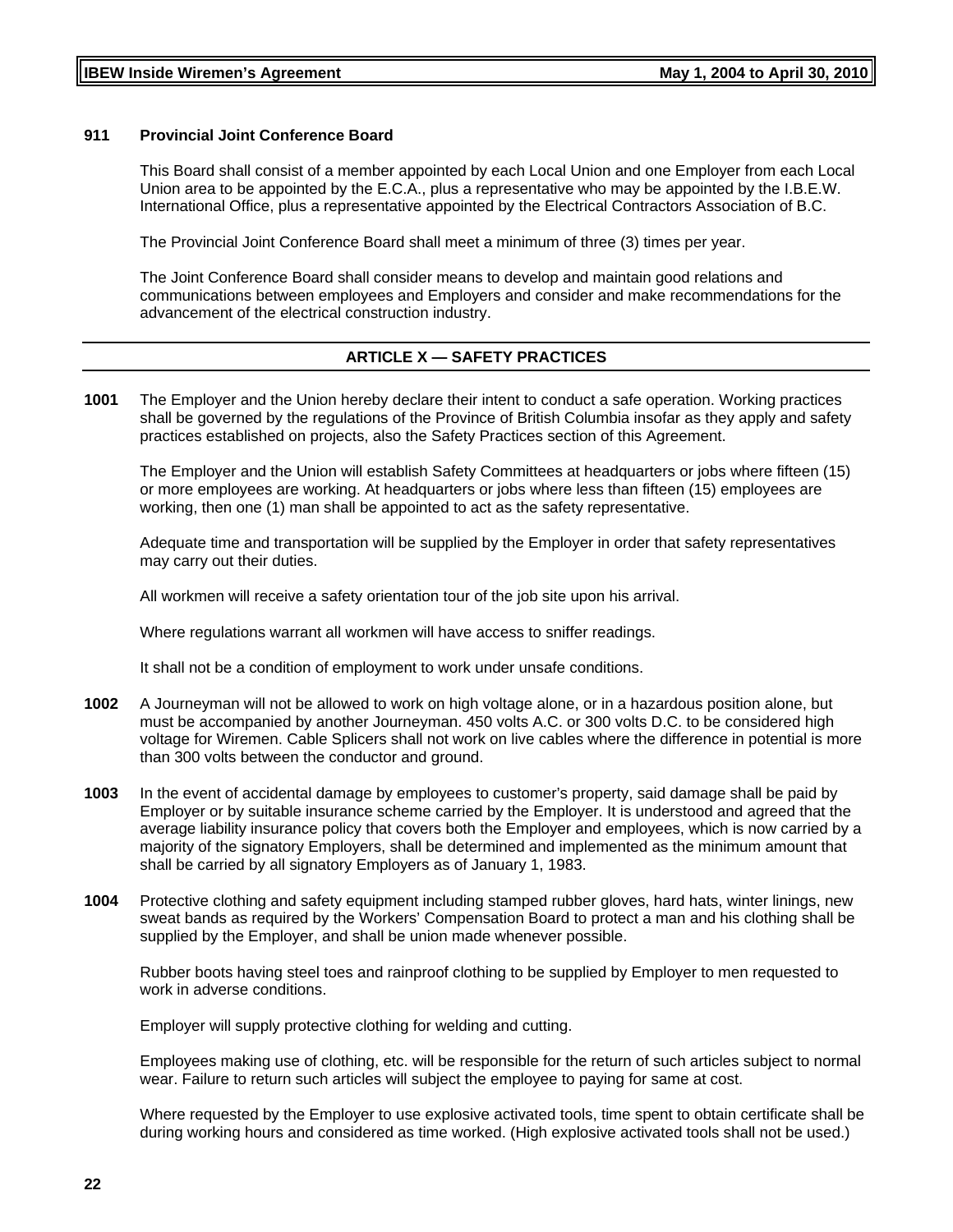The Employer shall be responsible for keeping all areas free of all hazards and debris.

All high voltage equipment must be tested and adjusted by qualified people before being energized.

- **1005** In underground work the Employer shall provide, at designated places, safe dry lockers to keep high voltage tools and equipment when not in use.
- **1006** The Employer shall provide a water-tight roof and wooden floor for all underground transformer banks and switchgear stations. Metal nails or bolts shall not be driven through flooring. Rubber mats shall be provided.
- **1007** Each job shall have adequate secondary (750 volts) testing equipment available on site. No potentially live equipment over 750 volts shall be worked on unless adequate testing equipment is available on the job site.
- **1008** When Workers' Compensation Board regulations require a First Aid Attendant on the job, then he shall remain at all times while men are working.

#### **ARTICLE XI**

#### **1101 Payment of Wages and Welfare**

Timely payment of wages and contributions to the Trust Funds provided for in this Agreement is essential for the protection of the beneficiaries. Delinquency and continued failure to pay wages and/or remit contributions to the trust funds shall be dealt with as follows:

- **(1)** The Union will advise the Employer in writing of any delinquency.
- **(2)** If the Employer has failed to respond within forty-eight (48) hours of receipt of notification, exclusive of Saturday and Sunday and Holidays, the Union may then request a meeting with the Employer.
- **(3)** Should the matter not be resolved at the above mentioned meeting the Union may demand payment of wages and contributions at the end of each day or at the end of each week or upon twenty-four (24) hours notice to the Employer withdraw its members from the Employer without contravening the terms of this Agreement.

#### **ARTICLE XII**

**1201** The Electrical Construction Industry of British Columbia Indemnity Fund shall be maintained by the E.C.A. of B.C. and the I.B.E.W. Locals 213, 230, 993, and 1003, and shall be part of this Agreement. (Copies of rules on file at E.C.A. of B.C. offices.)

#### **ARTICLE XIII**

## **1301 B.C. JURISDICTIONAL WORK ASSIGNMENT PLAN**

**(a)** Both Parties to this Agreement recognize and will strictly adhere to the Procedural Rules for the Umpire of Jurisdictional Work Assignments in British Columbia and other supplementary rule(s), agreement(s) and/or memoranda as may be agreed upon from time to time by Construction Labour Relations Association of B.C. and the British Columbia and Yukon Territory Building and Construction Trades Council. Should any provision or provisions contained in the above prove to be in violation of any legally effective Federal or Provincial statute, it is agreed that the prime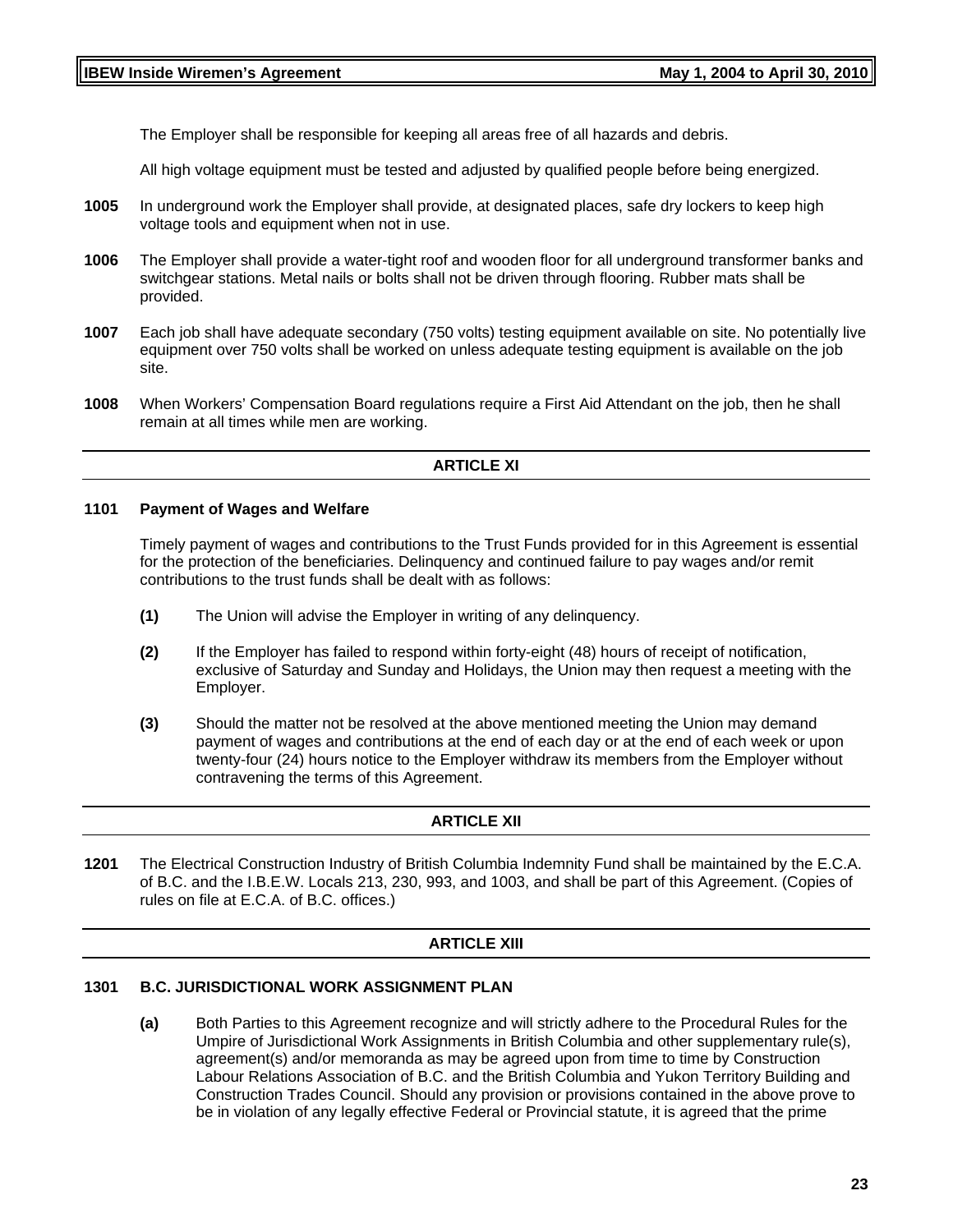Parties to the said Agreements will re-negotiate such provision or provisions and all other provisions shall not be affected thereby.

- **(b)** The Employer shall upon request make known his intended work assignment. It is agreed that such intended work assignment shall be determined by the standards contained in the Procedural Rules for the Umpire of Jurisdictional Work Assignments in B.C.
- **(c)** The participating Employer Association shall inform their stipulated members, in writing, of their responsibilities for the assignment of work in accordance with the Rules and Regulations of the Plan.
- **(d)** The Parties agree in all cases, disputes or controversies involving jurisdictional disputes and assignments of work shall be resolved as provided in the Procedural Rules and Regulations provided for in the Plan for the Umpire of Jurisdictional Work Assignments in British Columbia. The Parties agree that they shall comply with the decisions and awards of the Umpire of Work Assignments established by the Plan.
- **(e)** The Union agrees that the establishment of picket lines and/or the stoppage of work by reason of the Employer's and/or assignment of work are prohibited. No Local Union stipulated to the Plan shall institute or post picket lines for jurisdictional purposes.
- **(f)** Where the Employer makes an assignment of work to another constituent union or local union of the BCBCBTU, which is challenged under the Jurisdictional Assignment Plan, the union will not make any claim or bring any independent action for back pay or any other damages through the Umpire, Arbitration or the B.C. Labour Relations Board, unless the union has obtained a ruling from the umpire in its favour, in which event the union shall be entitled to claim damages through collective agreement arbitration for noncompliance with the Umpire's ruling for the period subsequent to the ruling.
- **(g)** The Employers will provide the funding necessary for the operation of the Jurisdictional Assignments Plan. The necessary funds will be collected through provisions in the Collective Agreement.

#### **1302 JURISDICTIONAL ASSIGNMENT PLAN FUND**

- **(a)** One cent (\$0.01) per hour, for all classifications covered by this Collective Agreement will be paid to the Trustees of the Jurisdictional Assignment Plan Fund in accordance with the standard remittance form provided for in this Collective Agreement (hours worked or hours earned as the case may be).
- **(b)** These monies will be remitted to the Trustees by the 15th day of the month following that which contributions cover. The remittance shall be made in accordance with and through the same method established in this Agreement for the transmission of other funds.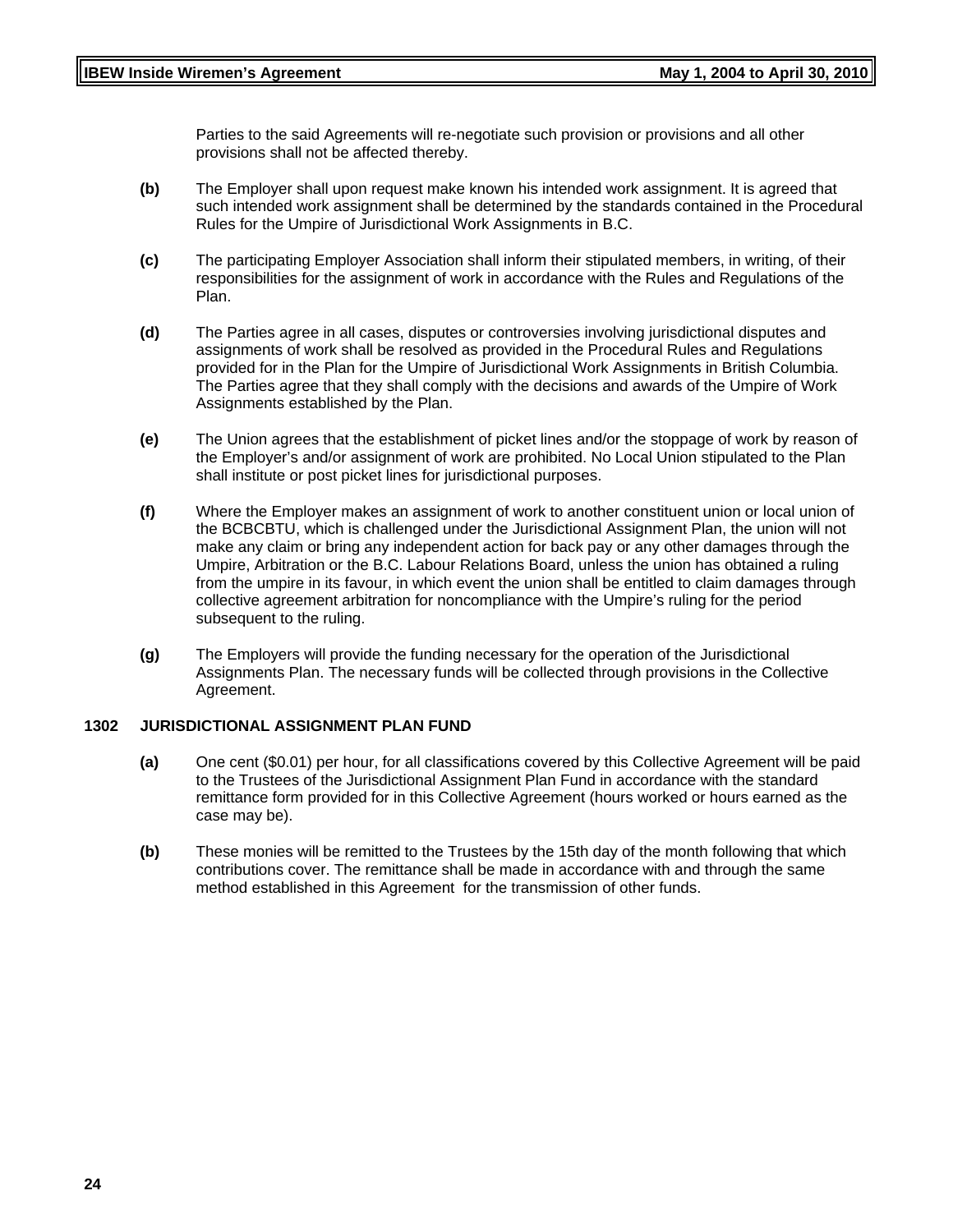IN WITNESS WHEREOF the Parties to this Agreement have caused this instrument to be executed by their duly appointed representatives and their seals affixed hereto.

SIGNED AT THE CITY OF VANCOUVER, IN THE PROVINCE OF BRITISH COLUMBIA THIS \_\_\_\_\_, DAY OF  $\frac{1}{2007}$ .

SIGNED ON BEHALF OF:

SIGNED ON BEHALF OF:

CONSTRUCTION LABOUR RELATIONS ASSOCIATION OF B.C.

INTERNATIONAL BROTHERHOOD OF ELECTRICAL WORKERS (4 LOCALS)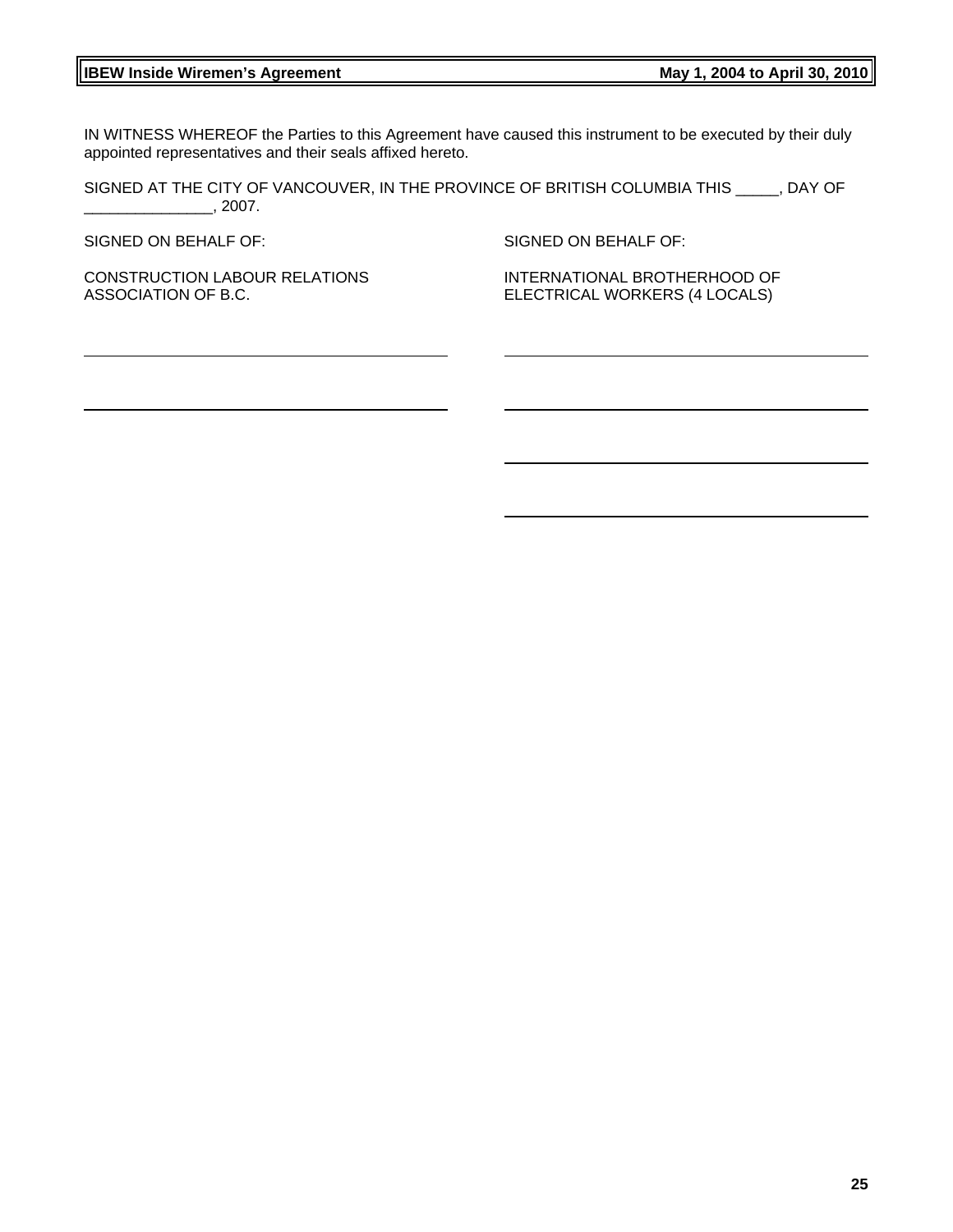# **APPENDIX "A" – SUNSET CHANGES**

The following articles (which have been marked with an asterisk \*) have been sunsetted until the ratification of the collective agreement following this May 1, 2004 - April 30, 2010 collective agreement. Should these articles not be otherwise negotiated by the Parties, they shall revert to their wording in the May 1, 1994 - April 30, 1998 collective agreement.

| Article 301(b)          | Hours of Work (Industrial only) |
|-------------------------|---------------------------------|
| Article 303 (b) and (d) | Overtime (Industrial only)      |
| Article 503             | Hours (Industrial only)         |
| Article 704(b)          | <b>Marshalling Points</b>       |
| Article 704(j)          | Periodic Leave/Turnarounds      |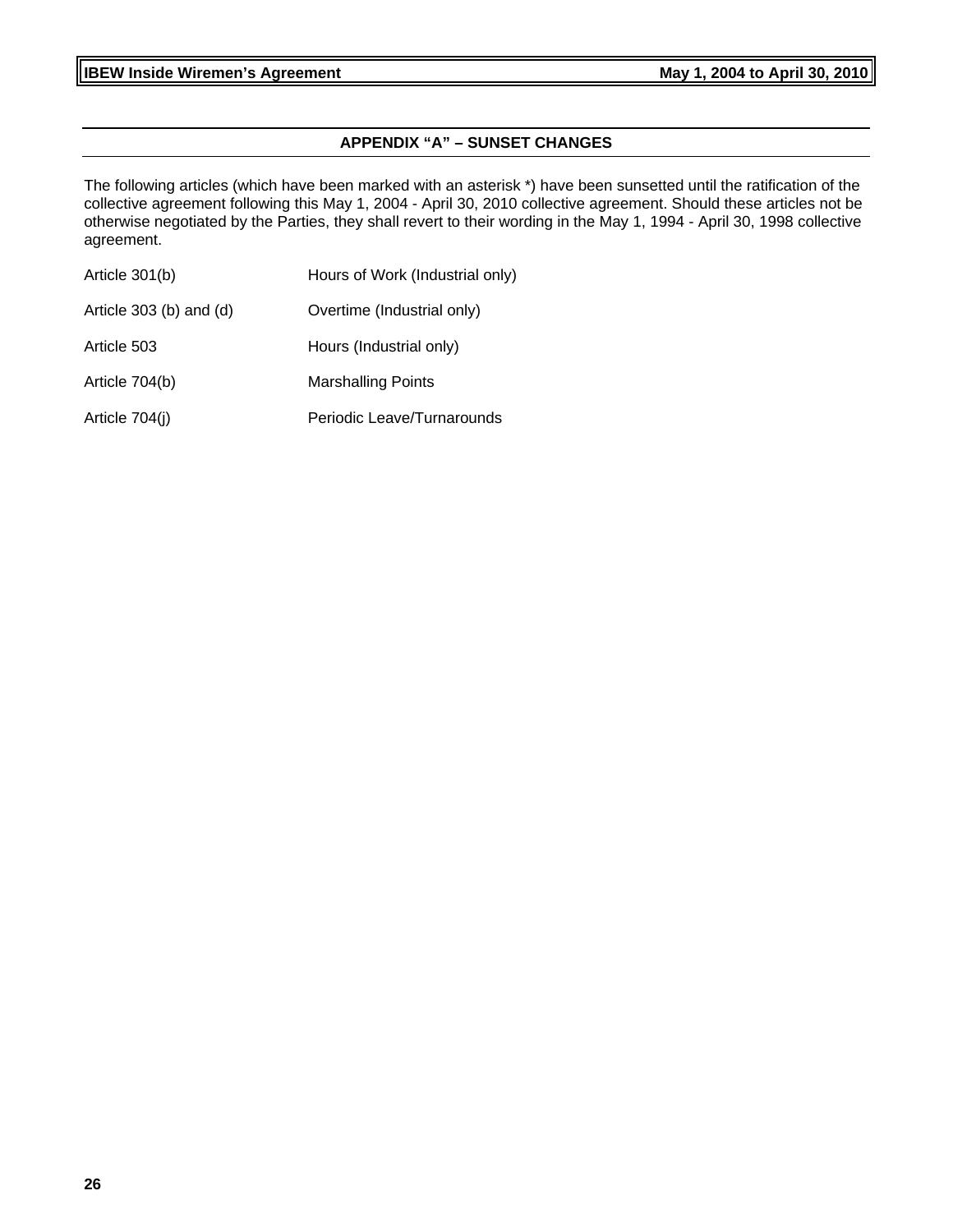#### **SERVICE & MAINTENANCE ADDENDUM**

BY AND BETWEEN:

CONSTRUCTION LABOUR RELATIONS ASSOCIATION OF B.C. on its own behalf and on behalf of its members set forth hereto and those members added from time to time by mutual agreement of the Parties

(Hereinafter referred to as the Employer)

AND:

INTERNATIONAL BROTHERHOOD OF ELECTRICAL WORKERS LOCALS 213, 230, 993, AND 1003

(Hereinafter referred to as the Union)

# **CLAUSE I - OBJECT**

**1.01** The object of this Addendum is to protect the life and property of the clients of the Electrical Industry in the event of a strike or lock-out.

#### **CLAUSE II - DURATION**

- **2.01** This Addendum will only become operative in the event of a strike by the Union or by a lock- out by members of C.L.R.A. of B.C. Signatory to the Inside Wiremen's Collective Agreement.
- **2.02** This Addendum shall remain in full force and effect for the duration of either a strike or a lock- out by one of the Parties to this Addendum and may only be amended, cancelled or renewed during negotiations for the Standard Collective Agreement.

#### **CLAUSE III - TERMS OF EMPLOYMENT**

**3.01** During the operation of this Addendum, employees shall be employed in accordance with the terms and conditions of the expired Standard Collective Agreement negotiated between the Parties.

#### **CLAUSE IV - SCOPE OF WORK**

**4.01** Service and Maintenance Work covered by this No Strike - No Lock-Out Addendum is defined as work necessary to prevent serious injury to health or to the property of customers or the public and, without limiting the generality of the foregoing, shall include:

Repairs to all electrical and/or electronic equipment as defined in Article 103 of the Collective Agreement, including computer, control rooms and sub-station equipment.

**4.02** "Service and Maintenance Work" does NOT include new construction or major restoration or remodelling work.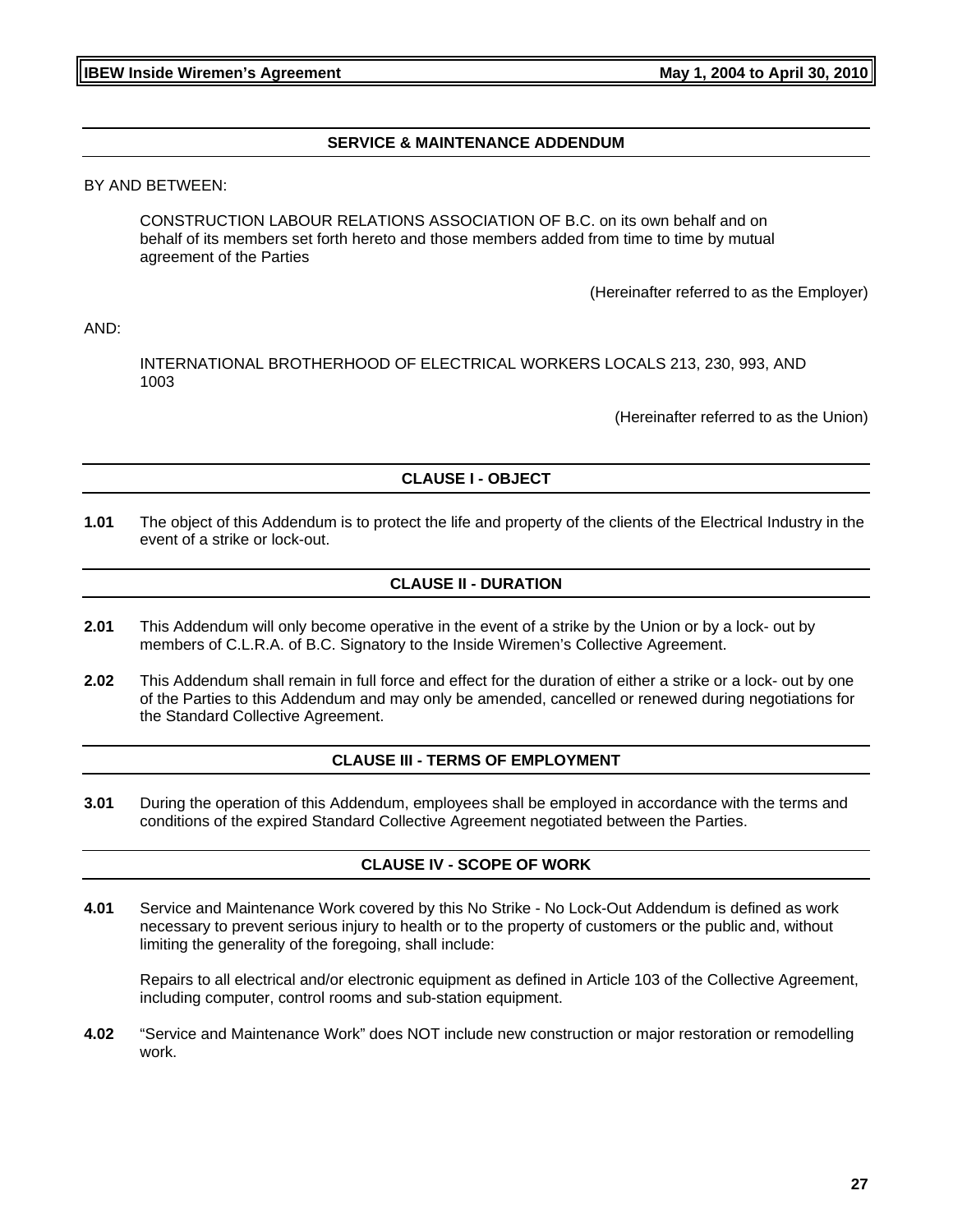#### **CLAUSE V - DESIGNATION**

**5.01** Upon notice of strike by the Union or Lock-Out by the Employer, each firm signatory to this addendum shall designate those employees who are employed as servicemen. The names of employees so designated shall be forwarded to C.L.R.A. of B.C. and the Union within five days (5) of date of either of the Parties notice to strike or lock-out.

#### **CLAUSE VI - VIOLATIONS**

- **6.01** Employers found performing new construction work or work not covered by this Addendum shall have their rights to operate under this Addendum cancelled upon written notice by the Joint Industry Committee.
- **6.02** The Union has the right to picket any Employer found in violation of this Addendum.

DATED THIS \_\_\_\_\_\_ DAY OF \_\_\_\_\_\_\_\_\_\_\_\_\_\_\_\_\_\_\_\_\_\_, 2007 in the City of New Westminster, B.C.

SIGNED ON BEHALF OF:

CONSTRUCTION LABOUR RELATIONS ASSOCIATION OF B.C.

SIGNED ON BEHALF OF:

INTERNATIONAL BROTHERHOOD OF ELECTRICAL WORKERS, LOCALS 213, 230, 993, AND 1003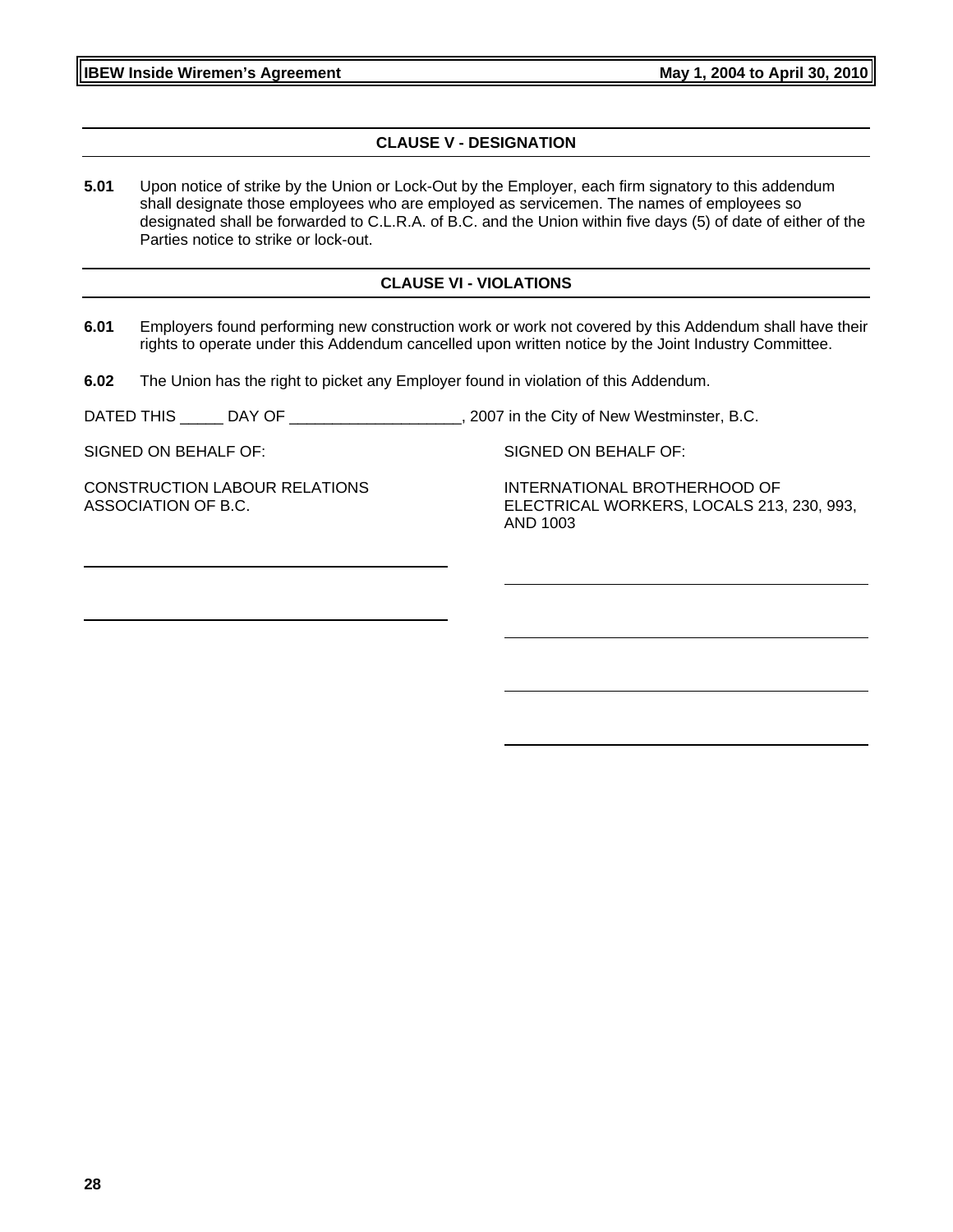## **LETTER OF UNDERSTANDING**

BETWEEN:

#### CONSTRUCTION LABOUR RELATIONS ASSOCIATION OF B.C.

AND:

INTERNATIONAL BROTHERHOOD OF ELECTRICAL WORKERS LOCALS 213, 230, 993, AND 1003

The Parties hereby agree that the following understanding will form part of the 2004 - 2010 Collective Agreement.

The Local Union, in conjunction with the Employers' representative or the Employers bidding work in the respective jurisdictions, may determine on a job by job basis if special dispensation is required to become competitive, and should the necessity arise, may by mutual agreement and in writing, amend or delete any terms or conditions of the Agreement for the length of the job.

Both parties agree that such enabling shall not be used to reduce or eliminate any joint industry funds or individual dues to umbrella organizations without the prior written consent of the BCBCBTU and CLR.

SIGNED AT THE CITY OF NEW WESTMINSTER, IN THE PROVINCE OF BRITISH COLUMBIA THIS DAY OF \_\_\_\_\_\_\_\_\_\_\_, 2007.

SIGNED ON BEHALF OF:

CONSTRUCTION LABOUR RELATIONS ASSOCIATION OF B.C.

SIGNED ON BEHALF OF:

INTERNATIONAL BROTHERHOOD OF ELECTRICAL WORKERS (4 LOCALS)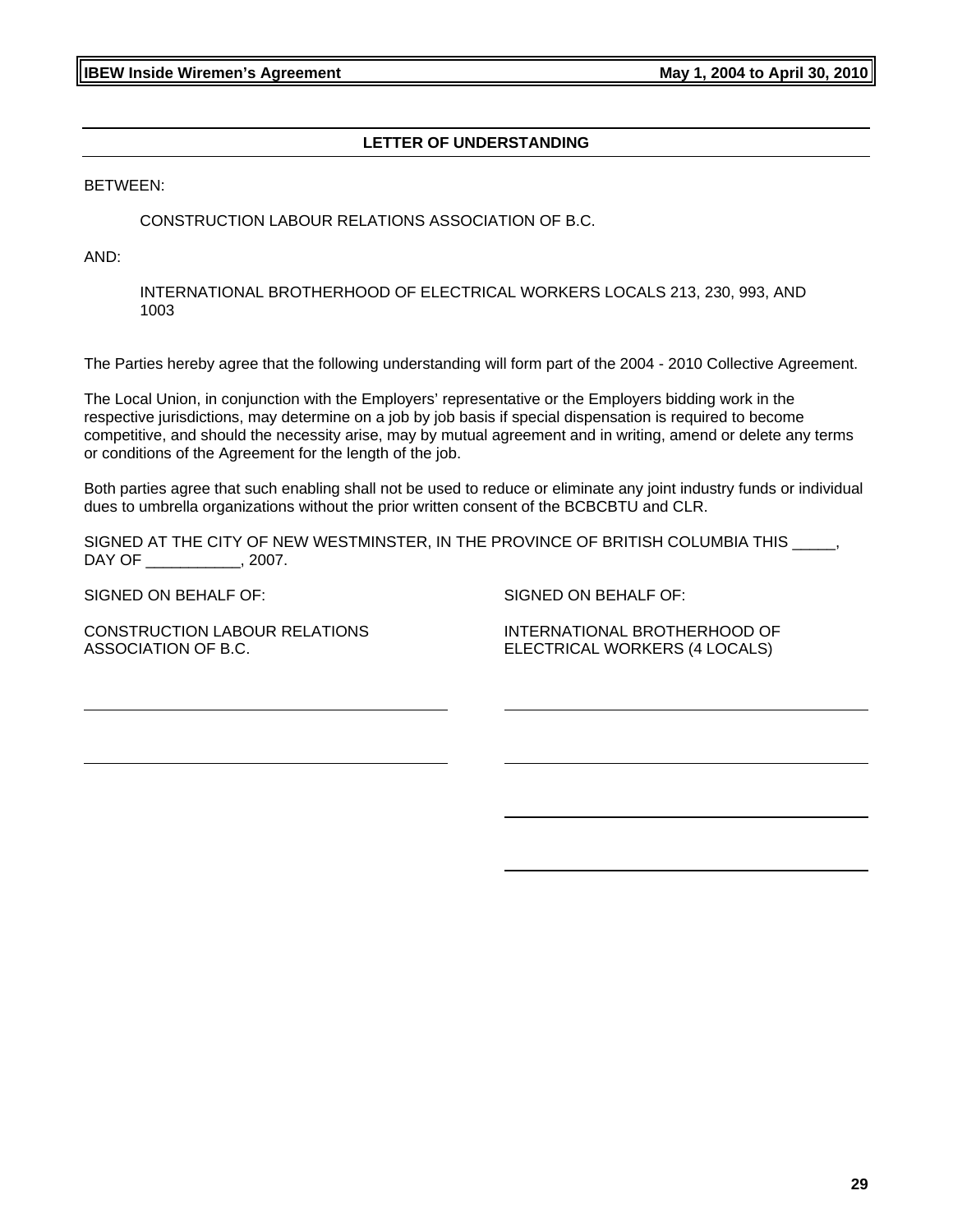#### **RESIDENTIAL CONSTRUCTION ADDENDUM**

#### **PREAMBLE:**

This Addendum attached to the IBEW Inside Wiremen's Collective Agreement is to assist the Union and the signatory Contractors in recovering residential construction as defined in Clause I and under the terms provided herein.

The term of this Addendum shall be concurrent with the Inside Wiremen's Agreement.

The Contractors, in becoming signatory, agree to actively pursue tendering on the work defined herein and the Union agrees to supply workers in adequate numbers and with the relevant skills.

#### **CLAUSE I - RESIDENTIAL CONSTRUCTION DEFINITION**

Residential construction shall be defined as all forms of residential construction up to and including highrise apartments and shall include underground parking and recreational facilities where such facilities are for the exclusive use of the residents. The structures herein before described shall qualify as residential providing that not more than fifteen percent (15%) of the occupiable space is designated for commercial use.

# **CLAUSE II - APPLICABILITY**

- **A.** The terms of this Addendum shall be applicable to residential construction work as defined and provisions contained herein shall supersede parallel provisions of the Standard Agreement on such defined work. The provisions of the Standard Agreement not qualified by this Addendum shall remain operative and in full effect.
- **B.** Notwithstanding the provisions of Clause II(A), this Addendum will not be applicable on highrise apartment or projects funded by Union pension funds unless prior approval is given by the Union.

#### **CLAUSE III - HIRING**

- **A.** The following provisions are designed to encourage current signatories to the Standard Agreement to expand their operations into the residential market. In consideration of the problems associated with establishing a new market, the parties agree to the following:
- **B.** The Local Union shall establish a residential Hiring Procedure which shall remain for the duration of this Addendum.
- **C.** The Local Union further agrees to consider for membership qualified residential Wiremen.

#### **CLAUSE IV - HOURS OF WORK**

- **A.** Notwithstanding the relevant terms of the Standard Agreement, the hours of labour on the work defined herein shall be eight (8) hours per day between 7:00 a.m. and 5:00 p.m. excluding the one-half (½) hour unpaid lunch break. The regular work week shall consist of five (5) days per week, Monday to Friday inclusive.
- **B.** Overtime of up to two (2) hours in excess of the above defined eight (8) hours per day, Monday to Friday inclusive, may be worked as required at one and one-half (1-1/2) times the regular rate. On Saturdays, up to eight (8) hours may be worked at time and one-half (1-1/2).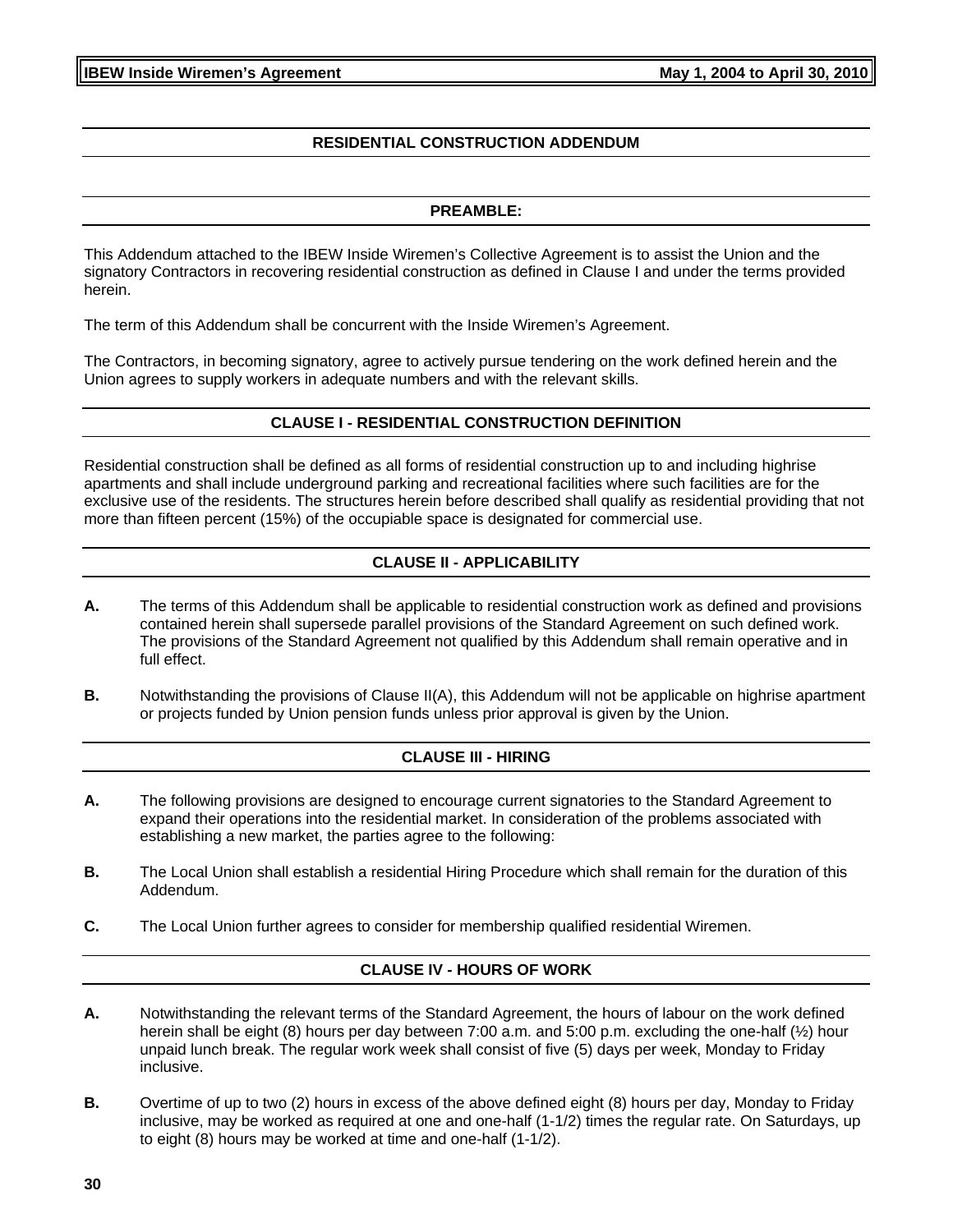- **C.** As an alternative to the foregoing, the Employer may schedule all or a portion of the crew to Tuesday to Saturday inclusive, on the basis of eight (8) hours per day at the regular rate. Employees must be notified of changes in their work schedule by Thursday of the week preceding the changed work schedule. On Mondays, up to eight (8) hours may be worked at time and one-half (1-1/2).
- **D.** Any work scheduled on Sunday shall be paid at two (2) times the hourly rate.

#### **CLAUSE V - APPRENTICE/PRE-APPRENTICE RATIOS**

On residential construction as defined in Clause I, the ratio shall be: one (1) Journeyman, one (1) Apprentice and one (1) Pre-Apprentice and shall be hired in that order, and these Apprentices/Pre- Apprentices shall not be considered as part of the overall company ratio.

#### **CLAUSE VI - FOREMEN**

Residential Foreman shall be a Journeyman Wireman and a member of the Union. The Foreman will be allowed to supervise all employees and the Employer on the job, and shall be permitted to work with the tools.

#### **CLAUSE VII - MONETARY PACKAGE**

**A.** Wage rates for all Employees engaged in residential construction shall be as follows:

| Aug<br>7/05 | <b>Nov</b><br>1/05 | May<br>1/06 | <b>Nov</b><br>1/06 | May<br>1/07 | <b>Nov</b><br>1/07 | May<br>1/08 | May<br>1/09 | Apr<br>1/10 |
|-------------|--------------------|-------------|--------------------|-------------|--------------------|-------------|-------------|-------------|
| 26.42       | 26.87              | 27.29       | 27.54              | 27.86       | 28.18              | <b>TBA</b>  | <b>TBA</b>  | TBA         |
|             |                    |             |                    |             |                    |             |             |             |
|             |                    |             |                    |             |                    |             |             | TBA         |
|             |                    |             |                    |             |                    |             |             |             |
| 10.57       | 10.75              | 10.92       | 11.02              | 11.14       | 11.27              | <b>TBA</b>  | TBA         | TBA         |
| 11.89       | 12.09              | 12.28       | 12.39              | 12.54       | 12.68              | <b>TBA</b>  | TBA         | TBA         |
|             |                    |             |                    |             |                    |             |             |             |
| 13.21       | 13.44              | 13.65       | 13.77              | 13.93       | 14.09              | <b>TBA</b>  | TBA         | TBA         |
| 14.53       | 14.78              | 15.01       | 15.15              | 15.32       | 15.50              | <b>TBA</b>  | <b>TBA</b>  | <b>TBA</b>  |
| 15.85       | 16.12              | 16.37       | 16.52              | 16.72       | 16.91              | <b>TBA</b>  | <b>TBA</b>  | <b>TBA</b>  |
| 17.17       | 17.47              | 17.74       | 17.90              | 18.11       | 18.32              | <b>TBA</b>  | TBA         | TBA         |
| 18.49       | 18.81              | 19.10       | 19.28              | 19.50       | 19.73              | TBA         | TBA         | <b>TBA</b>  |
| 19.82       | 20.15              | 20.47       | 20.66              | 20.90       | 21.14              | <b>TBA</b>  | <b>TBA</b>  | TBA         |
| 21.14       | 21.50              | 21.83       | 22.03              | 22.29       | 22.54              | <b>TBA</b>  | <b>TBA</b>  | TBA         |
| 23.78       | 24.18              | 24.56       | 24.79              | 25.07       | 25.36              | <b>TBA</b>  | TBA         | TBA         |
|             | 29.59              | 30.09       | 30.56              | 30.84       | 31.20              | 31.56       | <b>TBA</b>  | TBA         |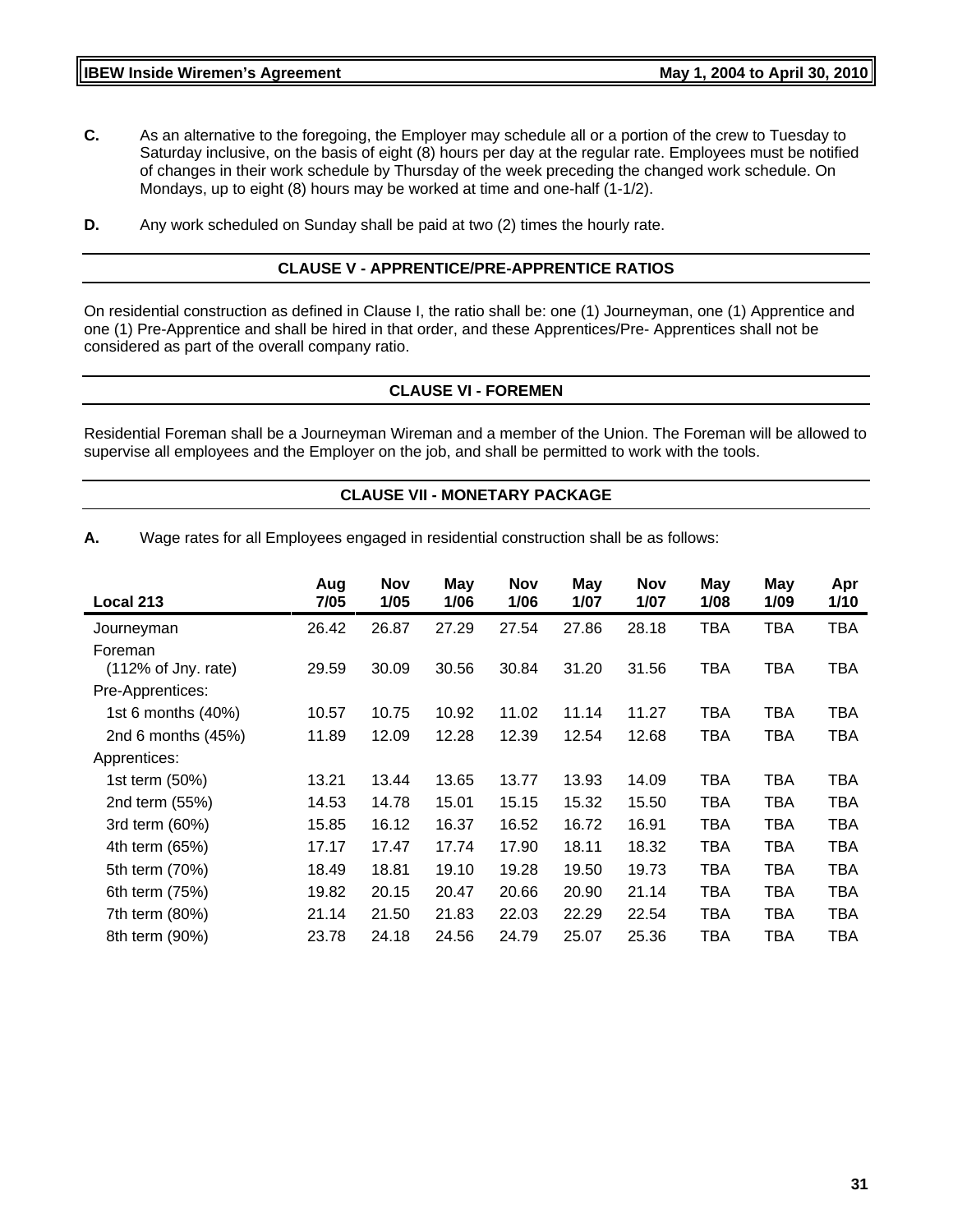# **IBEW Inside Wiremen's Agreement May 1, 2004 to April 30, 2010**

| Local 230                       | Aug<br>7/05 | Nov<br>1/05 | May<br>1/06 | Nov<br>1/06 | May<br>1/07 | Nov<br>1/07 | <b>May</b><br>1/08 | <b>May</b><br>1/09 | Apr<br>1/10 |
|---------------------------------|-------------|-------------|-------------|-------------|-------------|-------------|--------------------|--------------------|-------------|
| Journeyman                      | 24.30       | 24.30       | 24.75       | 25.20       | 25.74       | <b>TBA</b>  | <b>TBA</b>         | <b>TBA</b>         | <b>TBA</b>  |
| Foreman                         |             |             |             |             |             |             |                    |                    |             |
| $(112\% \text{ of }$ Jny. rate) | 27.22       | 27.22       | 27.72       | 28.22       | 28.83       | TBA         | <b>TBA</b>         | TBA                | TBA         |
| Pre-Apprentices:                |             |             |             |             |             |             |                    |                    |             |
| 1st 6 months (40%)              | 9.72        | 9.72        | 9.90        | 10.08       | 10.30       | TBA         | <b>TBA</b>         | TBA                | TBA         |
| 2nd 6 months $(45%)$            | 10.94       | 10.94       | 11.14       | 11.34       | 11.58       | TBA         | <b>TBA</b>         | TBA                | TBA         |
| Apprentices:                    |             |             |             |             |             |             |                    |                    |             |
| 1st term (50%)                  | 12.15       | 12.15       | 12.38       | 12.60       | 12.87       | TBA         | <b>TBA</b>         | TBA                | TBA         |
| 2nd term (55%)                  | 13.37       | 13.37       | 13.61       | 13.86       | 14.16       | <b>TBA</b>  | <b>TBA</b>         | TBA                | TBA         |
| 3rd term (60%)                  | 14.58       | 14.58       | 14.85       | 15.12       | 15.44       | <b>TBA</b>  | <b>TBA</b>         | <b>TBA</b>         | TBA         |
| 4th term (65%)                  | 15.80       | 15.80       | 16.09       | 16.38       | 16.73       | <b>TBA</b>  | <b>TBA</b>         | <b>TBA</b>         | <b>TBA</b>  |
| 5th term (70%)                  | 17.01       | 17.01       | 17.33       | 17.64       | 18.02       | <b>TBA</b>  | <b>TBA</b>         | <b>TBA</b>         | TBA         |
| 6th term (75%)                  | 18.23       | 18.23       | 18.56       | 18.90       | 19.31       | TBA         | TBA                | TBA                | TBA         |
| 7th term (80%)                  | 19.44       | 19.44       | 19.80       | 20.16       | 20.59       | <b>TBA</b>  | <b>TBA</b>         | TBA                | TBA         |
| 8th term (90%)                  | 21.87       | 21.87       | 22.28       | 22.68       | 23.17       | <b>TBA</b>  | <b>TBA</b>         | <b>TBA</b>         | TBA         |

| <b>Local 993</b>     | Aug<br><u>7/05</u> | <b>Nov</b><br>1/05 | May<br><u> 1/06</u> | <b>Nov</b><br>1/06 | May<br><u> 1/07</u> | Nov<br><u> 1/07</u> | May<br><u> 1/08 </u> | May<br><u> 1/09</u> | Apr<br>1/10 |
|----------------------|--------------------|--------------------|---------------------|--------------------|---------------------|---------------------|----------------------|---------------------|-------------|
| Journeyman           | 24.30              | 24.30              | 24.75               | 25.20              | 25.74               | <b>TBA</b>          | <b>TBA</b>           | <b>TBA</b>          | <b>TBA</b>  |
| Foreman              |                    |                    |                     |                    |                     |                     |                      |                     |             |
| (112% of Jny. rate)  | 27.22              | 27.22              | 27.72               | 28.22              | 28.83               | <b>TBA</b>          | <b>TBA</b>           | <b>TBA</b>          | <b>TBA</b>  |
| Pre-Apprentices:     |                    |                    |                     |                    |                     |                     |                      |                     |             |
| 1st 6 months (40%)   | 9.72               | 9.72               | 9.90                | 10.08              | 10.30               | TBA                 | <b>TBA</b>           | TBA                 | TBA         |
| 2nd 6 months $(45%)$ | 10.94              | 10.94              | 11.14               | 11.34              | 11.58               | TBA                 | TBA                  | TBA                 | TBA         |
| Apprentices:         |                    |                    |                     |                    |                     |                     |                      |                     |             |
| 1st term (50%)       | 12.15              | 12.15              | 12.38               | 12.60              | 12.87               | <b>TBA</b>          | <b>TBA</b>           | <b>TBA</b>          | TBA         |
| 2nd term (55%)       | 13.37              | 13.37              | 13.61               | 13.86              | 14.16               | TBA                 | <b>TBA</b>           | TBA                 | <b>TBA</b>  |
| 3rd term (60%)       | 14.58              | 14.58              | 14.85               | 15.12              | 15.44               | <b>TBA</b>          | <b>TBA</b>           | <b>TBA</b>          | <b>TBA</b>  |
| 4th term (65%)       | 15.80              | 15.80              | 16.09               | 16.38              | 16.73               | TBA                 | <b>TBA</b>           | TBA                 | TBA         |
| 5th term (70%)       | 17.01              | 17.01              | 17.33               | 17.64              | 18.02               | <b>TBA</b>          | <b>TBA</b>           | <b>TBA</b>          | <b>TBA</b>  |
| 6th term (75%)       | 18.23              | 18.23              | 18.56               | 18.90              | 19.31               | TBA                 | <b>TBA</b>           | <b>TBA</b>          | <b>TBA</b>  |
| 7th term (80%)       | 19.44              | 19.44              | 19.80               | 20.16              | 20.59               | <b>TBA</b>          | <b>TBA</b>           | <b>TBA</b>          | <b>TBA</b>  |
| 8th term (90%)       | 21.87              | 21.87              | 22.28               | 22.68              | 23.17               | TBA                 | TBA                  | TBA                 | TBA         |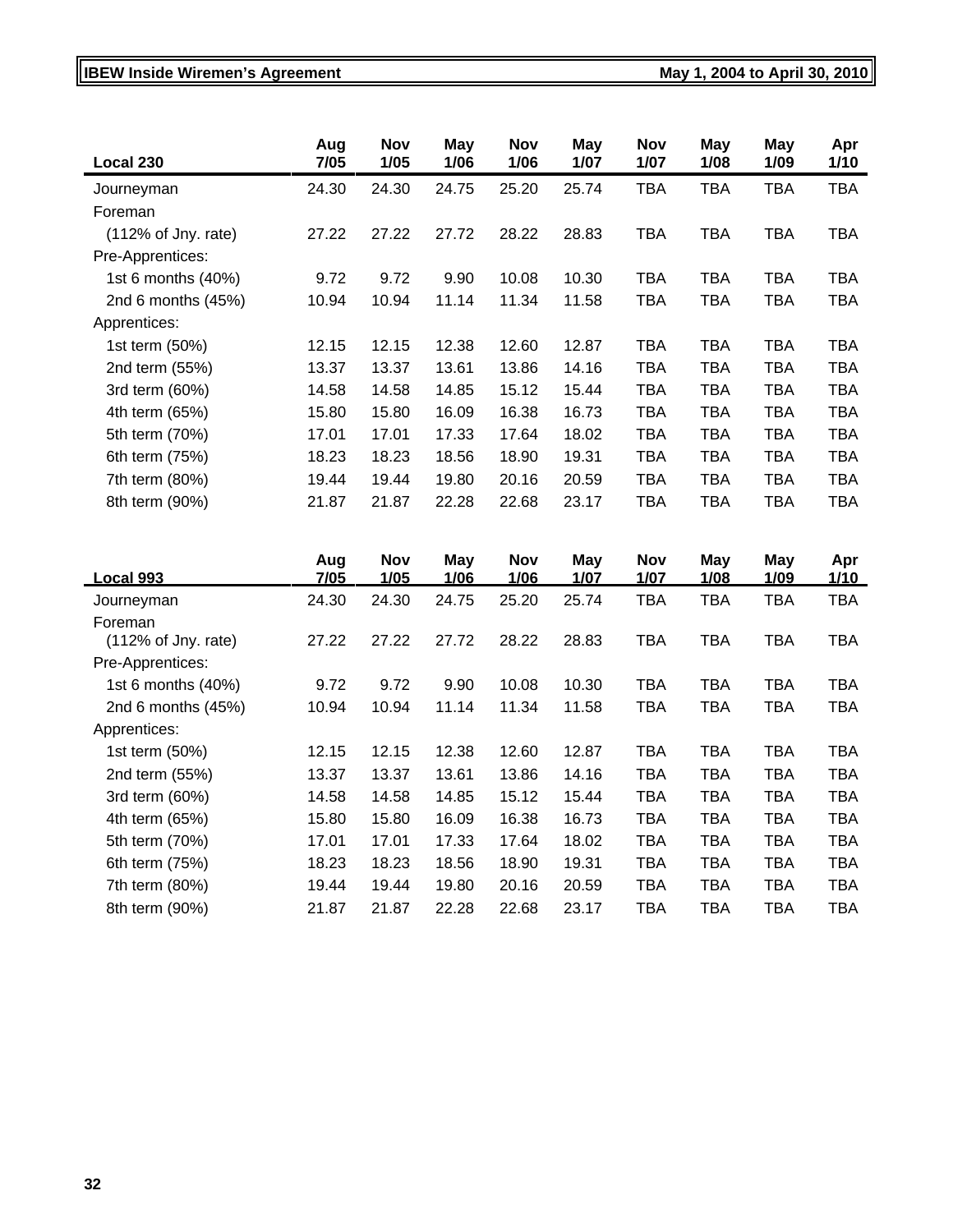#### **IBEW Inside Wiremen's Agreement Constrained Act 2004 to April 30, 2010**

| <b>Local 1003</b>    | Aug<br>7/05 | <b>Nov</b><br>1/05 | May<br>1/06 | <b>Nov</b><br>1/06 | May<br>1/07 | <b>Nov</b><br>1/07 | <b>May</b><br>1/08 | <b>May</b><br>1/09 | Apr<br>1/10 |
|----------------------|-------------|--------------------|-------------|--------------------|-------------|--------------------|--------------------|--------------------|-------------|
| Journeyman           | 24.74       | 24.74              | 25.19       | 25.64              | 26.19       | TBA                | TBA                | TBA                | <b>TBA</b>  |
| Foreman              |             |                    |             |                    |             |                    |                    |                    |             |
| (112% of Jny. rate)  | 27.71       | 27.71              | 28.21       | 28.73              | 29.33       | TBA                | TBA                | TBA                | <b>TBA</b>  |
| Pre-Apprentices:     |             |                    |             |                    |             |                    |                    |                    |             |
| 1st 6 months (40%)   | 9.90        | 9.90               | 10.08       | 10.26              | 10.48       | TBA                | TBA                | TBA                | TBA         |
| 2nd 6 months $(45%)$ | 11.13       | 11.13              | 11.34       | 11.54              | 11.79       | TBA                | TBA                | TBA                | TBA         |
| Apprentices:         |             |                    |             |                    |             |                    |                    |                    |             |
| 1st term (50%)       | 12.37       | 12.37              | 12.60       | 12.82              | 13.10       | TBA                | <b>TBA</b>         | TBA                | TBA         |
| 2nd term (55%)       | 13.61       | 13.61              | 13.85       | 14.10              | 14.40       | TBA                | <b>TBA</b>         | TBA                | <b>TBA</b>  |
| 3rd term (60%)       | 14.84       | 14.84              | 15.11       | 15.38              | 15.71       | TBA                | TBA                | TBA                | TBA         |
| 4th term (65%)       | 16.08       | 16.08              | 16.37       | 16.67              | 17.02       | TBA                | <b>TBA</b>         | TBA                | <b>TBA</b>  |
| 5th term (70%)       | 17.32       | 17.32              | 17.63       | 17.95              | 18.33       | <b>TBA</b>         | TBA                | <b>TBA</b>         | <b>TBA</b>  |
| 6th term (75%)       | 18.56       | 18.56              | 18.89       | 19.23              | 19.64       | <b>TBA</b>         | <b>TBA</b>         | <b>TBA</b>         | <b>TBA</b>  |
| 7th term (80%)       | 19.79       | 19.79              | 20.15       | 20.51              | 20.95       | TBA                | <b>TBA</b>         | TBA                | <b>TBA</b>  |
| 8th term (90%)       | 22.27       | 22.27              | 22.67       | 23.01              | 23.57       | TBA                | TBA                | TBA                | <b>TBA</b>  |

Any monetary increases negotiated in the Standard Wiremen's Agreement shall apply to this Addendum.

- **B.** Vacation and Statutory Holiday Pay Vacation and Holiday pay shall be combined and accrued at the rate of ten percent (10%) of gross earnings.
- **C.** Statutory Holidays On projects covered by this Addendum, Heritage Day, Friday before B.C. Day and Friday before Labour Day shall not be designated as statutory holidays.

#### **CLAUSE VIII - DAILY TRAVEL**

Daily travel formulas and allowances shall not be applicable for work covered under the terms of this Addendum.

#### **CLAUSE IX - RESIDENTIAL ADVISORY COMMITTEE**

- **A.** The signatory Contractors (C.L.R.A.), together with the Union, will form a Residential Advisory Committee.
- **B.** The Committee shall be responsible for promotion of residential construction by "Union contractors" and the employment of "Union tradesmen" in that sector of construction.
- **C.** The Committee will meet at least once per year to review the operations of this Addendum.

#### **CLAUSE X - STRIKE/LOCK-OUT PROVISIONS**

The usual standard practice "no strike" - "no lock-out" provisions shall apply. It is the intention of the parties, however, that while the Addendum is related to the Standard Agreement, after the first initial trial period the Addendum if continued will flow from year to year with the removal of this specific form of construction from the arena of conflict (strikes/lock-outs) to ensure continuity of work and the ability to influence the residential market.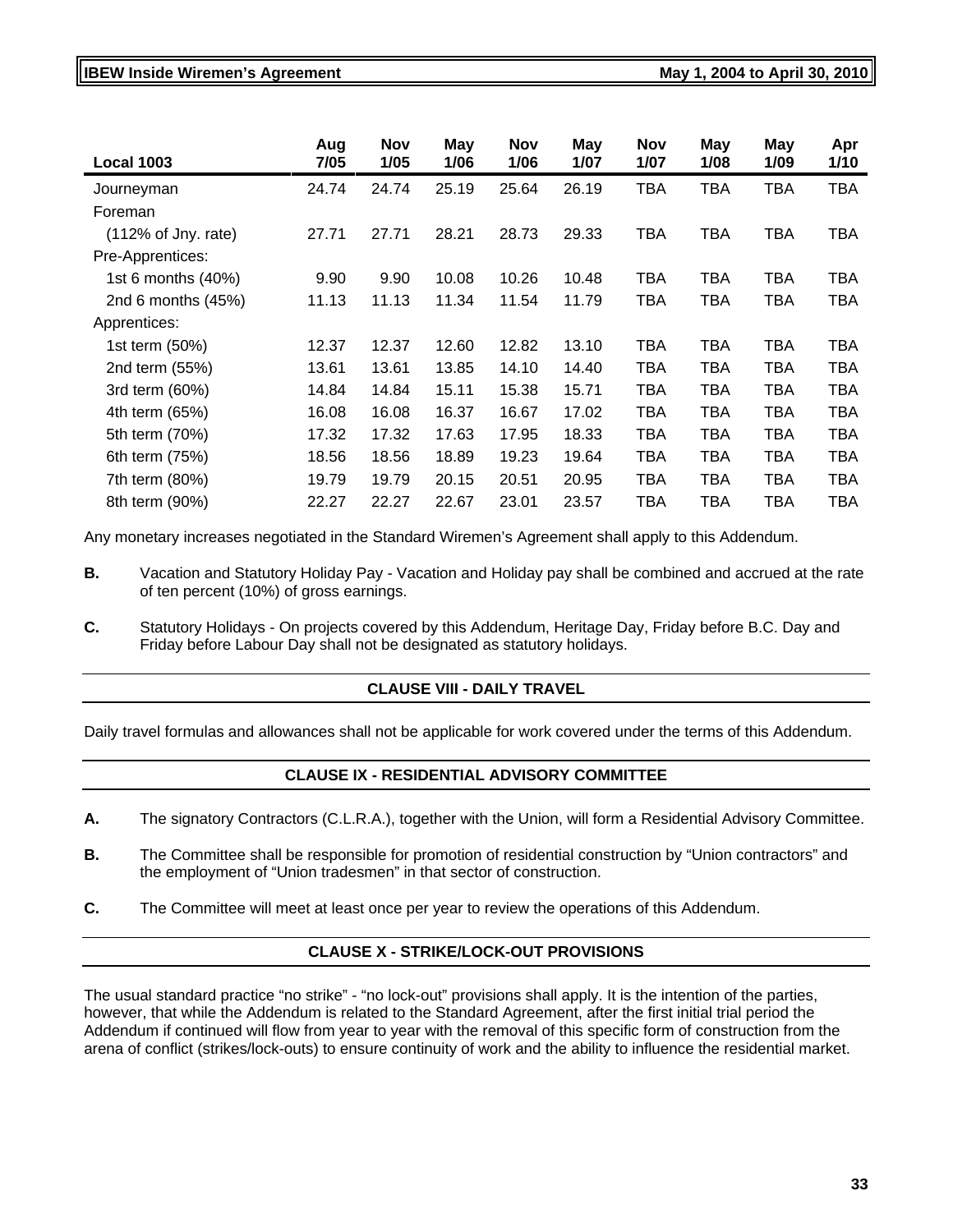**IBEW Inside Wiremen's Agreement May 1, 2004 to April 30, 2010** 

# **CLAUSE XI**

In the event of termination, all contracts tendered and/or worked under the terms of this Addendum prior to the date of notice of termination shall continue to be worked under its terms until completion.

#### **CLAUSE XII - RESERVATIONS**

- A. The Union agrees to waive Article 110, Section (B) of the Reservations Clause for the term of this Agreement.
- B. The Union may trigger the use of Article 110, Section (B) of the Reservation Clause by notifying the Employer not later than fifteen (15) days prior to the bid closing on any job.

C. This waiver is not to be misconstrued to include any work falling within the Union's jurisdiction.

SIGNED AT THE CITY OF NEW WESTMINSTER, IN THE PROVINCE OF BRITISH COLUMBIA THIS \_\_\_\_, DAY OF \_\_\_\_\_\_\_\_\_\_\_\_\_\_\_\_\_\_\_\_\_\_\_\_\_, 2007.

SIGNED ON BEHALF OF:

SIGNED ON BEHALF OF:

CONSTRUCTION LABOUR RELATIONS ASSOCIATION OF B.C.

INTERNATIONAL BROTHERHOOD OF ELECTRICAL WORKERS (4 LOCALS)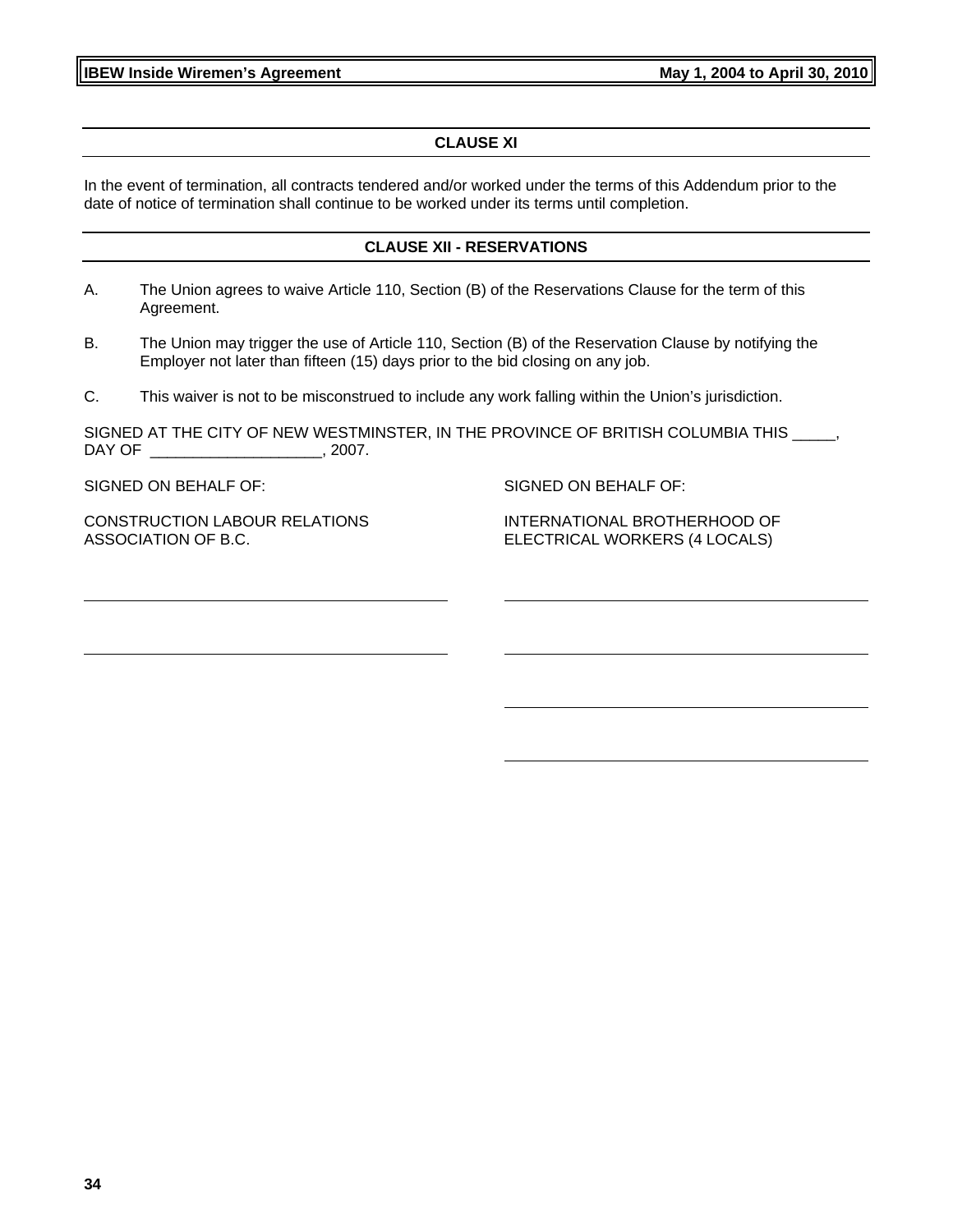#### **LETTER OF UNDERSTANDING**

BETWEEN:

CONSTRUCTION LABOUR RELATIONS ASSOCIATION OF B.C.

AND:

INTERNATIONAL BROTHERHOOD OF ELECTRICAL WORKERS LOCALS 213, 230, 993, AND 1003

The Parties agree that sixty (60) days prior to each anniversary date of the Agreement, commencing March 1, 2005, it shall be mutually agreed to arrange for both trade levels and main table discussions on areas of concern to the Parties.

SIGNED AT THE CITY OF NEW WESTMINSTER, IN THE PROVINCE OF BRITISH COLUMBIA THIS \_\_\_\_\_, DAY OF \_\_\_\_\_\_\_\_\_\_\_, 2007.

SIGNED ON BEHALF OF:

SIGNED ON BEHALF OF:

CONSTRUCTION LABOUR RELATIONS ASSOCIATION OF B.C.

INTERNATIONAL BROTHERHOOD OF ELECTRICAL WORKERS (4 LOCALS)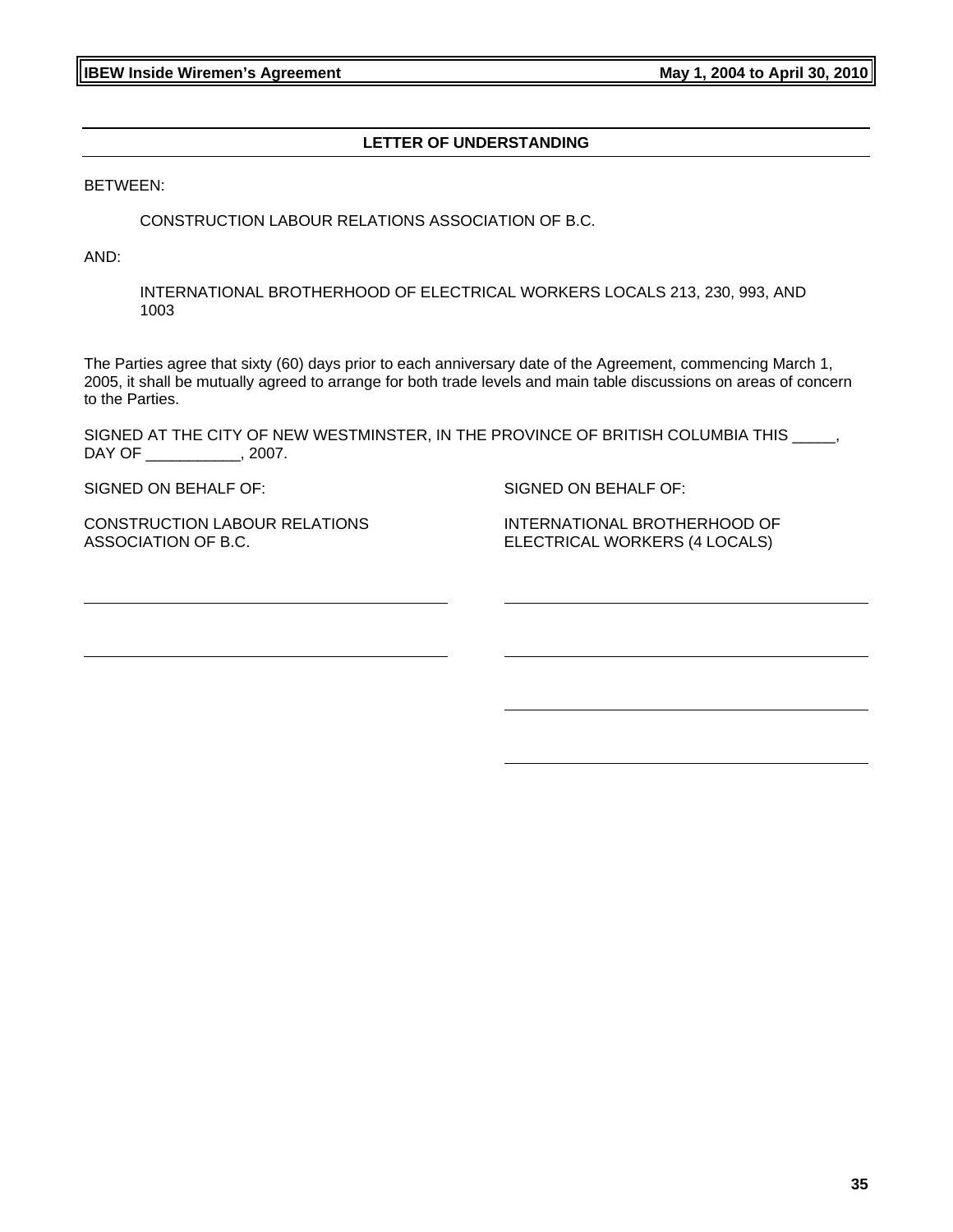| ∟∟ VIII. ₩∧∪∟∪<br>(Minimum Hourly Rate) |       |            |       |            |       |            |            |            |            |
|-----------------------------------------|-------|------------|-------|------------|-------|------------|------------|------------|------------|
|                                         |       |            |       |            |       |            |            |            |            |
|                                         |       |            |       |            |       |            |            |            |            |
|                                         | Aug   | <b>Nov</b> | May   | <b>Nov</b> | May   | <b>Nov</b> | <b>May</b> | <b>May</b> | Apr        |
| Local 213                               | 7/05  | 1/05       | 1/06  | 1/06       | 1/07  | 1/07       | 1/08       | 1/09       | 1/10       |
| Journeyman Wiremen,                     |       |            |       |            |       |            |            |            |            |
| Winders                                 | 29.31 | 29.75      | 30.16 | 30.41      | 30.72 | 31.03      | <b>TBA</b> | <b>TBA</b> | <b>TBA</b> |
| "B" Foreman                             |       |            |       |            |       |            |            |            |            |
| (112% of Journeyman)                    | 32.83 | 33.32      | 33.78 | 34.06      | 34.41 | 34.75      | <b>TBA</b> | <b>TBA</b> | <b>TBA</b> |
| "A" Foreman (120%)                      | 35.17 | 35.70      | 36.19 | 36.49      | 36.86 | 37.24      | <b>TBA</b> | <b>TBA</b> | <b>TBA</b> |
| General Foreman (130%)                  | 38.10 | 38.68      | 39.21 | 39.53      | 39.94 | 40.34      | <b>TBA</b> | <b>TBA</b> | <b>TBA</b> |
| Cable Splicer (112%)                    | 32.83 | 33.32      | 33.78 | 34.06      | 34.41 | 34.75      | <b>TBA</b> | <b>TBA</b> | <b>TBA</b> |
| Cable Splicer Foreman                   |       |            |       |            |       |            |            |            |            |
| (120%)                                  | 35.17 | 35.70      | 36.19 | 36.49      | 36.86 | 37.24      | <b>TBA</b> | <b>TBA</b> | <b>TBA</b> |
| Instrument Technician                   | 29.31 | 29.75      | 30.16 | 30.41      | 30.72 | 31.03      | <b>TBA</b> | <b>TBA</b> | <b>TBA</b> |
| Service Man (112%)                      | 32.83 | 33.32      | 33.78 | 34.06      | 34.41 | 34.75      | <b>TBA</b> | <b>TBA</b> | <b>TBA</b> |
| Pre-Apprentice:                         |       |            |       |            |       |            |            |            |            |
| 1st six months (40%)                    | 11.72 | 11.90      | 12.06 | 12.16      | 12.29 | 12.41      | <b>TBA</b> | <b>TBA</b> | <b>TBA</b> |
| 2nd six months (45%)                    | 13.19 | 13.39      | 13.57 | 13.68      | 13.82 | 13.96      | <b>TBA</b> | <b>TBA</b> | <b>TBA</b> |
| Apprentices:                            |       |            |       |            |       |            |            |            |            |
| 1st Term (55%)                          | 16.12 | 16.36      | 16.59 | 16.73      | 16.90 | 17.07      | <b>TBA</b> | <b>TBA</b> | <b>TBA</b> |
| 2nd Term (60%)                          | 17.59 | 17.85      | 18.10 | 18.25      | 18.43 | 18.62      | <b>TBA</b> | <b>TBA</b> | <b>TBA</b> |
| 3rd Term (65%)                          | 19.05 | 19.34      | 19.60 | 19.77      | 19.97 | 20.17      | <b>TBA</b> | <b>TBA</b> | <b>TBA</b> |
| 4th Term (70%)                          | 20.52 | 20.83      | 21.11 | 21.29      | 21.50 | 21.72      | <b>TBA</b> | <b>TBA</b> | <b>TBA</b> |
| 5th Term (75%)                          | 21.98 | 22.31      | 22.62 | 22.81      | 23.04 | 23.27      | <b>TBA</b> | <b>TBA</b> | <b>TBA</b> |
| 6th Term (80%)                          | 23.45 | 23.80      | 24.13 | 24.33      | 24.58 | 24.82      | <b>TBA</b> | <b>TBA</b> | <b>TBA</b> |
| 7th Term (85%)                          | 24.91 | 25.29      | 25.64 | 25.85      | 26.11 | 26.38      | <b>TBA</b> | <b>TBA</b> | <b>TBA</b> |
| 8th Term (90%)                          | 26.38 | 26.78      | 27.14 | 27.37      | 27.65 | 27.93      | <b>TBA</b> | <b>TBA</b> | <b>TBA</b> |

**ARTICLE VIII: WAGE SCHEDULE**

**Wage Package** (wages, vacation and statutory holiday pay, health & welfare, pension or retirement fund, training funds, bursary fund, affiliation fees, joint industry promotion fund). The allocation of wage package increases shall be at the discretion of the Union. Such notice shall be in writing to CLR/employers a minimum of thirty (30) days prior to effective dates.

Effective May 1, 2008 the wage package is to be increased by by one dollar and twenty cents (\$1.20); May 1, 2009 by one dollar and twenty-five cents (\$1.25); and April 1, 2010 by one dollar and twenty-five cents (\$1.25).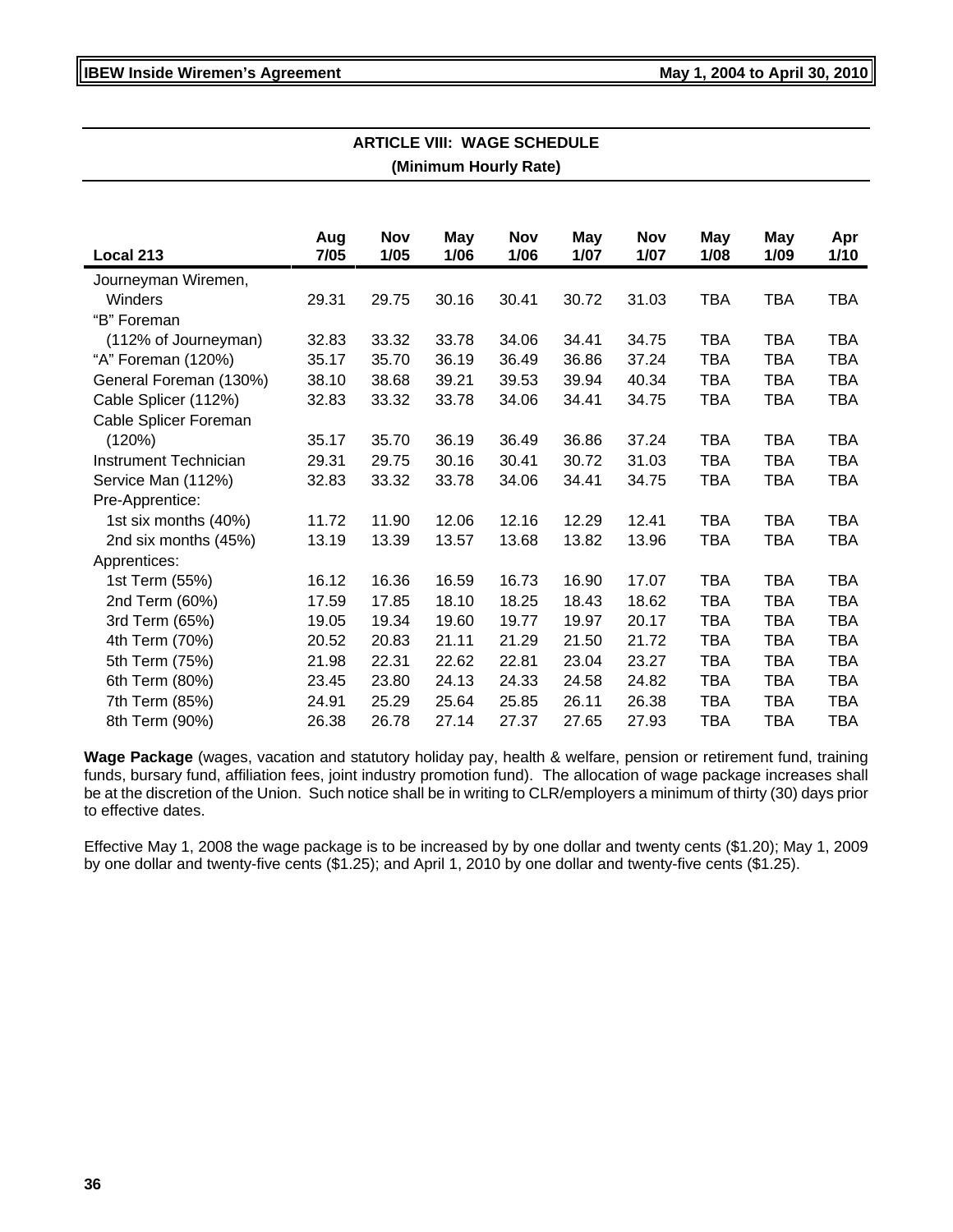# **IBEW Inside Wiremen's Agreement Constrainer Constrainer May 1, 2004 to April 30, 2010**

| Local 230                      | Aug<br>7/05 | <b>Nov</b><br>1/05 | May<br>1/06 | <b>Nov</b><br>1/06 | May<br>1/07 | <b>Nov</b><br>1/07 | May<br>1/08 | <b>May</b><br>1/09 | Apr<br>1/10 |
|--------------------------------|-------------|--------------------|-------------|--------------------|-------------|--------------------|-------------|--------------------|-------------|
| Journeymen Wiremen,<br>Winders | 27.44       | 27.44              | 27.88       | 28.32              | 28.85       | <b>TBA</b>         | <b>TBA</b>  | <b>TBA</b>         | <b>TBA</b>  |
| "B" Foreman                    |             |                    |             |                    |             |                    |             |                    |             |
| (112% of Journeyman)           | 30.73       | 30.73              | 31.23       | 31.72              | 32.31       | <b>TBA</b>         | <b>TBA</b>  | <b>TBA</b>         | <b>TBA</b>  |
| "A" Foreman (120%)             | 32.93       | 32.93              | 33.46       | 33.98              | 34.62       | <b>TBA</b>         | <b>TBA</b>  | <b>TBA</b>         | <b>TBA</b>  |
| General Foreman (130%)         | 35.67       | 35.67              | 36.24       | 36.82              | 37.51       | <b>TBA</b>         | <b>TBA</b>  | <b>TBA</b>         | <b>TBA</b>  |
| Cable Splicer (112%)           | 30.73       | 30.73              | 31.23       | 31.72              | 32.31       | <b>TBA</b>         | TBA         | <b>TBA</b>         | <b>TBA</b>  |
| Cable Splicer Foreman          |             |                    |             |                    |             |                    |             |                    |             |
| (120%)                         | 32.93       | 32.93              | 33.46       | 33.98              | 34.62       | <b>TBA</b>         | TBA         | <b>TBA</b>         | <b>TBA</b>  |
| <b>Instrument Technician</b>   | 27.44       | 27.44              | 27.88       | 28.32              | 28.85       | <b>TBA</b>         | <b>TBA</b>  | <b>TBA</b>         | <b>TBA</b>  |
| Service Man (112%)             | 30.73       | 30.73              | 31.23       | 31.72              | 32.31       | <b>TBA</b>         | TBA         | <b>TBA</b>         | <b>TBA</b>  |
| Pre-Apprentice:                |             |                    |             |                    |             |                    |             |                    |             |
| 1st six months (40%)           | 10.98       | 10.98              | 11.15       | 11.33              | 11.54       | <b>TBA</b>         | <b>TBA</b>  | <b>TBA</b>         | <b>TBA</b>  |
| 2nd six months (45%)           | 12.35       | 12.35              | 12.55       | 12.74              | 12.98       | <b>TBA</b>         | TBA         | <b>TBA</b>         | <b>TBA</b>  |
| Apprentices:                   |             |                    |             |                    |             |                    |             |                    |             |
| 1st Term (55%)                 | 15.09       | 15.09              | 15.33       | 15.58              | 15.87       | <b>TBA</b>         | <b>TBA</b>  | <b>TBA</b>         | <b>TBA</b>  |
| 2nd Term (60%)                 | 16.46       | 16.46              | 16.73       | 16.99              | 17.31       | <b>TBA</b>         | <b>TBA</b>  | <b>TBA</b>         | <b>TBA</b>  |
| 3rd Term (65%)                 | 17.84       | 17.84              | 18.12       | 18.41              | 18.75       | <b>TBA</b>         | <b>TBA</b>  | <b>TBA</b>         | <b>TBA</b>  |
| 4th Term (70%)                 | 19.21       | 19.21              | 19.52       | 19.82              | 20.20       | <b>TBA</b>         | <b>TBA</b>  | <b>TBA</b>         | <b>TBA</b>  |
| 5th Term (75%)                 | 20.58       | 20.58              | 20.91       | 21.24              | 21.64       | <b>TBA</b>         | <b>TBA</b>  | <b>TBA</b>         | <b>TBA</b>  |
| 6th Term (80%)                 | 21.95       | 21.95              | 22.30       | 22.66              | 23.08       | <b>TBA</b>         | <b>TBA</b>  | <b>TBA</b>         | <b>TBA</b>  |
| 7th Term (85%)                 | 23.32       | 23.32              | 23.70       | 24.07              | 24.52       | <b>TBA</b>         | <b>TBA</b>  | <b>TBA</b>         | <b>TBA</b>  |
| 8th Term (90%)                 | 24.70       | 24.70              | 25.09       | 25.49              | 25.97       | <b>TBA</b>         | <b>TBA</b>  | <b>TBA</b>         | <b>TBA</b>  |
|                                |             |                    |             |                    |             |                    |             |                    |             |

**Wage Package** (wages, vacation and statutory holiday pay, health & welfare, pension or retirement fund, training funds, bursary fund, affiliation fees, joint industry promotion fund). The allocation of wage package increases shall be at the discretion of the Union. Such notice shall be in writing to CLR/employers a minimum of thirty (30) days prior to effective dates.

Effective Nov.1, 2007, the wage package is to be increased by sixty cents (\$0.60); May 1, 2008 by one dollar and twenty cents (\$1.20); May 1, 2009 by one dollar and twenty-five cents (\$1.25); and April 1, 2010 by one dollar and twenty-five cents (\$1.25).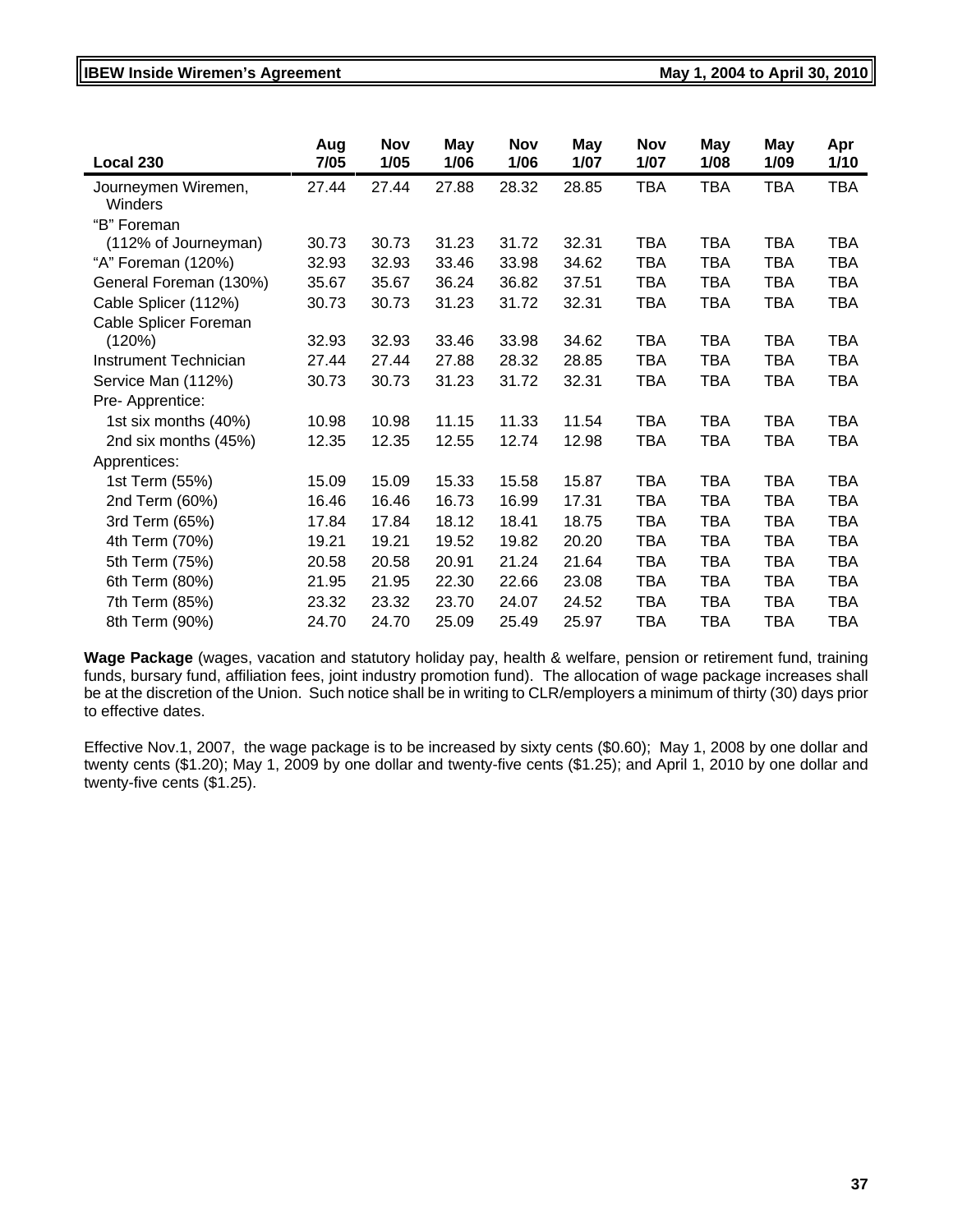# **IBEW Inside Wiremen's Agreement Constrainer Constrainer May 1, 2004 to April 30, 2010**

| Local 993                      | Aug<br>7/05 | <b>Nov</b><br>1/05 | May<br>1/06 | <b>Nov</b><br>1/06 | May<br>1/07 | <b>Nov</b><br>1/07 | <b>May</b><br>1/08 | <b>May</b><br>1/09 | Apr<br>1/10 |
|--------------------------------|-------------|--------------------|-------------|--------------------|-------------|--------------------|--------------------|--------------------|-------------|
| Journeymen Wiremen,<br>Winders | 27.44       | 27.44              | 27.88       | 28.32              | 28.85       | <b>TBA</b>         | <b>TBA</b>         | <b>TBA</b>         | <b>TBA</b>  |
| "B" Foreman                    |             |                    |             |                    |             |                    |                    |                    |             |
| (112% of Journeyman)           | 30.73       | 30.73              | 31.23       | 31.72              | 32.31       | TBA                | <b>TBA</b>         | <b>TBA</b>         | <b>TBA</b>  |
| "A" Foreman (120%)             | 32.93       | 32.93              | 33.46       | 33.98              | 34.62       | <b>TBA</b>         | <b>TBA</b>         | <b>TBA</b>         | <b>TBA</b>  |
| General Foreman (130%)         | 35.67       | 35.67              | 36.24       | 36.82              | 37.51       | <b>TBA</b>         | <b>TBA</b>         | <b>TBA</b>         | <b>TBA</b>  |
| Cable Splicer (112%)           | 30.73       | 30.73              | 31.23       | 31.72              | 32.31       | <b>TBA</b>         | <b>TBA</b>         | <b>TBA</b>         | <b>TBA</b>  |
| Cable Splicer Foreman          |             |                    |             |                    |             |                    |                    |                    |             |
| (120%)                         | 32.93       | 32.93              | 33.46       | 33.98              | 34.62       | <b>TBA</b>         | <b>TBA</b>         | <b>TBA</b>         | <b>TBA</b>  |
| Instrument Technician          | 27.44       | 27.44              | 27.88       | 28.32              | 28.85       | TBA                | <b>TBA</b>         | <b>TBA</b>         | <b>TBA</b>  |
| Service Man (112%)             | 30.73       | 30.73              | 31.23       | 31.72              | 32.31       | TBA                | <b>TBA</b>         | <b>TBA</b>         | <b>TBA</b>  |
| Pre- Apprentice:               |             |                    |             |                    |             |                    |                    |                    |             |
| 1st six months (40%)           | 10.98       | 10.98              | 11.15       | 11.33              | 11.54       | <b>TBA</b>         | <b>TBA</b>         | <b>TBA</b>         | <b>TBA</b>  |
| 2nd six months (45%)           | 12.35       | 12.35              | 12.55       | 12.74              | 12.98       | <b>TBA</b>         | <b>TBA</b>         | <b>TBA</b>         | <b>TBA</b>  |
| Apprentices:                   |             |                    |             |                    |             |                    |                    |                    |             |
| 1st Term (55%)                 | 15.09       | 15.09              | 15.33       | 15.58              | 15.87       | <b>TBA</b>         | <b>TBA</b>         | <b>TBA</b>         | <b>TBA</b>  |
| 2nd Term (60%)                 | 16.46       | 16.46              | 16.73       | 16.99              | 17.31       | TBA                | <b>TBA</b>         | <b>TBA</b>         | <b>TBA</b>  |
| 3rd Term (65%)                 | 17.84       | 17.84              | 18.12       | 18.41              | 18.75       | TBA                | <b>TBA</b>         | <b>TBA</b>         | <b>TBA</b>  |
| 4th Term (70%)                 | 19.21       | 19.21              | 19.52       | 19.82              | 20.20       | TBA                | TBA                | <b>TBA</b>         | TBA         |
| 5th Term (75%)                 | 20.58       | 20.58              | 20.91       | 21.24              | 21.64       | <b>TBA</b>         | <b>TBA</b>         | <b>TBA</b>         | <b>TBA</b>  |
| 6th Term (80%)                 | 21.95       | 21.95              | 22.30       | 22.66              | 23.08       | <b>TBA</b>         | <b>TBA</b>         | <b>TBA</b>         | <b>TBA</b>  |
| 7th Term (85%)                 | 23.32       | 23.32              | 23.70       | 24.07              | 24.52       | <b>TBA</b>         | <b>TBA</b>         | <b>TBA</b>         | <b>TBA</b>  |
| 8th Term (90%)                 | 24.70       | 24.70              | 25.09       | 25.49              | 25.97       | <b>TBA</b>         | <b>TBA</b>         | <b>TBA</b>         | <b>TBA</b>  |

**Wage Package** (wages, vacation and statutory holiday pay, health & welfare, pension or retirement fund, training funds, bursary fund, affiliation fees, joint industry promotion fund, library fund). The allocation of wage package increases shall be at the discretion of the Union. Such notice shall be in writing to CLR/employers a minimum of thirty (30) days prior to effective dates.

Effective November 1, 2007 the wage package is to be increased by sixty cents (\$0.60); May 1, 2008 by one dollar and twenty cents (\$1.20); May 1, 2009 by one dollar and twenty-five cents (\$1.25); and April 1, 2010 by one dollar and twenty-five cents (\$1.25).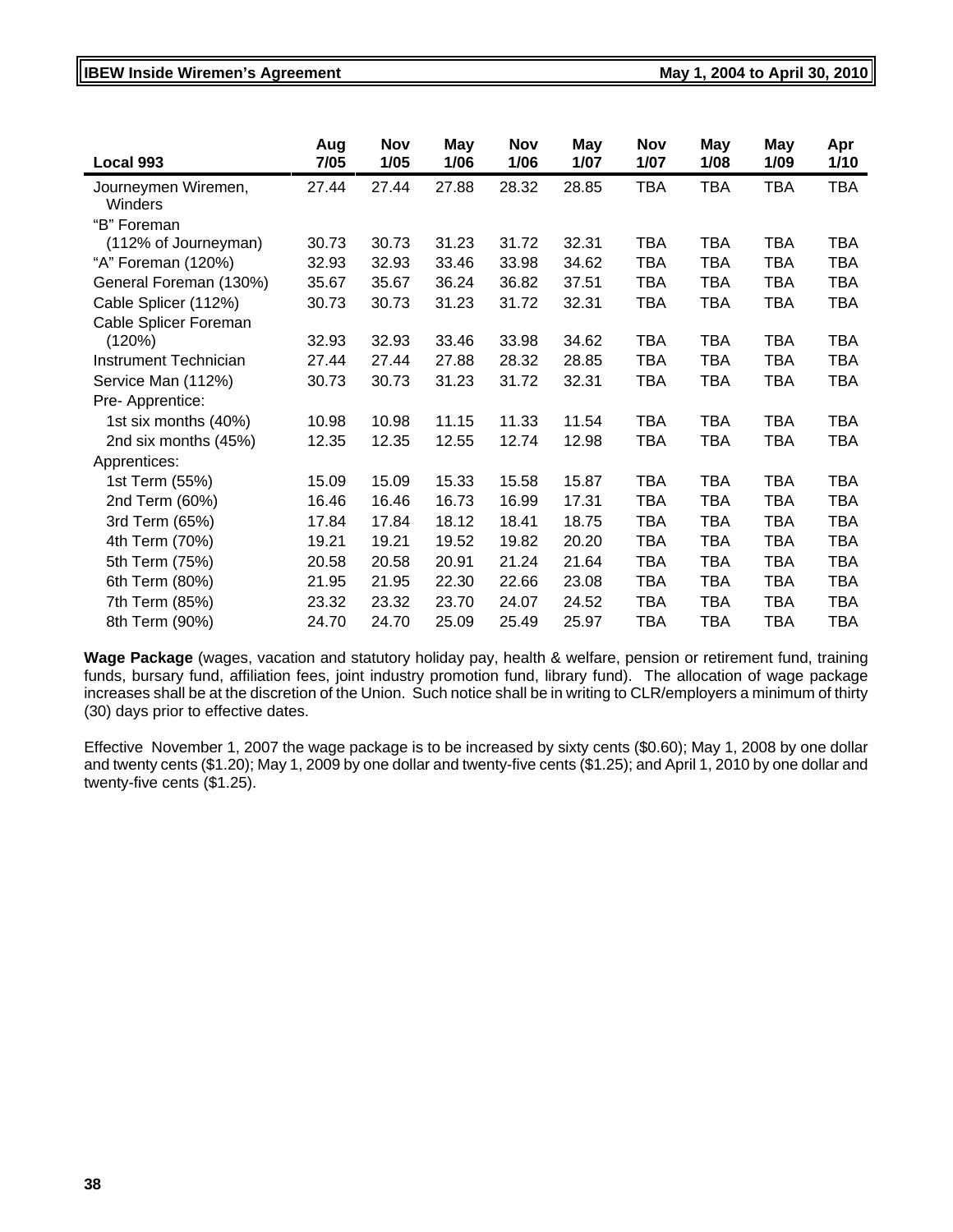#### **IBEW Inside Wiremen's Agreement Constrained Act 2004 to April 30, 2010** May 1, 2004 to April 30, 2010

| Aug<br>7/05 | <b>Nov</b><br>1/05 | <b>May</b><br>1/06 | <b>Nov</b><br>1/06 | May<br>1/07 | <b>Nov</b><br>1/07 | May<br>1/08 | May<br>1/09 | Apr<br>1/10 |
|-------------|--------------------|--------------------|--------------------|-------------|--------------------|-------------|-------------|-------------|
| 27.88       | 27.88              | 28.32              | 28.76              | 29.29       | <b>TBA</b>         | <b>TBA</b>  | <b>TBA</b>  | <b>TBA</b>  |
|             |                    |                    |                    |             |                    |             |             |             |
| 31.23       | 31.23              | 31.72              | 32.21              | 32.80       | TBA                | <b>TBA</b>  | <b>TBA</b>  | <b>TBA</b>  |
| 33.46       | 33.46              | 33.98              | 34.51              | 35.15       | <b>TBA</b>         | TBA         | <b>TBA</b>  | <b>TBA</b>  |
| 36.24       | 36.24              | 36.82              | 37.39              | 38.08       | TBA                | TBA         | <b>TBA</b>  | <b>TBA</b>  |
| 31.23       | 31.23              | 31.72              | 32.21              | 32.80       | <b>TBA</b>         | <b>TBA</b>  | <b>TBA</b>  | <b>TBA</b>  |
|             |                    |                    |                    |             |                    |             |             |             |
| 33.46       | 33.46              | 33.98              | 34.51              | 35.15       | <b>TBA</b>         | <b>TBA</b>  | <b>TBA</b>  | <b>TBA</b>  |
| 27.88       | 27.88              | 28.32              | 28.76              | 29.29       | <b>TBA</b>         | <b>TBA</b>  | <b>TBA</b>  | <b>TBA</b>  |
| 31.23       | 31.23              | 31.72              | 32.21              | 32.80       | <b>TBA</b>         | <b>TBA</b>  | <b>TBA</b>  | <b>TBA</b>  |
|             |                    |                    |                    |             |                    |             |             |             |
| 11.15       | 11.15              | 11.33              | 11.50              | 11.72       | TBA                | <b>TBA</b>  | <b>TBA</b>  | <b>TBA</b>  |
| 12.55       | 12.55              | 12.74              | 12.94              | 13.18       | TBA                | <b>TBA</b>  | <b>TBA</b>  | <b>TBA</b>  |
|             |                    |                    |                    |             |                    |             |             |             |
| 15.33       | 15.33              | 15.58              | 15.82              | 16.11       | <b>TBA</b>         | TBA         | <b>TBA</b>  | <b>TBA</b>  |
| 16.73       | 16.73              | 16.99              | 17.26              | 17.57       | <b>TBA</b>         | <b>TBA</b>  | <b>TBA</b>  | <b>TBA</b>  |
| 18.12       | 18.12              | 18.41              | 18.69              | 19.04       | <b>TBA</b>         | <b>TBA</b>  | <b>TBA</b>  | <b>TBA</b>  |
| 19.52       | 19.52              | 19.82              | 20.13              | 20.50       | <b>TBA</b>         | <b>TBA</b>  | <b>TBA</b>  | <b>TBA</b>  |
| 20.91       | 20.91              | 21.24              | 21.57              | 21.97       | <b>TBA</b>         | <b>TBA</b>  | <b>TBA</b>  | <b>TBA</b>  |
| 22.30       | 22.30              | 22.66              | 23.01              | 23.43       | <b>TBA</b>         | <b>TBA</b>  | <b>TBA</b>  | <b>TBA</b>  |
| 23.70       | 23.70              | 24.07              | 24.45              | 24.90       | <b>TBA</b>         | <b>TBA</b>  | <b>TBA</b>  | <b>TBA</b>  |
| 25.09       | 25.09              | 25.49              | 25.88              | 26.36       | TBA                | TBA         | <b>TBA</b>  | <b>TBA</b>  |
|             |                    |                    |                    |             |                    |             |             |             |

**Wage Package** (wages, vacation and statutory holiday pay, health & welfare, pension or retirement fund, training funds, bursary fund, affiliation fees, joint industry promotion fund). The allocation of wage package increases shall be at the discretion of the Union. Such notice shall be in writing to CLR/employers a minimum of thirty (30) days prior to effective dates.

Effective November 1, 2007, the wage package is to be increased by sixty cents (\$0.60); May 1, 2008 by one dollar and twenty cents (\$1.20); May 1, 2009 by one dollar and twenty-five cents (\$1.25); and April 1, 2010 by one dollar and twenty-five cents (\$1.25).

NOTE: Included in the above wage rates is the FIVE CENT (\$0.05) per hour tool allowance.

For the intent and purpose of this Agreement the words, "prevailing rate" shall be interpreted to mean the wages prevailing at the time the work is in progress.

All wage classifications shall be increased by fifty cents (\$0.50) per hour for all work performed within the Yukon Territory (Local 993 only).

"Hours earned" with respect to funds contained in this Agreement shall be interpreted to mean that when overtime is applicable, these contributions shall be remitted at the applicable overtime rate.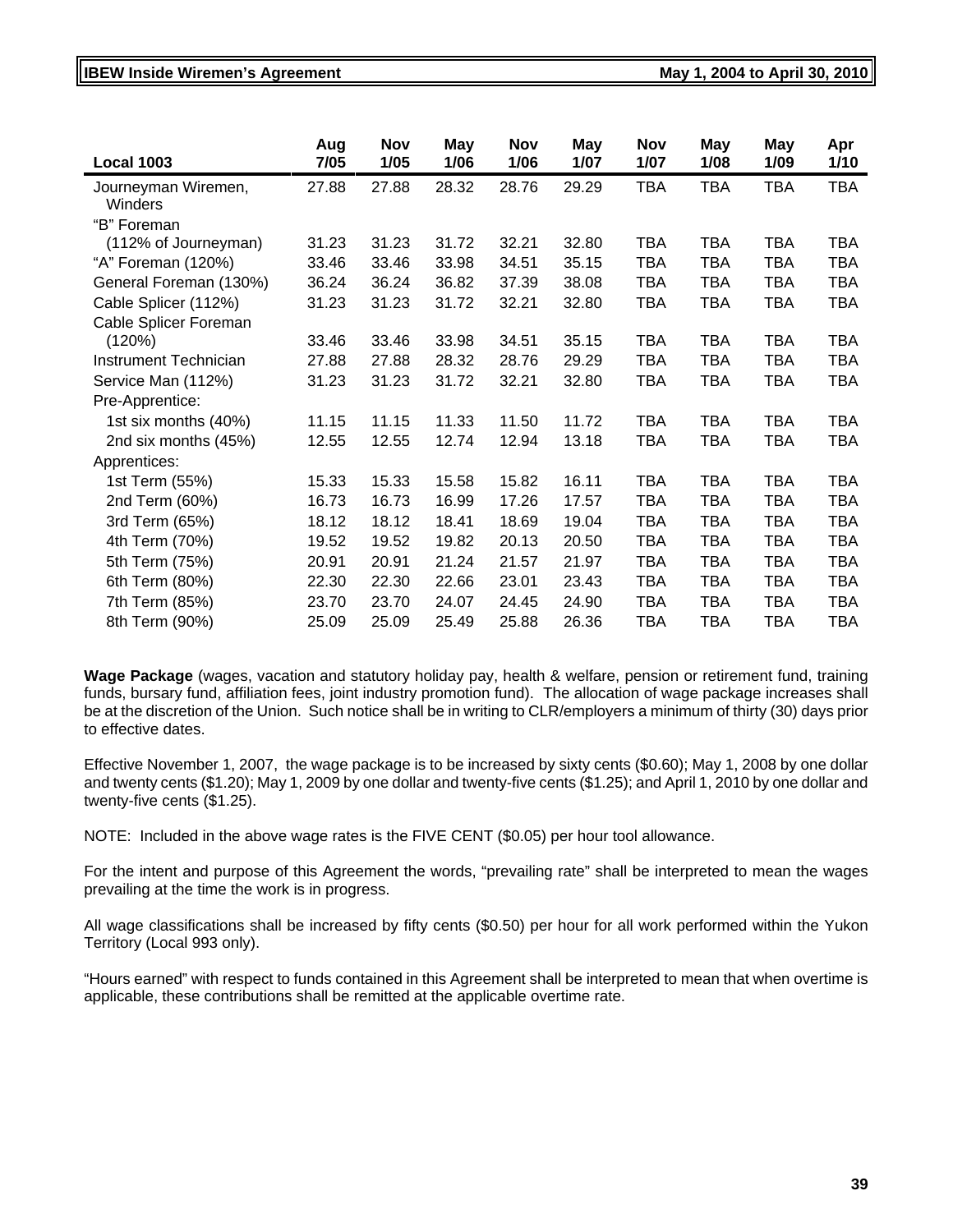## **ADDENDUM - IBEW LOCAL 213**

- **A.** The classification of DRIVER HELPER shall remain and the rate shall be at 6<sup>th</sup> term of the Wireman's Rate.
- **B.** Appendix 1 "Electrical Joint Training Committee Society Standards" shall be part and partial to this Agreement, with copies on file and obtainable from the Apprenticeship Co-ordinator's office.
- **C.** LETTER OF UNDERSTANDING

BETWEEN:

LOCAL 213 OF THE INTERNATIONAL BROTHERHOOD OF ELECTRICAL WORKERS

AND:

CONSTRUCTION LABOUR RELATIONS ASSOCIATION OF B.C.

#### **LOCAL TRAVEL - GREATER VANCOUVER**

The Parties understand and agree that the Greater Vancouver Free Travel Zone shall include all areas that extend to 276<sup>th</sup> Street on the East, the U.S./Canada Border on the South, North to include Maple Ridge, Pitt Meadows, Coquitlam, Port Coquitlam, North Vancouver, West Vancouver to Horseshoe Bay and West to the ocean. Effective on November 1, 2006, employees that travel daily from the Greater Vancouver Free Zone to a job located beyond said free zone shall receive daily travel in the amount of fifty cents (\$0.50) per road kilometer by the straightest route an automobile can reasonably be expected to travel from the edge of the Free Zone to the job (one-way) for each day worked on such job. Employees who reside outside of the Greater Vancouver Free Travel Zone and reside within forty (40) kilometres of the job that is located outside the Greater Vancouver Free Travel Zone, shall travel at no expense to the Employer. The parties agree that the amount per kilometre will adjusted to match the maximum allowable taxfree rate for mileage expense when published by Revenue Canada each year should such rate exceed fifty cents (\$0.50) per kilometre.

In recognition for the costs of travel and parking, the Journeyman rate shall be increased on November 1, 2006 by twenty-five cents (\$0.25) over and above the scheduled fifty cent (\$0.50) wage package increase. Apprentice and Foremen rates shall be adjusted proportionally by applying the percentage differentials stated in the Inside Wiremen's Agreement.

The Employer when requesting new employees through Local 213 dispatch shall specify the job type and location when placing the call. If this information is not provided and the member is required to report to a job that is not within a reasonable travel distance from his home, he may refuse the dispatch. In such case, the employee would be eligible to receive two (2) hours pay at his regular rate of pay*.* The purpose of this provision is to alleviate the need to travel whenever possible, therefore the Employer will, whenever possible, place employees so that travel from their home is kept at a minimum.

CLR and Local 213 will meet approximately one month prior to November 1, 2008 to discuss local travel provisions. Unresolved issues will be referred to mediation/arbitration for resolution.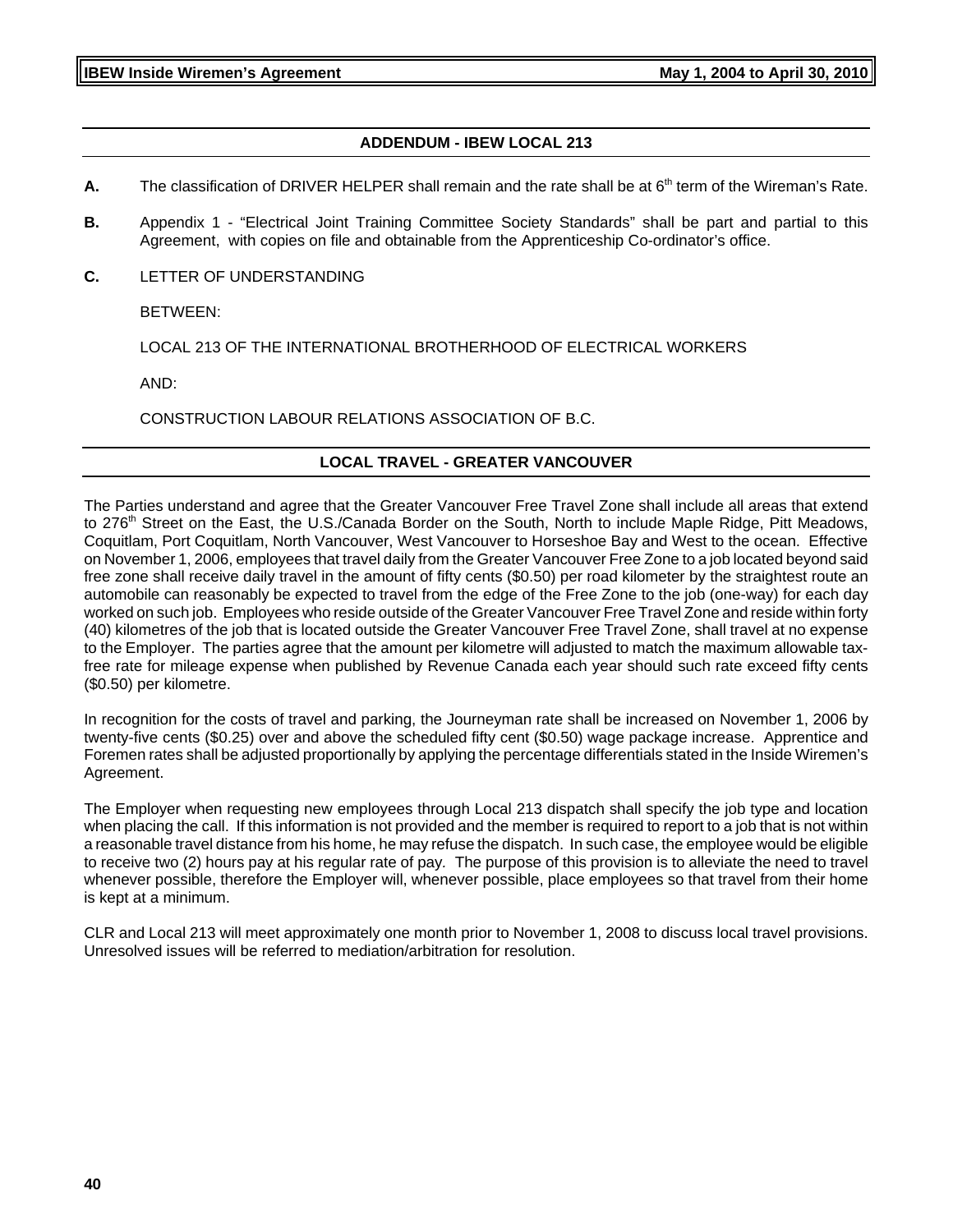## **LOCAL TRAVEL - OKANAGAN**

#### **A. Jurisdiction**

This Addendum shall be in effect within the following geographical jurisdiction:

From a point 490 degrees North Latitude and 121 degrees West Longitude; then North along the 121 degree line of West Longitude to 50 degrees North Latitude; then East along the 50 degree parallel of North Latitude to 120 degrees West Longitude; then North along the 120 degree line of West Longitude to 50.5 degrees North Latitude; then East along the 50.5 degree parallel of North Latitude to 118 degrees West Longitude; then South along the 118 degree line of West Longitude to 49 degrees North Latitude; then West along the 49 degree parallel of North Latitude to 121 degrees West Longitude.

The Okanagan Addendum defines local travel zones as within a distance of eighty (80) kilometres between the employee's residence and the job. Daily travel beyond forty (40) kilometres to the job (one-way) shall be paid at fifty cents (\$0.50) per kilometre based on the same adjustment mechanism referred to in Local Travel Greater Vancouver.

Signed this \_\_\_\_ day of \_\_\_\_\_\_\_\_\_\_\_\_\_\_\_\_\_\_\_\_, 2007.

SIGNED ON BEHALF OF:

CONSTRUCTION LABOUR RELATIONS ASSOCIATION OF B.C.

SIGNED ON BEHALF OF:

INTERNATIONAL BROTHERHOOD OF ELECTRICAL WORKERS LOCAL 213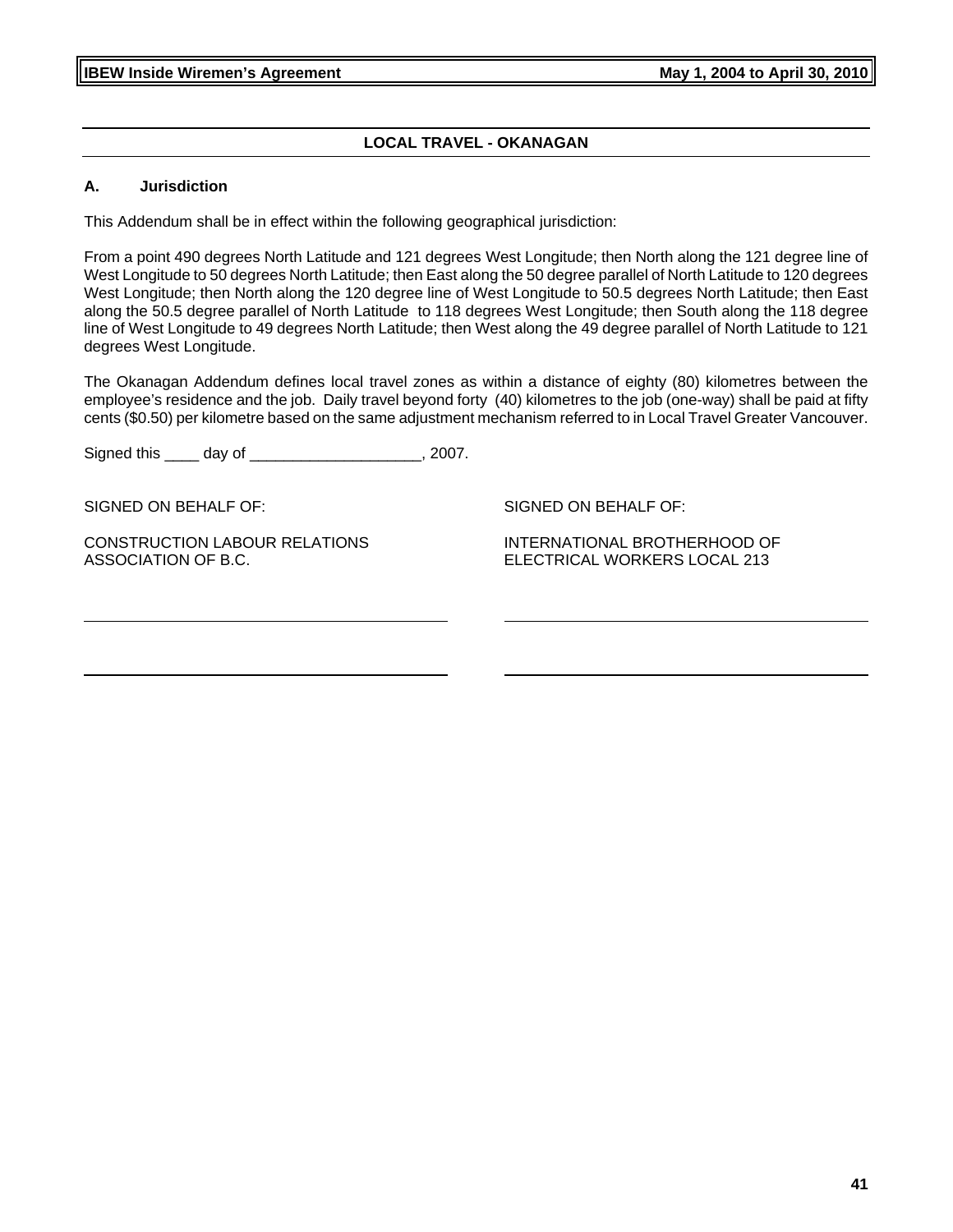#### **LIST OF SIGNATORY CONTRACTORS - LOCAL 213**

THE FOLLOWING FIRMS ARE MEMBERS OF CONSTRUCTION LABOUR RELATIONS ASSOCIATION OF B.C. AND HAVE AUTHORIZED THE ASSOCIATION TO BARGAIN AND SIGN A COLLECTIVE AGREEMENT ON THEIR BEHALF WITH THE INTERNATIONAL BROTHERHOOD OF ELECTRICAL WORKERS LOCAL 213 INSIDE WIRE:

A-C Systems Inc. 1415 Crown St. North Vancouver, BC V7J 1G4

AEMS Electric 1413 Madrona Pl. Coquitlam, BC V3E 2S5

Ainsworth Inc. 53A Fawcett Road Coquitlam, BC V3K 6V2

Bemister Electric Ltd. 114 - 3070 Norland Ave. Burnaby, BC V5B 3A6

C & O Electric 1983 Ltd. P.O. Box 1242 Coquitlam, BC V3J 6Z9

Canadian Process & Control Ltd. 3020 Spring St. Port Moody, BC V3H 1Z8

Canem West Services Inc. 100 - 1600 Valmont Way Richmond, BC V6V 1Y4

Cobra Electric Ltd. 6582 - 144th St. Surrey, BC V3W 5R4

Commonwealth Construction Canada Ltd. 4599 Tillicum St. Burnaby, BC V5J 3J9

Crest Electric Ltd. 1675 Eden Ave. Coquitlam, BC V3J 2R2

Elgar Electric Limited 7728 - 134th St. Surrey, BC V3W 6Y5

Elworthy Electrical Services Ltd. 2360 Douglas Rd. Burnaby, BC V5C 5B2

Fraser Electric Co. Ltd. 728 W. 52nd Ave. Vancouver, BC V6P 1G4

Gulf Electric Ltd. 2750 - 232nd St. Langley, BC V2Z 3A7

Harbourview Electric Ltd. 1 - 5707 Sidley St. Burnaby, BC V5J 5E6

Honeywell Limited Ste. 300 - 3490 Gardner Court Burnaby, BC V5G 3K4

--- Branch 3333 Unity Drive Mississauga, ON L5L 3S6

Houle Electric Limited 3735 Myrtle St. Burnaby, BC V5C 4E7

--- Branch 2219-D McGarrigle Rd. Nanaimo, BC V9S 4G4

--- Branch 3635 Opie Cres. Prince George, BC V2N 1B9

--- Branch 19 - 831 Devonshire Rd. Victoria, BC V9A 4T5

Jacobs Catalytic Ltd. PO Box 5276 Stn A 400S - 8500 Macleod Trail South Calgary, AB T2H 2N7

Langford Electric Ltd. 4 - 16049 - 132 Ave. Edmonton, AB T5V 1H8

Mott Electric Ltd. P.O. Box 140 New Westminster, BC V3L 4Y4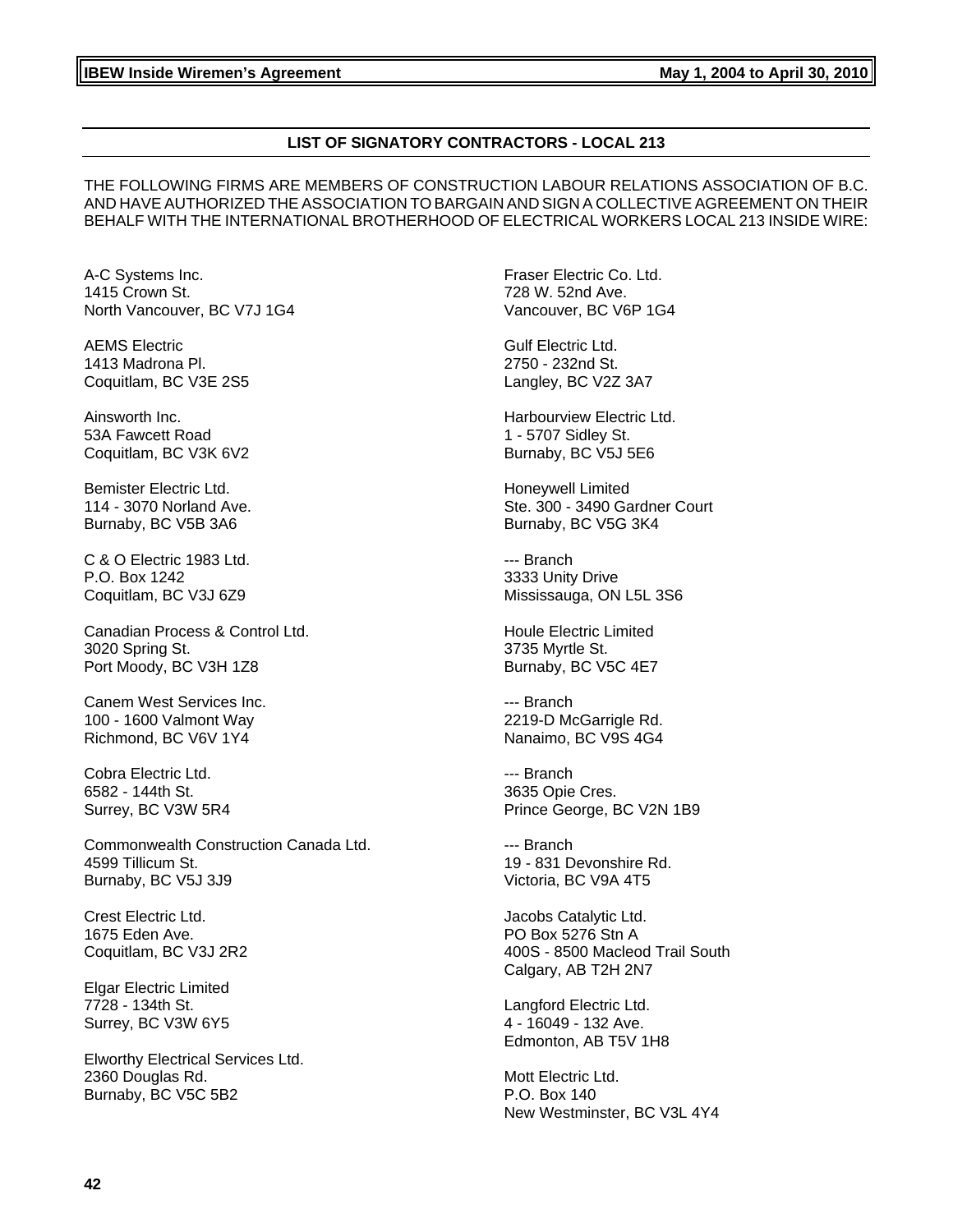--- Branch 7008 - 14th Ave. Burnaby, BC V3N 1Z2

Plant-A-Lite Products Ltd. 13943 Kalmar Rd. Surrey, BC V3R 5C6

Sasco Systems Limited 111 - 3070 Norland Ave. Burnaby, BC V5B 3A6

United Power Ltd. 198 Pemberton Ave. North Vancouver, BC V7P 2R5 Waters Bros. Electric Ltd. 6364 Neville St. Burnaby, BC V5E 1A6

Fred Welsh Ltd. #3 - 720 Beatty St. Vancouver, BC V6B 2M1

Western Pacific Enterprises GP 1321 Ketch Court Coquitlam, BC V3K 6X7

Western Technical Installations Ltd. 1718 Kidson Rd. Nanaimo, BC V9S 3H2

# **LIST OF SIGNATORY CONTRACTORS - LOCAL 213 OKANAGAN**

THE FOLLOWING FIRMS ARE MEMBERS OF CONSTRUCTION LABOUR RELATIONS ASSOCIATION OF B.C. AND HAVE AUTHORIZED THE ASSOCIATION TO BARGAIN AND SIGN A COLLECTIVE AGREEMENT ON THEIR BEHALF WITH THE INTERNATIONAL BROTHERHOOD OF ELECTRICAL WORKERS LOCAL 213 OKANAGAN:

Mountain View Electric Ltd. P. O. Box 467 1009 Belvedere St. Enderby, BC V0E 1V0

Westwood Industrial Electric Ltd. 887 Fairweather Rd. Vernon, BC V1T 8T8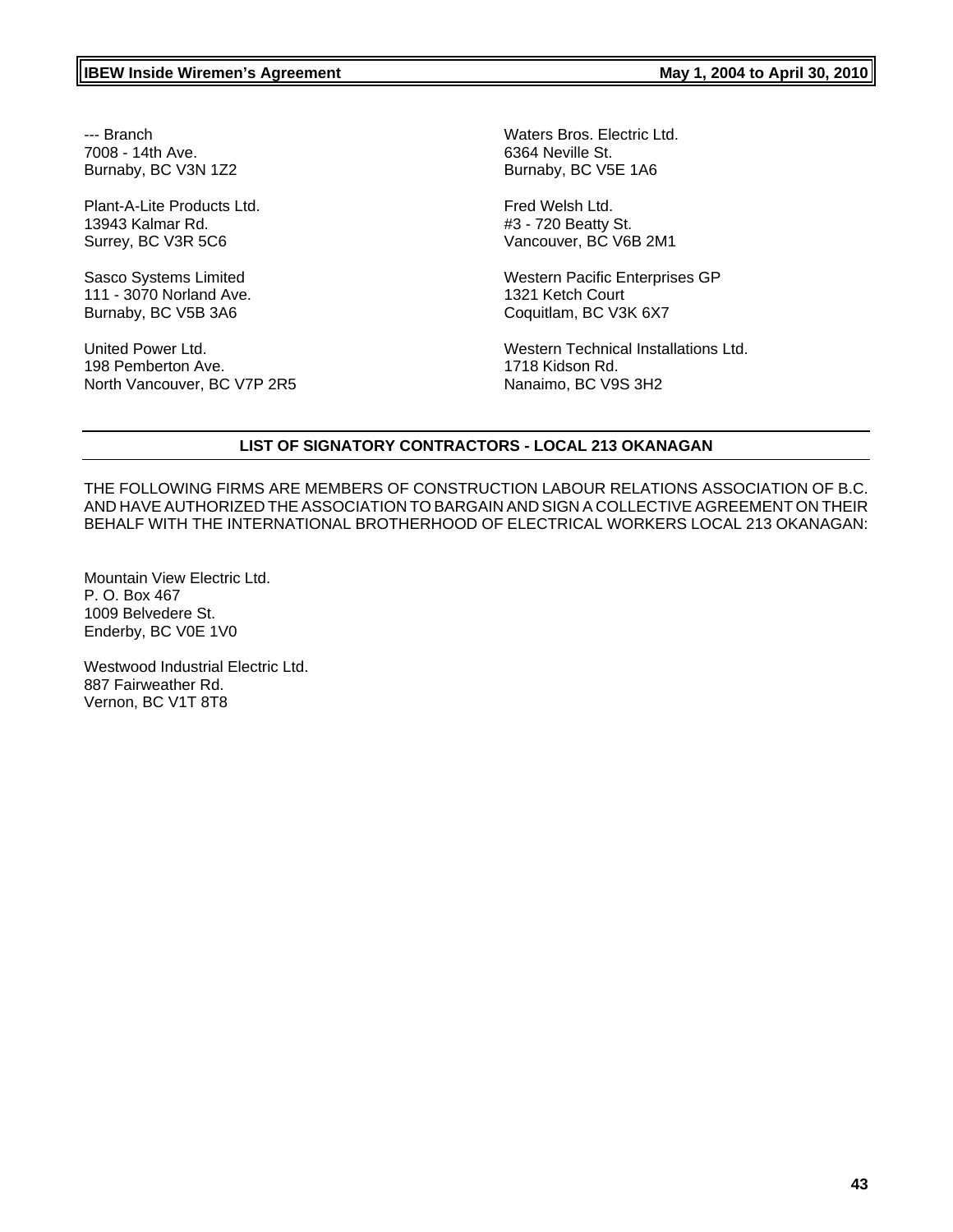## **ADDENDUM**

#### **LOCAL 230 — I.B.E.W.**

# **DAILY TRAVEL TIME AND EXPENSES ZONES SUBJECT TO LOCAL CONDITIONS**

#### **Section 1 - Travel Time and Expenses**

All travel time will be paid at the prevailing rate and the employee shall travel at the time designated by the Employer. The Employer will pay all travel time and expenses from reporting point to job, job to job, and from job to reporting point.

Initial and terminal travel allowance shall be paid as per Article 701.

#### **Section 2 - Travel Zones**

The total area coming within the jurisdiction of the Union will be divided into three (3) zones: Zone 1, Zone 2 and Zone 3.

Zone 1 will be the Zone in which no travel time or expenses will be paid to local residents for reporting as per the Collective Agreement.

Employees working in Zone 1 will report for work at the place designated by the Employer, and shall be paid at the prevailing rate for all work performed in all cases except those where Article 302 (call-out after regular working hours) applies.

Employees working in Zone 1 will not be returned to the original report point if they have qualified for car expenses as per Clause 702(a) under expenses.

The measuring points in Zone 1 from which travel time and expenses are computed shall be a circle with a forty (40) road kilometre radius from the jobsite by the most direct route. Members of the IBEW from other Locals shall be deemed to be local residents of Victoria.

Zone 2 will be the Zone in which mileage of thirty-seven cents (\$0.37) per kilometre will be paid from the nearest point of Zone 1 (40 kilometres by road from the jobsite) to a maximum of eighty (80) kilometres by road from the jobsite.

Zone 3 will be the zone in which approved company-supplied accommodation or L.O.A. per Article 704(g) shall be provided seven (7) days per week. Employees who opt out of Employer-supplied accommodation shall be paid in accordance with Article 704(e).

#### **Section 3 - Daily Travel Options**

The Employer will choose one (1) of the four (4) following alternative methods of travel:

Either:

1. For industrial jobs located in Zone 1, compensation for travel time and expenses at the rate of sixty cents (\$0.60) per kilometre between the employee's residence in Zone 2 and the nearest measuring point in Zone 1.

Or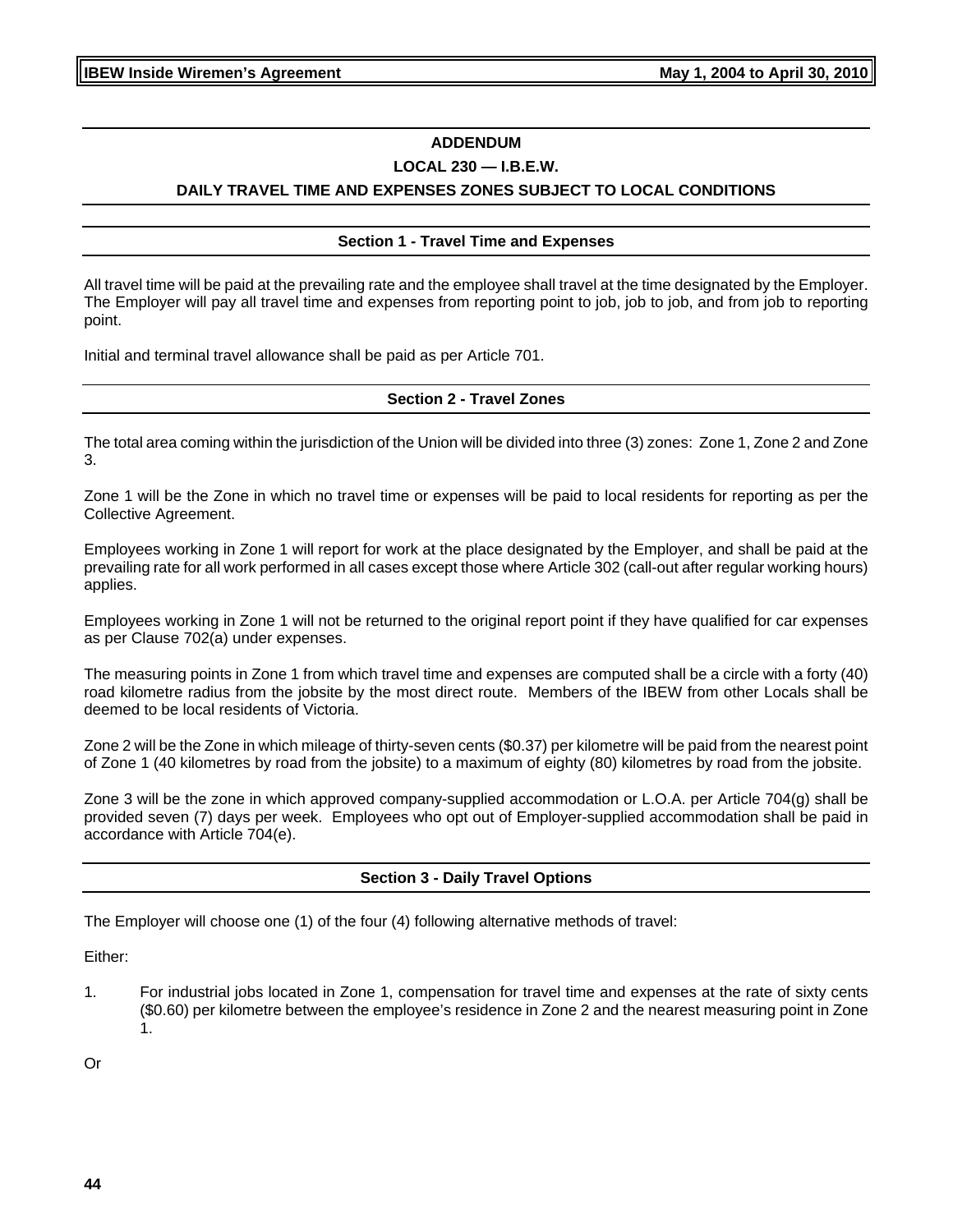2. Daily travel between the job in Zone 2 and the nearest measuring point in Zone 1 with travel time within the working day.

Or

3. Daily travel between the job in Zone 2 and the nearest measuring point in Zone 1 with travel time beyond the regular working day at overtime rates.

Or

4. Travel between the job in Zone 3 for which board and lodging or living out allowance is provided and Zone 1 at the beginning and end of job and at any other time mutually agreed by the Union and the Employer.

Example of distance and calculation for local resident:

A. 0-40 km - Zone 1: Free Zone for all employees.



- B. 40-80 km Zone 2: Local residents on industrial \$0.60 per km from residence to nearest point in Zone 1 or any jobs in Zone 2 from nearest point in Zone 1 - both ways.
- C. Over 80 km Zone 3: Approved company supplied accommodation or L.O.A. as per collective agreement on industrial sites.

The distance from the employee's residence to the nearest point in Zone 1 shall be recorded on an employee's dispatch.

DATED THIS \_\_\_\_ DAY OF \_\_\_\_\_\_\_\_\_\_\_\_\_\_, 2007.

SIGNED ON BEHALF OF:

CONSTRUCTION LABOUR RELATIONS ASSOCIATION OF B.C.

SIGNED ON BEHALF OF:

INTERNATIONAL BROTHERHOOD OF ELECTRICAL WORKERS LOCAL 230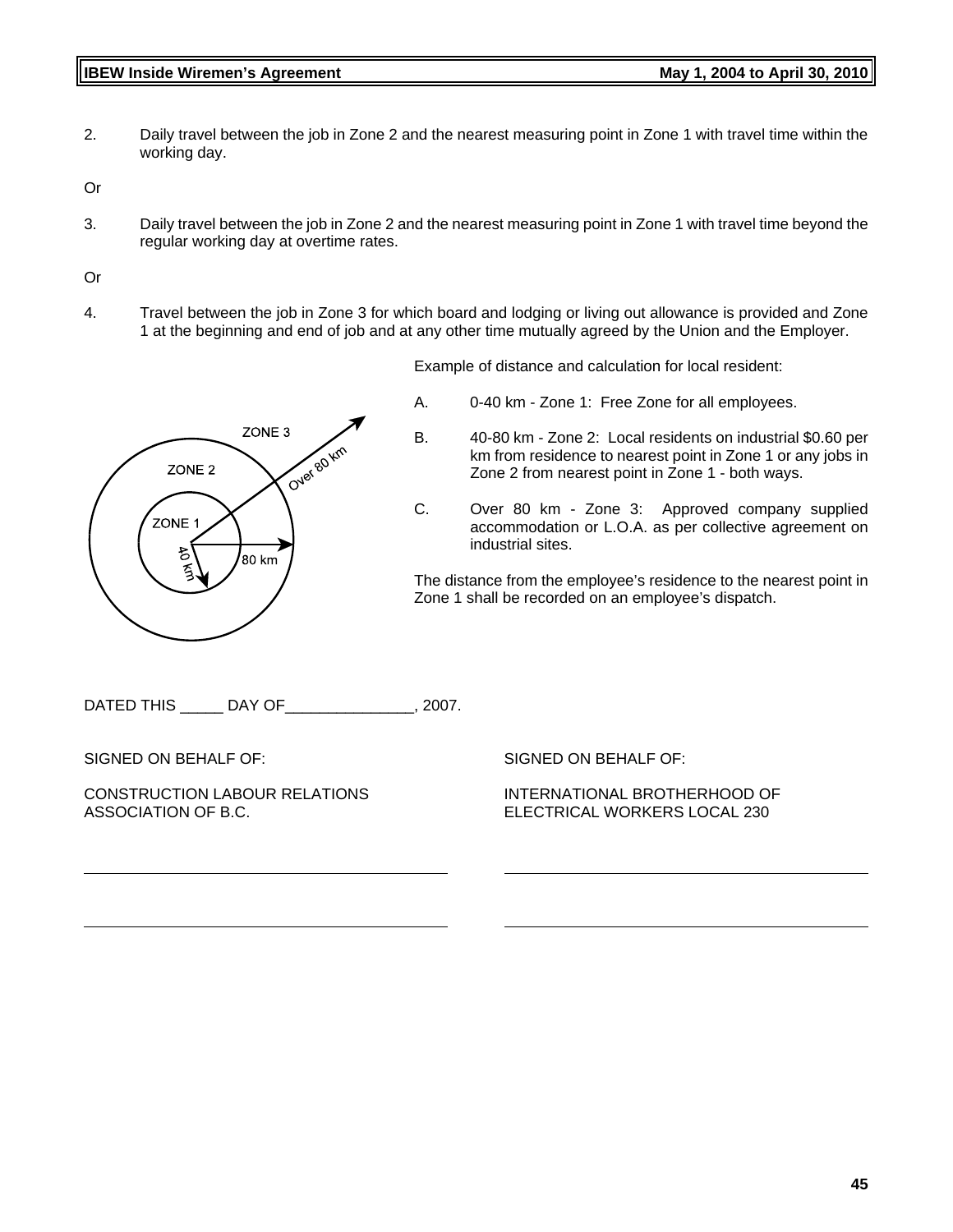#### **LIST OF SIGNATORY CONTRACTORS - LOCAL 230**

THE FOLLOWING FIRMS ARE MEMBERS OF CONSTRUCTION LABOUR RELATIONS ASSOCIATION OF B.C. AND HAVE AUTHORIZED THE ASSOCIATION TO BARGAIN AND SIGN A COLLECTIVE AGREEMENT ON THEIR BEHALF WITH THE INTERNATIONAL BROTHERHOOD OF ELECTRICAL WORKERS LOCAL 230 INSIDE WIRE:

Bescor Electric (1977) Ltd. P. O. Box 1019 2955 Jacob Rd. Duncan, BC V9L 3Y2

Canem Systems Ltd. 3311 Oak St. Victoria, BC V8X 1P9

--- Branch 1358 - 13351 Commerce Parkway Richmond, BC V6V 2X7

--- Branch #9 - 4386 Boban Drive Nanaimo, BC V9T 6A7

Commonwealth Construction Canada Ltd. 4599 Tillicum St. Burnaby, BC V5J 3J9

F & M Installations Ltd. 2076 Balsam Road Nanaimo, BC V9X 1T5

Honeywell Limited Ste. 300 - 3490 Gardner Court Burnaby, BC V5G 3K4

--- Branch 3333 Unity Drive Mississauga, ON L5L 3S6

Houle Electric Limited 3735 Myrtle St. Burnaby, BC V5C 4E7

--- Branch 2219-D McGarrigle Rd. Nanaimo, BC V9S 4G4

--- Branch 3635 Opie Cres. Prince George, BC V2N 1B9 --- Branch 19 - 831 Devonshire Rd. Victoria, BC V9A 4T5

Island Temperature Controls Ltd. 578 John Street Victoria, BC V8T 1T6

Jacobs Catalytic Ltd. PO Box 5276 Stn A 400S - 8500 Macleod Trail South Calgary, AB T2H 2N7

Lee Mac Electric Ltd. 1881 - 17th Ave Campbell River, BC V9W 4L7

Lockerbie & Hole Industrial Inc. 401 Salter St. New Westminster, BC V3M 5Y1

--- Branch PO Box 414, 14940 - 121A Ave Edmonton, AB T5V 1A3

Mott Electric Ltd. P.O. Box 140 New Westminster, BC V3L 4Y4

--- Branch 7008 - 14th Ave. Burnaby, BC V3N 1Z2

Raylec Power Ltd. Box 33 Union Bay, BC V0R 3B0

Western Technical Installations Ltd. 1718 Kidson Rd. Nanaimo, BC V9S 3H2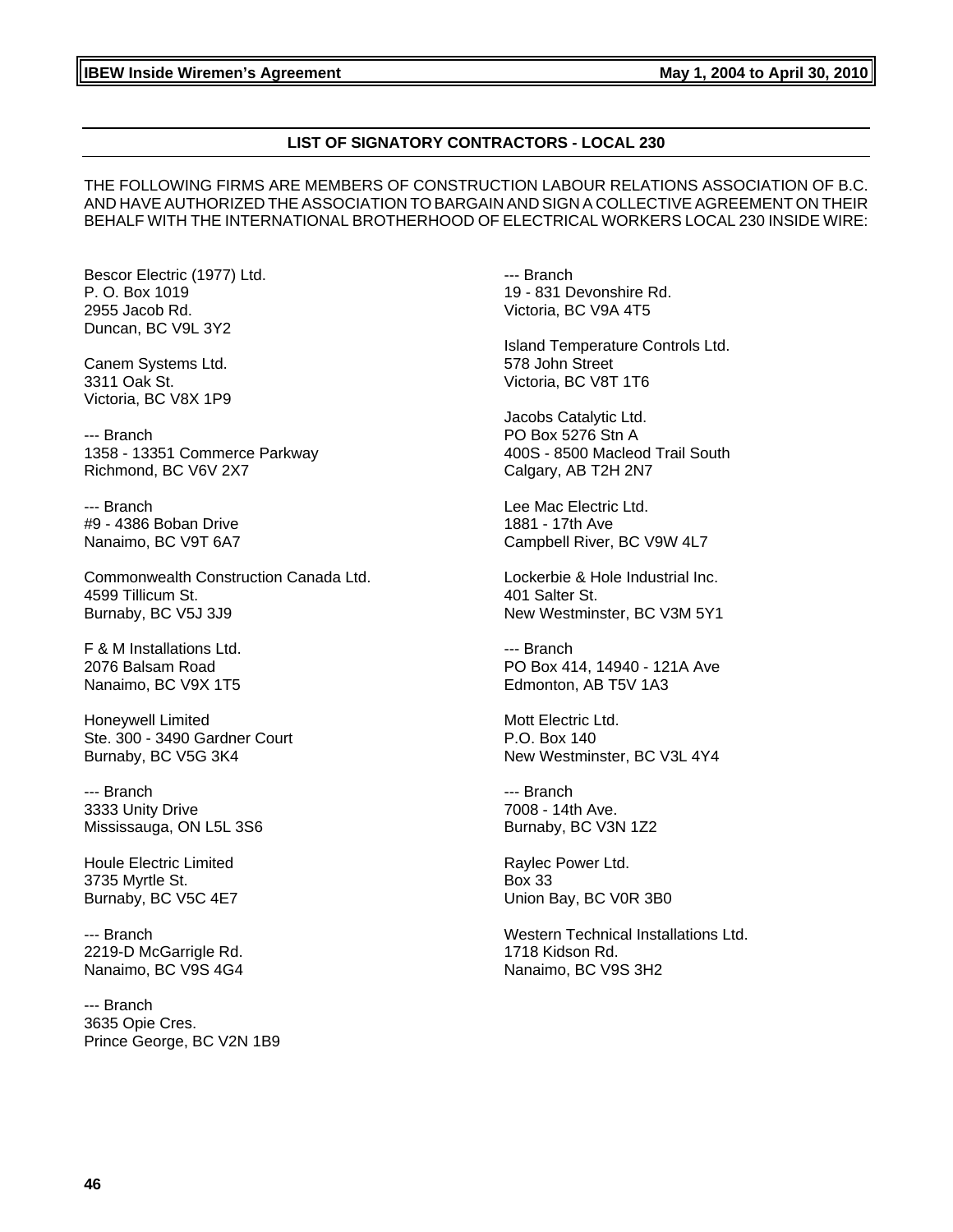# **ADDENDUM LOCAL 993 - I.B.E.W. DAILY TRAVEL TIME AND EXPENSES ZONES SUBJECT TO LOCAL CONDITIONS**

#### **Section 1 - Travel Time and Expenses**

All travel time will be paid at the prevailing rate and the employee shall travel at the time designated by the Employer. The Employer will pay all travel time and expenses from reporting point to job, job to job, and from job to reporting point.

Initial and terminal travel allowance shall be paid as per Article 701

#### **Section 2 - Travel Zones**

The total area coming within the jurisdiction of the Union will be divided into three (3) zones: Zone 1, Zone 2 and Zone 3.

Zone 1 will be the zone in which no travel time or expenses will be paid for reporting.

Employees working in Zone 1 will report for work at the place designated by the Employer and shall be paid at the prevailing rate for all work performed in all cases, except those where Article 302 (call-out after regular working hours) applies.

Employees working in Zone 1 will not be returned to the original report point if they have qualified for car expenses as per Article 702(a) under expenses.

Zone 2 and Zone 3 will be the zones in which travel time, expenses and/or accommodation will be paid.

If needed, under special conditions, an area known as Zone 1A may be established which will be within Zone 1 or Zone 3 and will in no way conflict with the conditions within Zone 3.

#### **Section 3 - Zone 2 or Zone 3 - Travel Time and Expenses**

The Employer will choose one of the three (3) following alternative methods of travel:

Either

1. Daily travel between the job in Zone 2 or Zone 3 and Zone 1 with travel time within the regular working day at straight time rates. Travel time and expenses shall be computed from the closest boundary.

Or

2. Daily travel between the job in Zone 2 or Zone 3 and Zone 1 with travel time beyond the regular working day at overtime rates. Travel time and expenses shall be computed from the closest boundary.

Or

3. Travel between the job in Zone 2 or Zone 3 for which board and lodging or L.O.A. is provided and Zone 1 at the beginning and end of job or upon termination.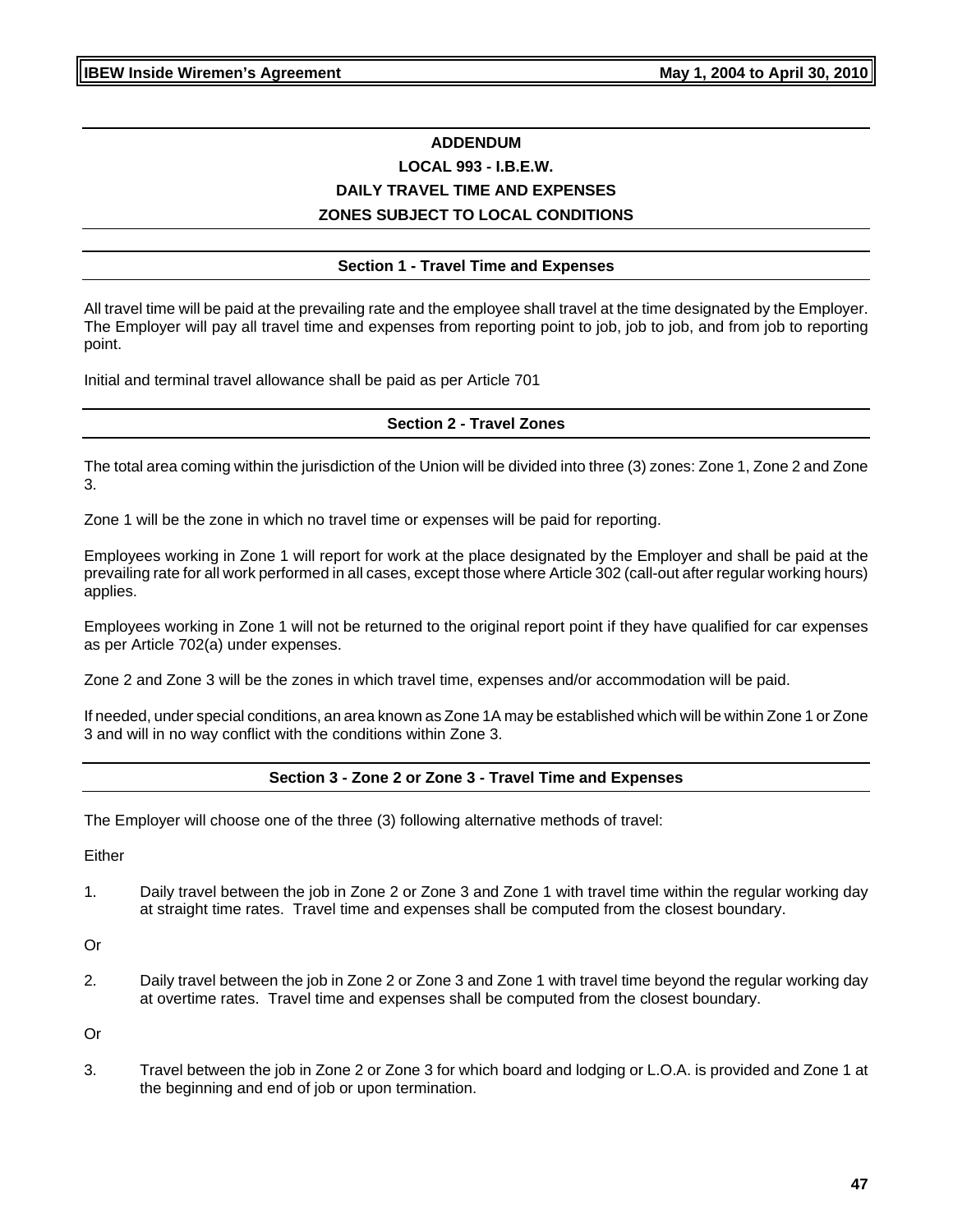#### **Section 4 - Special Conditions - Area Practice**

This portion of the Addendum will outline the conditions of employment and working practices confined to the territorial jurisdiction of the Local Union signatory to this Addendum.

#### PARAGRAPH (a)

Zone 1 - Will comprise of that area outlined in Paragraph (b). A forty (40) kilometer radius from a center point in any town, city or project.

Zone 2 - Will comprise of all territory between the forty (40) kilometer radius and an eighty (80) kilometer radius as described in Zone 1. From center point of city, town or project to forty (40) kilometers, no travel expenses shall be paid. From forty (40) kilometers to eighty (80) kilometers, travel expenses shall be computed at thirty-seven cents (\$0.37) per kilometer from the forty (40) kilometer circle to the job in Zone 2.

Zone 3 - Will comprise of all territory beyond the eighty (80) kilometer radius.

Zone 1A - Will be outlined in "Special Conditions".

#### PARAGRAPH (b)

Special Conditions



Should accommodations be established in Zone 1 or Zone 2, then the conditions pertaining to Section 3 Zone 2 or Zone 3, alternative number 3 will prevail.

#### **Section 5**

- 1. Living out allowance shall not be paid to local residents. A local resident is defined as a local Union member residing within the eighty (80) kilometer radius for a period of six (6) months prior to commencement of a job. A member coming in to work from outside the eighty (80) kilometer radius shall receive Employer-supplied accommodation or living out allowance. Local residents shall get first preference for dispatch within the eighty (80) kilometer circle.
- 2. Travel expenses shall be paid at thirty-seven cents (\$0.37) per kilometer from the closest boundary to the job in Zone 2 or a company supplied vehicle.

#### **Exceptions**

- 1. Members of the I.B.E.W. from other Locals shall be deemed to be residents of the dispatch point (Kamloops or Prince George) closest to the job.
- 2. With respect to Local 993 members working in Kitimat, no travel expenses will be paid up to Zone 2.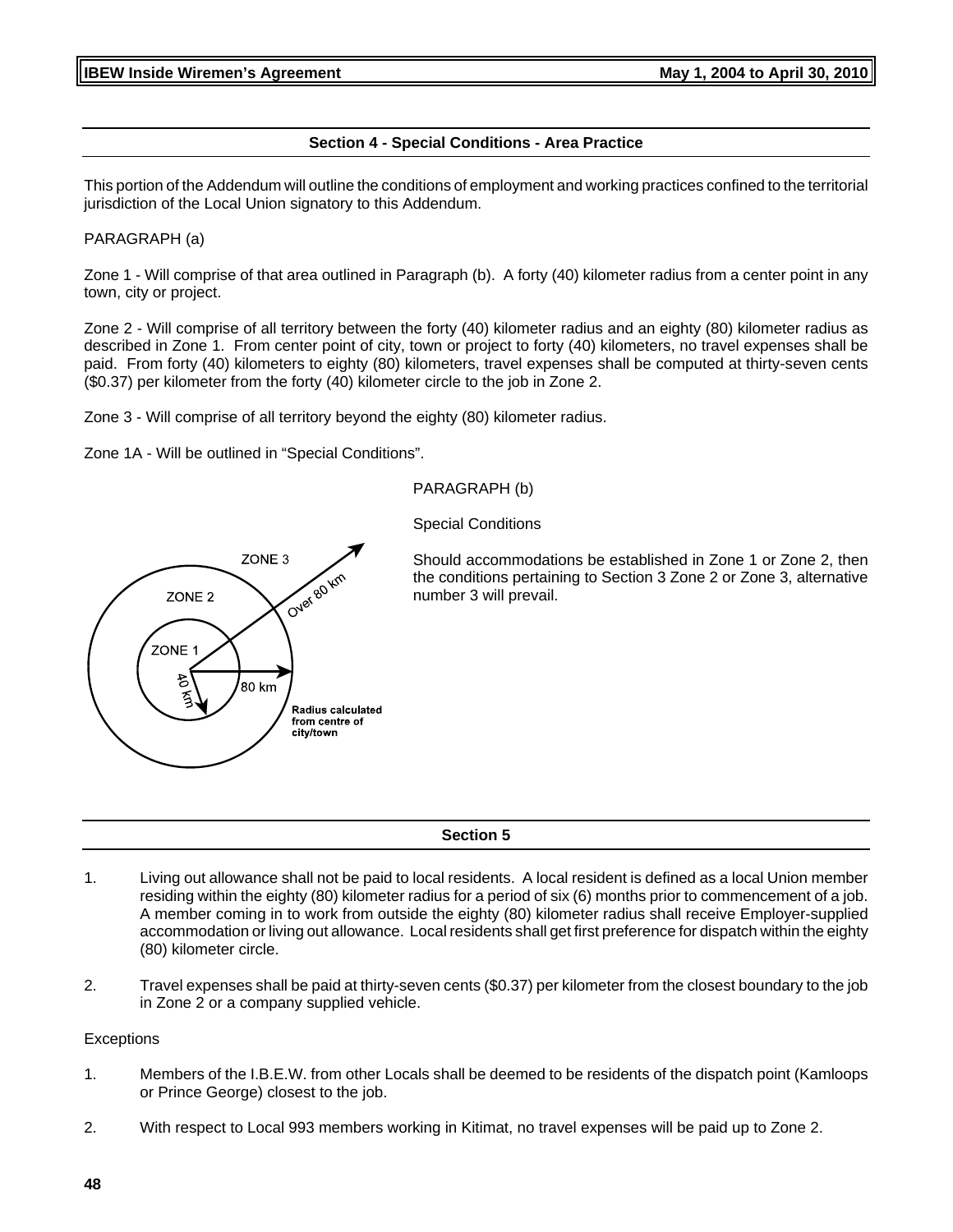# **IBEW Inside Wiremen's Agreement May 1, 2004 to April 30, 2010**

SIGNED ON THIS \_\_\_\_\_ DAY OF \_\_\_\_\_\_\_\_\_\_\_\_\_\_\_, 2007.

SIGNED ON BEHALF OF:

CONSTRUCTION LABOUR RELATIONS ASSOCIATION OF B.C.

SIGNED ON BEHALF OF:

INTERNATIONAL BROTHERHOOD OF ELECTRICAL WORKERS LOCAL 993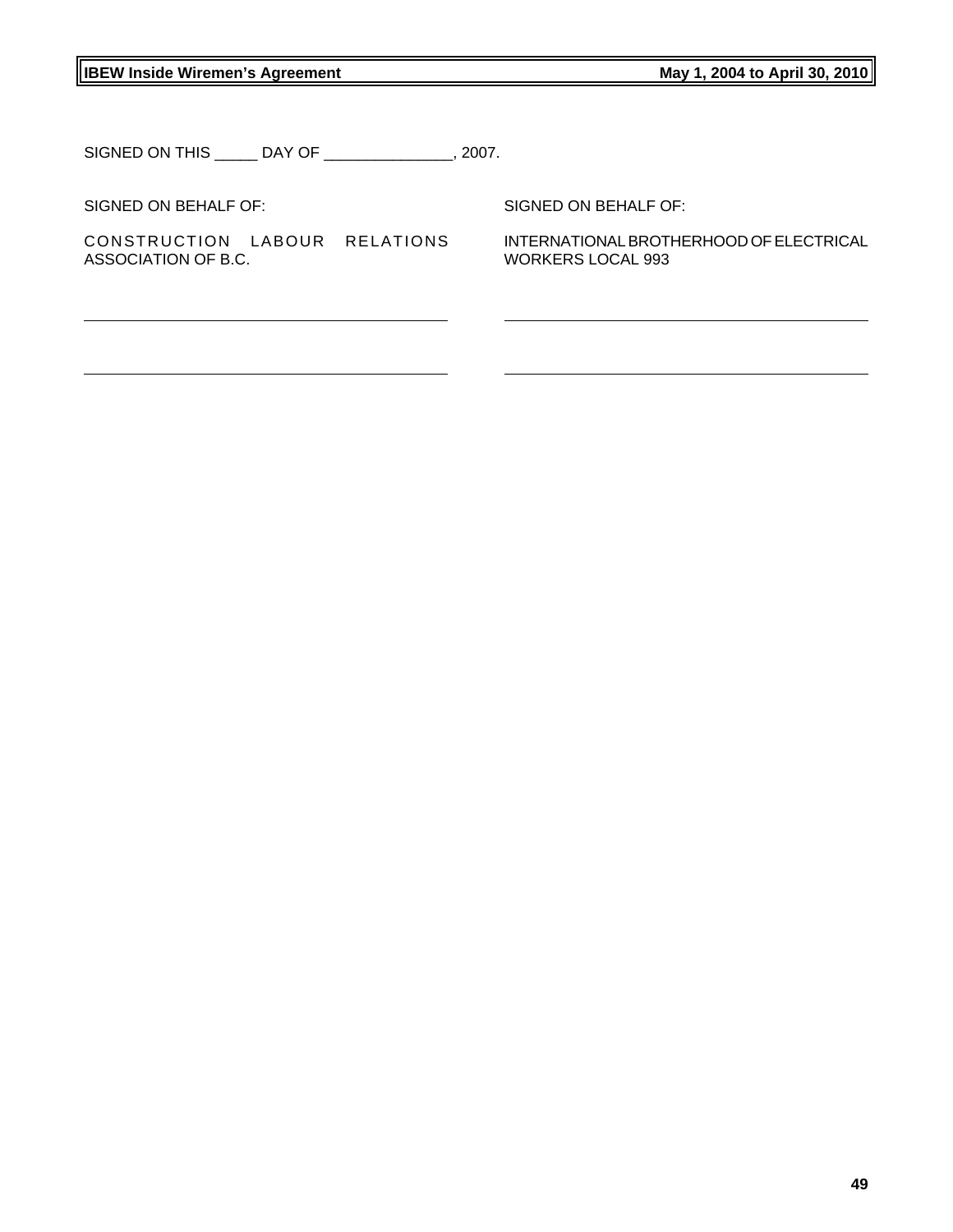#### **LIST OF SIGNATORY CONTRACTORS - LOCAL 993**

THE FOLLOWING FIRMS ARE MEMBERS OF CONSTRUCTION LABOUR RELATIONS ASSOCIATION OF B.C. AND HAVE AUTHORIZED THE ASSOCIATION TO BARGAIN AND SIGN A COLLECTIVE AGREEMENT ON THEIR BEHALF WITH THE INTERNATIONAL BROTHERHOOD OF ELECTRICAL WORKERS LOCAL 993 INSIDE WIRE:

Burgess Plumbing Heating & Electric Co. Ltd. 36 N. Broadway Williams Lake, BC V2G 1B9

Canem West Services Inc. 100 - 1600 Valmont Way Richmond, BC V6V 1Y4

Commonwealth Construction Canada Ltd. 4599 Tillicum St. Burnaby, BC V5J 3J9

Comstock Canada #1 - 3182 Orlando Drive Mississauga, ON L4V 1R5

--- Branch 10833 - 178 St. Edmonton, AB T5S 1J6

--- Branch 2116 Logan Ave. W. Winnipeg, MA R2R 0J2

The Electrician (D.E. Guyatt (1990) Company Limited dba) 735 - 1st Ave. Prince Rupert, BC V8J 1B2

Ernie Funk's Electric Ltd. P.O. Box 2067, Stn. A Kamloops, BC V2B 7K6

Houle Electric Limited 3735 Myrtle St. Burnaby, BC V5C 4E7

--- Branch 2219-D McGarrigle Rd. Nanaimo, BC V9S 4G4

--- Branch 3635 Opie Cres. Prince George, BC V2N 1B9 --- Branch 19 - 831 Devonshire Rd. Victoria, BC V9A 4T5

Jacobs Catalytic Ltd. PO Box 5276 Stn A 400S - 8500 Macleod Trail South Calgary, AB T2H 2N7

Mott Electric Ltd. P.O. Box 140 New Westminster, BC V3L 4Y4

--- Branch 7008 - 14th Ave. Burnaby, BC V3N 1Z2

Mountain View Electric Ltd. P. O. Box 467 1009 Belvedere St. Enderby, BC V0E 1V0

Smithers Electric 3825 - 2nd Ave. Smithers, BC V0J 2N0

T L & T Electric Ltd. 724 Enterprise Ave. Kitimat, BC V8C 2E6

Twin River Electric & Heating Ltd. 3992 - D Lakelse Drive Terrace, BC V8G 3V1

United Power Ltd. 198 Pemberton Ave. North Vancouver, BC V7P 2R5

Western Technical Installations Ltd. 1718 Kidson Rd. Nanaimo, BC V9S 3H2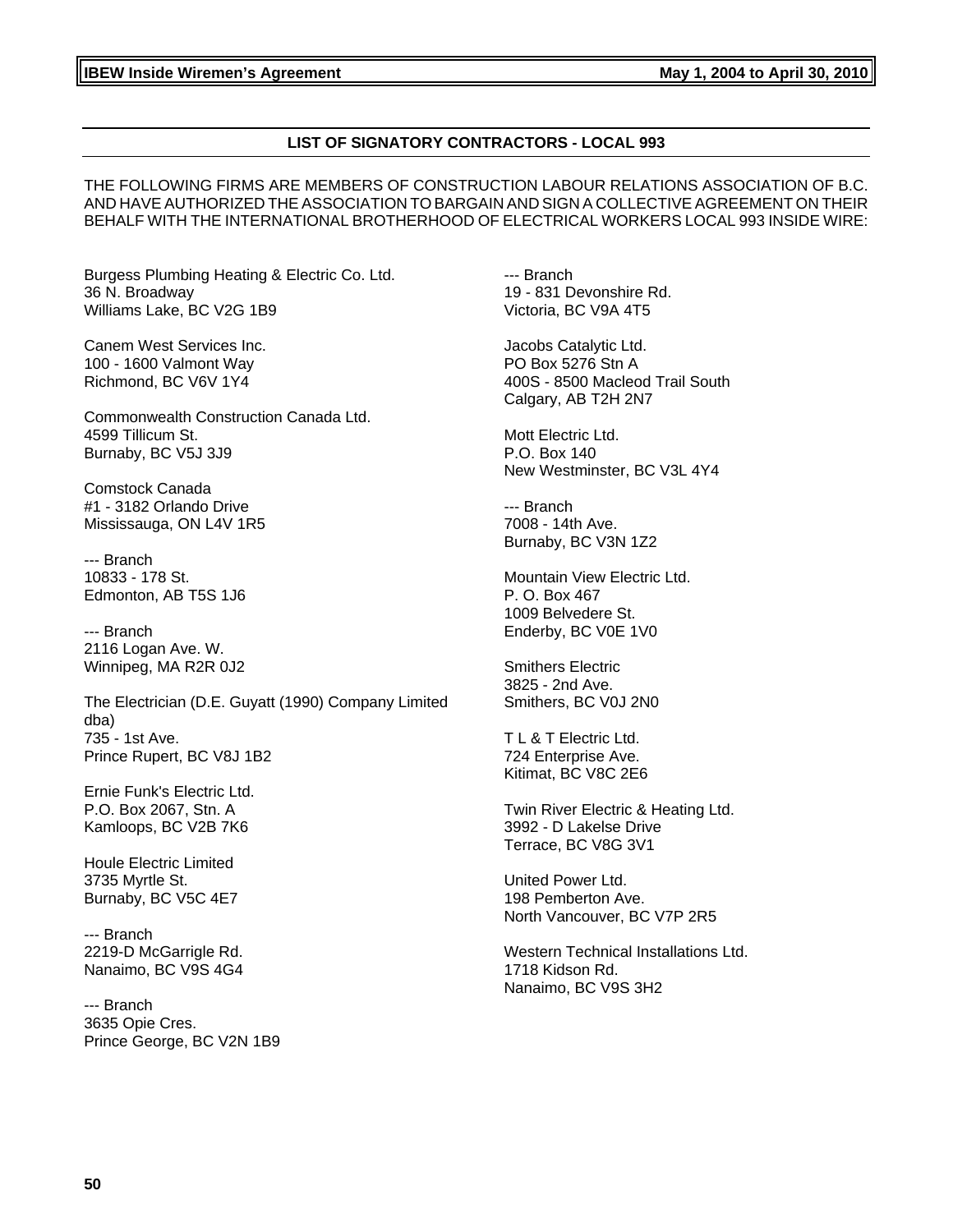# **ADDENDUM – LOCAL UNION 1003 DAILY EXPENSES WHEN TRAVELLING TO AND FROM WORK ON COMMERCIAL, INSTITUTIONAL AND INDUSTRIAL WORK**

#### **ZONE 1**

Employees whose permanent residence is within forty (40) kilometres of the company shop or work site will travel to and from work on a daily basis at no cost to the Employer.

#### **ZONE 2**

Employees whose permanent residence is between forty (40) kilometres and eighty (80) kilometres of the company reporting point will travel the first forty (40) kilometres to and from work at no cost to the Employer. For any kilometres travelled between forty (40) and eighty (80) kilometres, employees will be reimbursed on a daily basis at the rate of seventy-four cents (\$0.74) per kilometre one way.

#### **ZONE 3**

Employees whose permanent residence is beyond eighty (80) kilometres of the company reporting point will receive company-supplied first class board and lodging, camp, or L.O.A. seven (7) days per week.

#### **GENERAL**

The above zones apply to anyone cleared to the contractor by Local Union 1003.

All other instances of travel time and expenses are to be paid as per the current Inside Wireman's Agreement.

This addendum comes into effect on the date of ratification.

SIGNED THIS \_\_\_\_\_ DAY OF\_\_\_\_\_\_\_\_\_\_\_\_\_\_\_ , 2007.

SIGNED ON BEHALF OF:

CONSTRUCTION LABOUR RELATIONS ASSOCIATION OF B.C.

SIGNED ON BEHALF OF:

INTERNATIONAL BROTHERHOOD OF ELECTRICAL WORKERS LOCAL 1003

**51**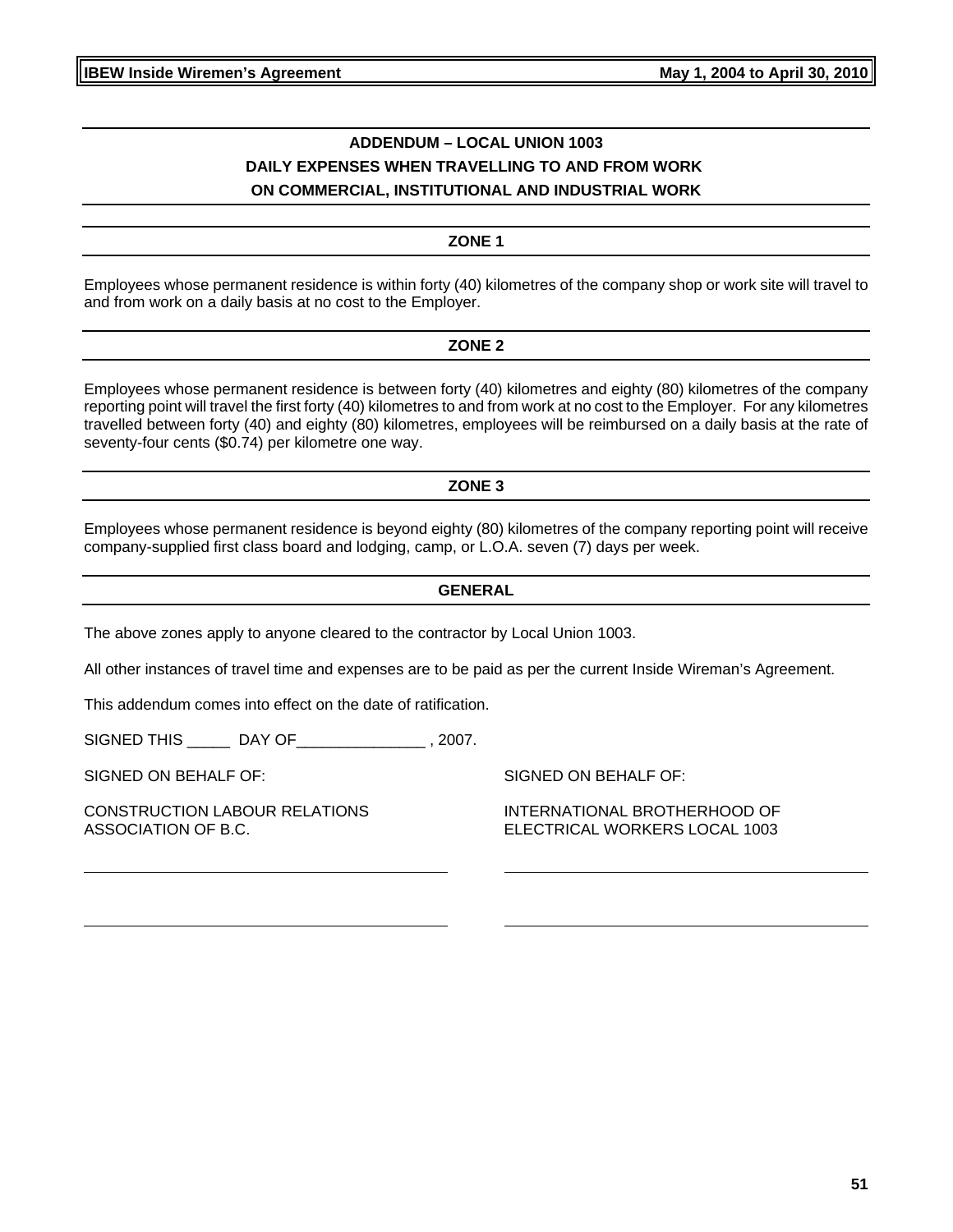**IBEW Inside Wiremen's Agreement Constrained April 2004 to April 30, 2010** 

# **ADDENDUM LOCAL UNION 1003**

This Addendum between Construction Labour Relations Association of B.C. and Local Union 1003, I.B.E.W. covers work under \$25,000.00. All items not stated herein are covered under the Standard Electrical Collective Agreement (Wiremen), (High-rate).

**Clause 1**

It is agreed by the Parties signatory hereto that this Addendum is an integral part of the Standard Electrical Collective Agreement (wiremen) between the Parties.

Employees will start their normal work day at the Company shop, except for out-of-town work where room and board is involved.

**Clause 3**

The Employer shall have the choice of transporting the employees to and from the shop each day or supplying board and room.

Each Employer shall be allowed at least one Apprentice and thereafter in accordance with the Apprentice ratio in the Standard Agreement.

**Clause 5**

The Employer shall have the right to transfer his employees between low rate jobs at his discretion.

**Clause 6 - Wage Rates**

The wage rates under this Addendum shall be \$1.00 per hour less than the rates shown in the Standard Agreement (Wiremen). Apprentices on low rate work shall be the Apprentice scale calculated on the appropriate low rate Journeyman rate.

**Clause 7 - Out of Town Job**

Where the report point is beyond one quarter mile from the Employer's provided accommodation, the Employer shall provide transportation and an employee's time shall be computed from the time he leaves on this transportation until he is returned to his accommodations at the end of the day.

**Clause 2**

**Clause 4**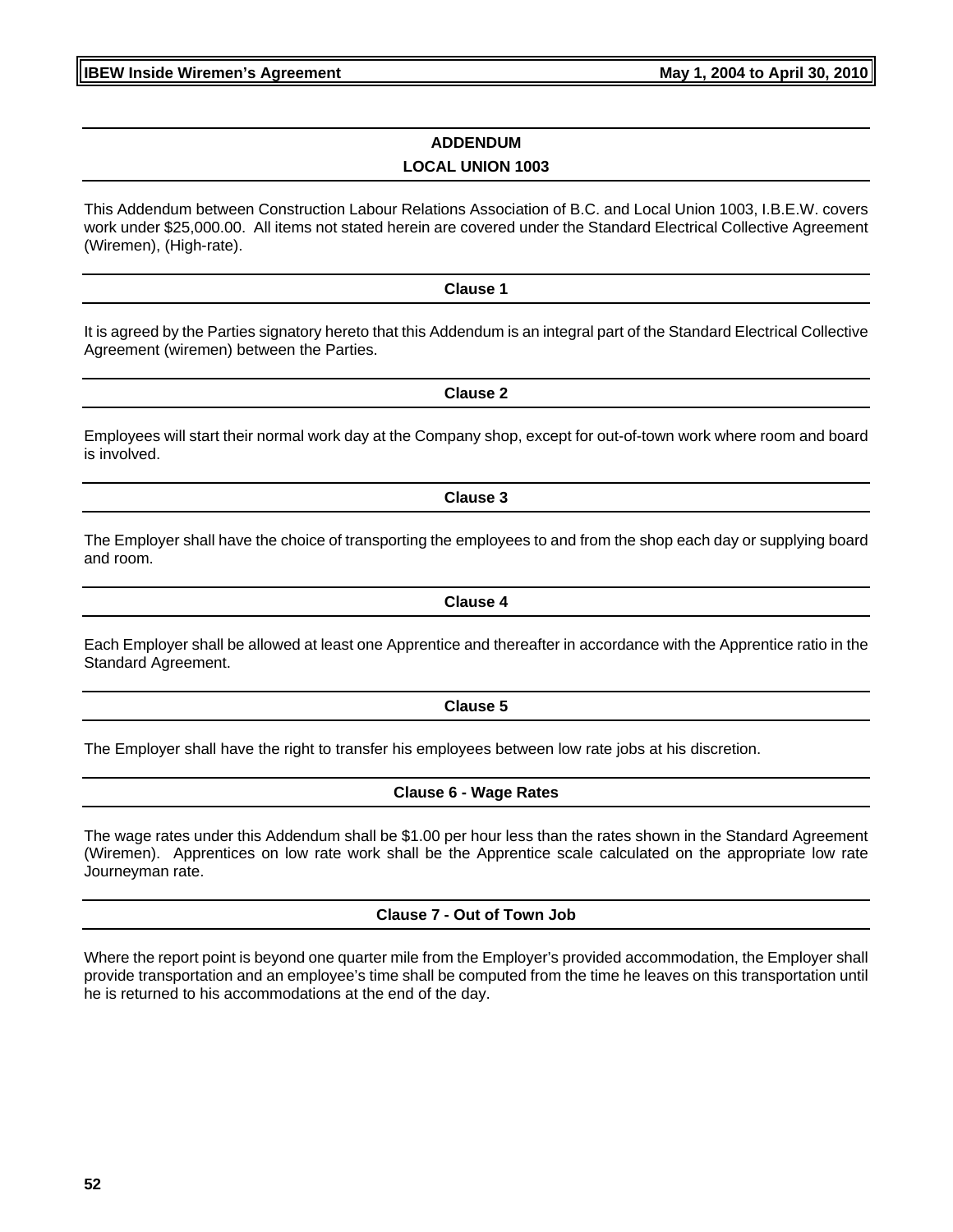**IBEW Inside Wiremen's Agreement May 1, 2004 to April 30, 2010** 

SIGNED THIS \_\_\_\_\_ DAY OF\_\_\_\_\_\_\_\_\_\_\_\_\_\_\_ , 2007.

SIGNED ON BEHALF OF:

CONSTRUCTION LABOUR RELATIONS ASSOCIATION OF B.C.

SIGNED ON BEHALF OF:

INTERNATIONAL BROTHERHOOD OF ELECTRICAL WORKERS LOCAL 1003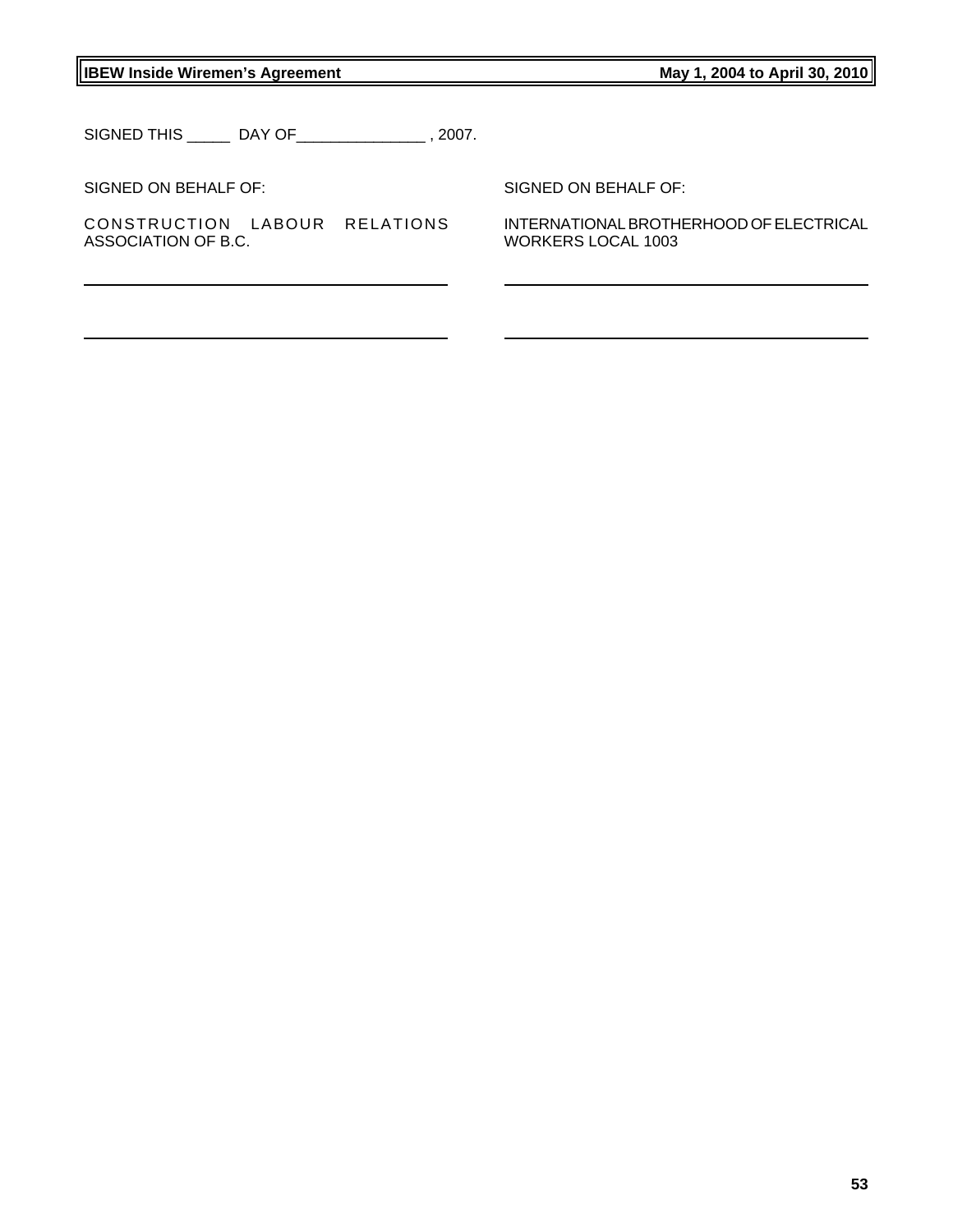**54**

**IBEW Inside Wiremen's Agreement May 1, 2004 to April 30, 2010** 

**LETTER OF UNDERSTANDING RE: Article I, Section 4**

The Parties agree that when a man is to be dispatched to a contractor and such man had previously worked for that contractor and had been involved in a problem relating to alcohol, drugs, clear incompetency or theft, then the contractor need not take such man. The Union may, however, request a meeting with the contractor to discuss the problem.

SIGNED THIS \_\_\_\_ DAY OF \_\_\_\_\_\_\_\_\_\_\_\_\_\_\_, 2007.

SIGNED ON BEHALF OF:

CONSTRUCTION LABOUR RELATIONS ASSOCIATION OF B.C.

SIGNED ON BEHALF OF:

INTERNATIONAL BROTHERHOOD OF ELECTRICAL WORKERS LOCAL 1003